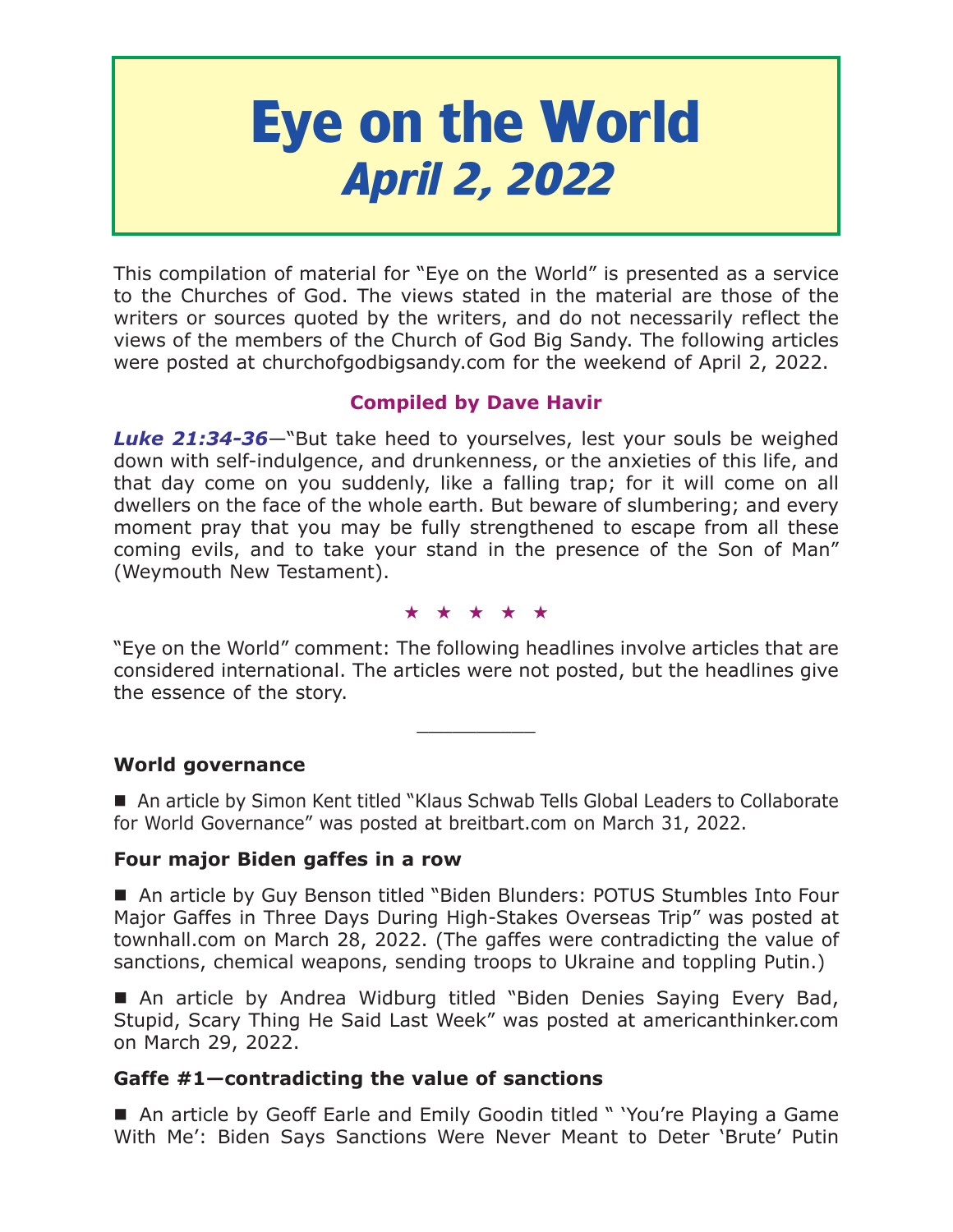[After Kamala Harris and Others Regularly Called Sanctions a Deterrence] . . . " was posted at dailymail.co.uk on March 24, 2022.

■ An article by Patrick Goodenough titled "Biden, Annoyed: 'Sanctions Never Deter, You Keep Talking About That'; So Did the White House Repeatedly" was posted at cnsnews.com on March 25, 2022.

## **Gaffe #2—claiming chemical weapons in kind**

■ An article by Brooke Singman titled "U.S. Response to Russian Chemical Weapons Would Be 'In Kind': Biden" was posted at foxnews.com on March 24, 2022.

 An article by Brooke Singman titled "Sullivan Clarifies Biden 'In Kind' Comment, Says U.S. Has 'No Intention' of Using Chemical Weapons" was posted at foxnews.com on March 25, 2022.

## **Gaffe #3—telling troops they were going to Ukraine**

 A video and an article by Ryan Saavedra titled "Watch: Biden Appears to Tell U.S. Troops They Are Going to Ukraine" was posted at dailywire.com on March 25, 2022.

■ An article by Geoff Earle titled "White House Is Forced to Make Correction After Biden Suggested U.S. Troops Would Be Sent Into Ukraine and Had Already Been There In Speech Slip-Up to Paratroopers in Poland" was posted at dailymail.co.uk on March 25, 2022.

## **Gaffe #4—saying Putin should not remain in power**

■ An article by Keith Griffith and Geoff Earle and Emily Goodin titled "Biden Is Slammed for His 'Unscripted' Declaration That Putin 'Cannot Remain in Power': Experts Fear 'Off-the-Cuff' Remark Will Escalate Tensions" was posted at dailymail.co.uk on March 26, 2022.

■ An article by Andrew Stuttaford titled "Careless Talk Costs Lives: Biden's Gift to Putin" was posted at nationalreview.com on March 26, 2022.

 An article by Sarah Al-Arshani titled "Ukrainian Parliamentarian Said Biden's Speech Doesn't Reassure Ukrainians: 'The Bombs Are Exploding in Kyiv and Kharkiv, Not in Warsaw' " was posted at businessinsider.com on March 26, 2022.

■ An article by Sarah Al-Arshani titled "Experts Say Biden's Comment About Putin Must Go, Could Allow Him to Be Unrestrained" was posted at businessinsider. com on March 26, 2022.

■ An article by Staff titled "Obama's CIA Director [Michael Morell]: Biden's Remark 'Strengthens Putin at Home,' Makes It Hard for Opposition to Form" was posted at dailywire.com on March 27, 2022.

■ An article by Sabrina Siddiqui and Tarini Parti titled "Biden's Remark on Putin Stirs Anxiety Among Western Allies" was posted at wsj.com on March 27, 2022.

■ An article by Virgina Kruta titled " 'We Should Not Escalate': French President [Emmanuel Macron] Complains After Biden Calls Putin a 'Butcher' " was posted at dailywire.com on March 27, 2022.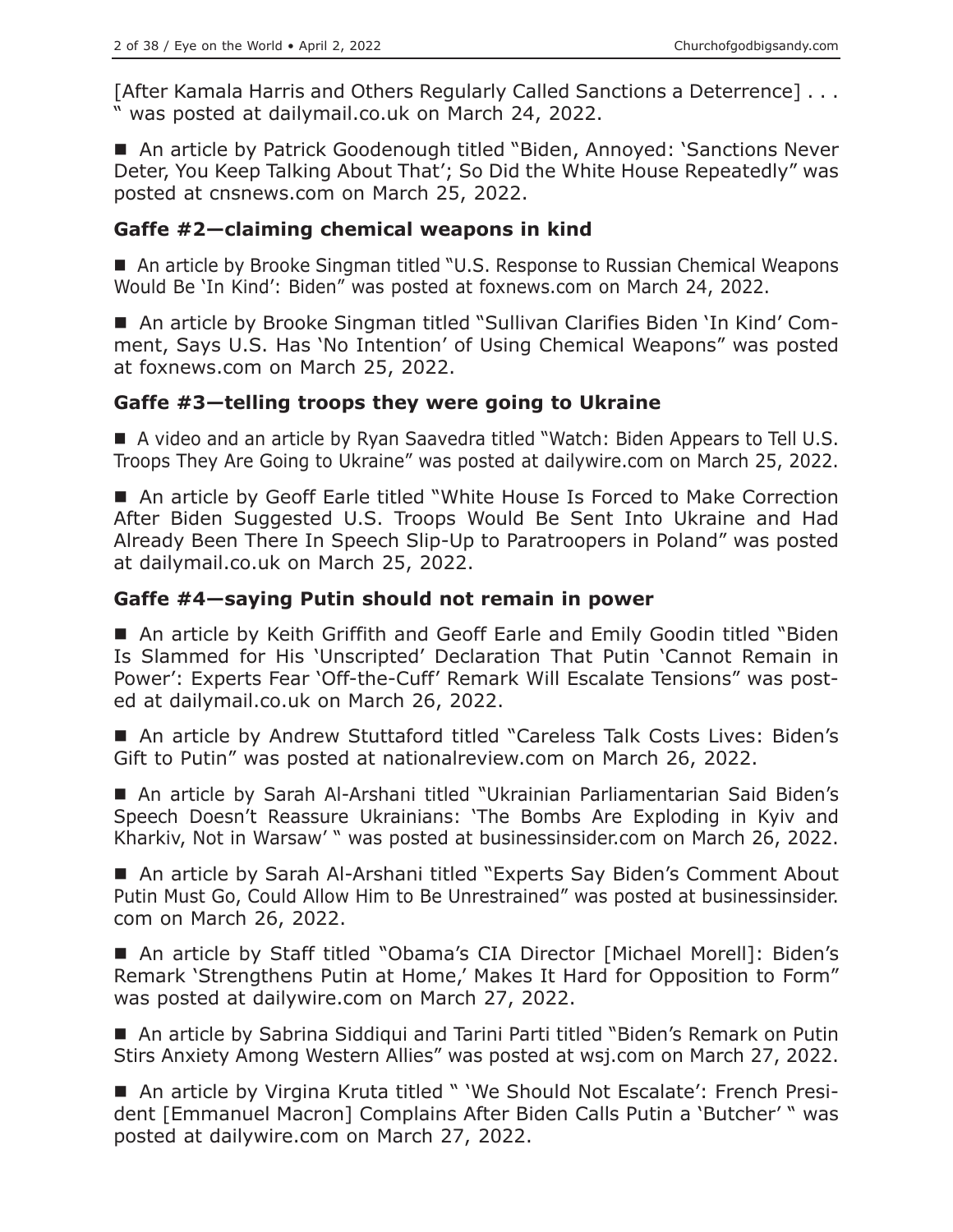■ An article by Amanda Prestigiacomo titled "Chatter of 25th Amendment Erupts After Biden Ramps Up Escalation Talk on Russia, White House Bats Cleanup" was posted at dailywire.com on March 27, 2022.

#### **Another surprising Biden comment—nuclear weapons**

■ An article by Keith Griffith titled "Biden Refuses to Rule Out First-Strike Use of U.S. Nuclear Weapons Under 'Extreme Circumstances' in Dramatic Reversal of His Campaign Vow After Putin's Invasion of Ukraine" was posted at dailymail.co.uk on March 26, 2022.

#### **Another surprising Biden comment—training troops in Poland**

■ An article by Alexander Ward and Paul McLeary titled "U.S. Training Ukrainian Troops in Poland, Biden Seems to Reveal" was posted at politico.com on March 28, 2022.

■ An article by Ian Hanchett titled "[Ted] Cruz: Biden's Either Wrong When He Says We're Training Ukrainian Troops or He Revealed Classified Information" was posted at breitbart.com on March 28, 2022.

#### **Some people praised Biden's speech in Poland**

■ An article by Caleb Howe titled "Reporters and Pundits Rave [That] Biden's Warsaw Speech [Was] a 'Tear Down This Wall' Moment—Before White House Walkback [About Putin Needing to Go]" was posted at mediaite.com on March 26, 2022.

■ An article by Hanna Panreck titled "Former CBS News Reporter [Mark Knoller] Slammed for Saying Biden's Speech in Poland Topped Reagan's 'Tear Down That Wall' " was posted at foxnews.com on March 27, 2022.

■ An article by Paul Bois titled "Neocon Bill Kristol Torched for Comparing Biden's Putin Gaffe to Reagan's 'Tear Down This Wall' Speech" was posted at breitbart.com on March 27, 2022.

#### **Putin wants to end war on May 9**

■ An article by Jack Buckby titled "Russia Wants to End War in Ukraine by May 9 [Widely Celebrated in Russia as the Day of Victory Over Nazi Germany]" was posted at 19fortyfive.com on March 24, 2022.

■ Looking back to May 2017, an article by Damien Sharkov titled "Victory Day: Why Is May 9 Commemoration So Important to Russia? [Widely Celebrated in Russia as the Day of Victory Over Nazi Germany]" was posted at newsweek.com on May 9, 2017.

#### **Putin adjusting strategy?**

 An article by Chris Jewers titled "Vladimir Putin on the Run? Russia Says It Will Scale Back Its Ukraine Invasion to Focus on 'Liberating' the Eastern Donbas Region 'And Save Face' After Losing 20 Battalions—But Western Intelligence Warns It Could All Be Part of a Trap" was posted at dailymail. co.uk on March 25, 2022.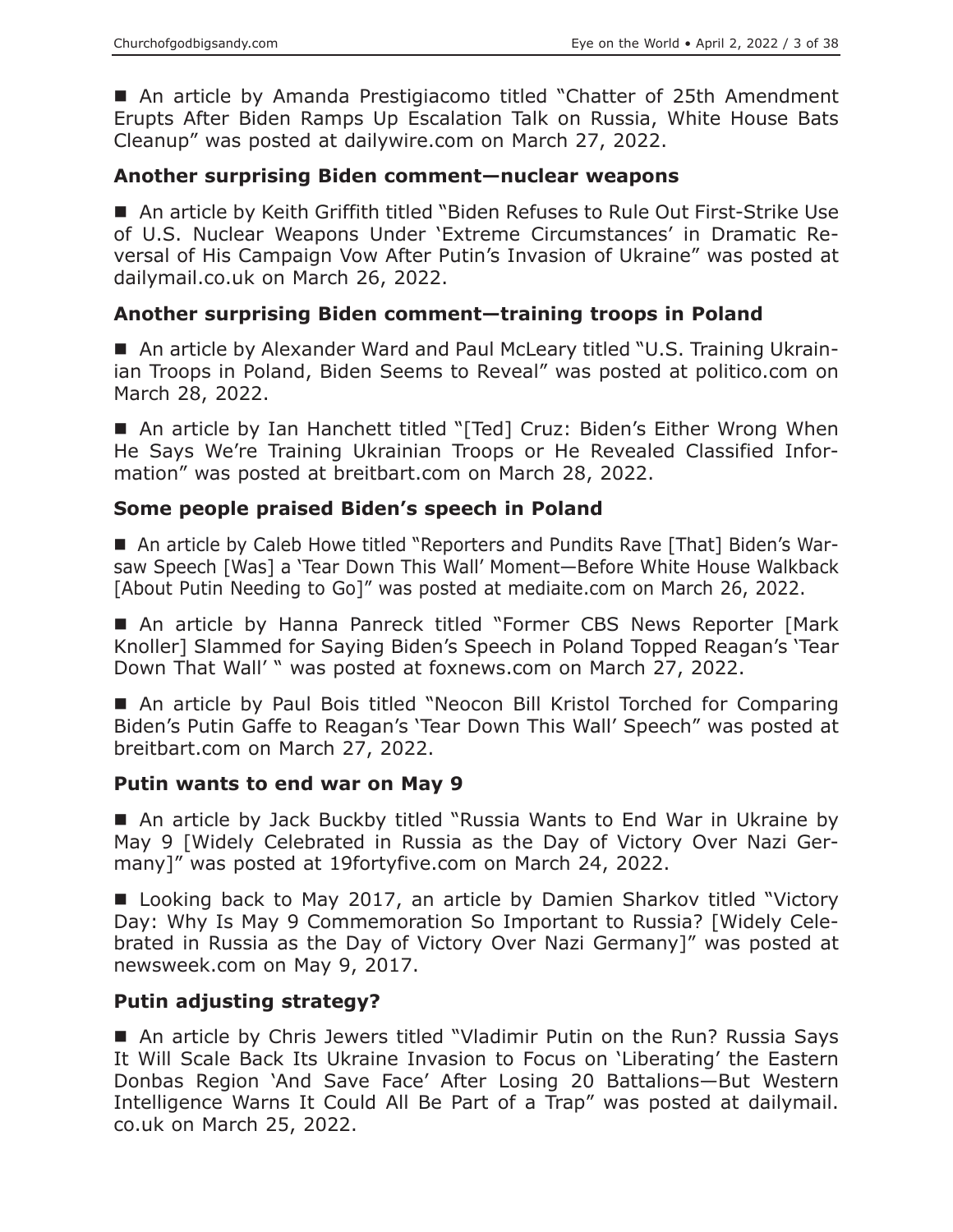■ An article by David Averre titled "Russian Rocket Attacks Target Ukraine Oil and Petrol Depots in Lutsk, Kharkiv and Kyiv as Putin Tries to Starve the Defending Forces of Fuel in Ruthless Bombardment" was posted at dailymail.co.uk on March 27, 2022.

■ An article by Jack Newman titled "Putin's Troops on the Run: Ukraine Retakes Irpin Town Near Kyiv in Latest Blow to Russian Army 'Which Has Now Seen 17,000 Soldiers Killed' " was posted at dailymail.co.uk on March 28, 2022.

■ An article by Nikki Schwab titled " 'Nobody Should Be Fooled by Russia's Announcements': White House and Pentagon Says Putin Is Bluffing With Claims He Is Withdrawing From Kyiv and It Should Be Seen as a 'Repositioning' " was posted at dailymail.co.uk on March 29, 2022.

■ An article by Tony Diver titled " 'Don't Underestimate Putin and His Army-They're Still an Incredible Adversary' " was posted at telegraph.co.uk on March 30, 2022.

## **Did Ukraine shoot missile into Russia?**

■ An article by Evan Simko-Bednarski titled "Ukraine Appears to Strike Back for First Time With Missile Hit on Russian Military Camp" was posted at nypost.com on March 29, 2022.

■ An article by Niamh Cavanagh titled "Moscow Accuses Ukraine of Conducting Airstrike Inside Russia" was posted at yahoo.com on April 1, 2022.

#### **Media has been covering up Biden connection to Ukraine**

 An article by Natalie Winters titled "Exclusive: Hunter Biden Bio Firm Partnered With Ukrainian Researchers 'Isolating Deadly Pathogens' Using Funds From Obama's Defense Department" was posted at thenationalpulse.com on March 24, 2022.

 An article by Josh Boswell titled "Hunter Biden Did Help Secure Millions in Funding for U.S. Contractor in Ukraine Specializing in Deadly Pathogen Research, Laptop Emails Reveal—Raising More Questions About the Disgraced Son of Then Vice President" was posted at dailymail.co.uk on March 25, 2022.

#### **Russian war reveals high number of Oligarchs**

■ An article by Sam Tabahriti titled "Russian Oligarch Herman Gref, Key Putin Advisor and CEO of Russia's Largest Bank, Has Been Added to U.S. Sanctions List" was posted at businessinsider.com on March 26, 2022.

■ An article by Justin Scheck, Betsy McKay and Rob Barry titled "The U.S. Sanctions a Russian Oligarch [Alisher Usmanov]—but Exempts His Companies" was posted at wsj.com on March 30, 2022.

■ An article by Hannah Towey titled "The U.S. Reportedly Watered Down Sanctions Against a Key Russian Oligarch [Alisher Usmanov] Out of Fear That Disrupting His Business Empire [Hundreds of Businesses] Could Hurt the Global Economy" was posted at businessinsider.com on March 31, 2022.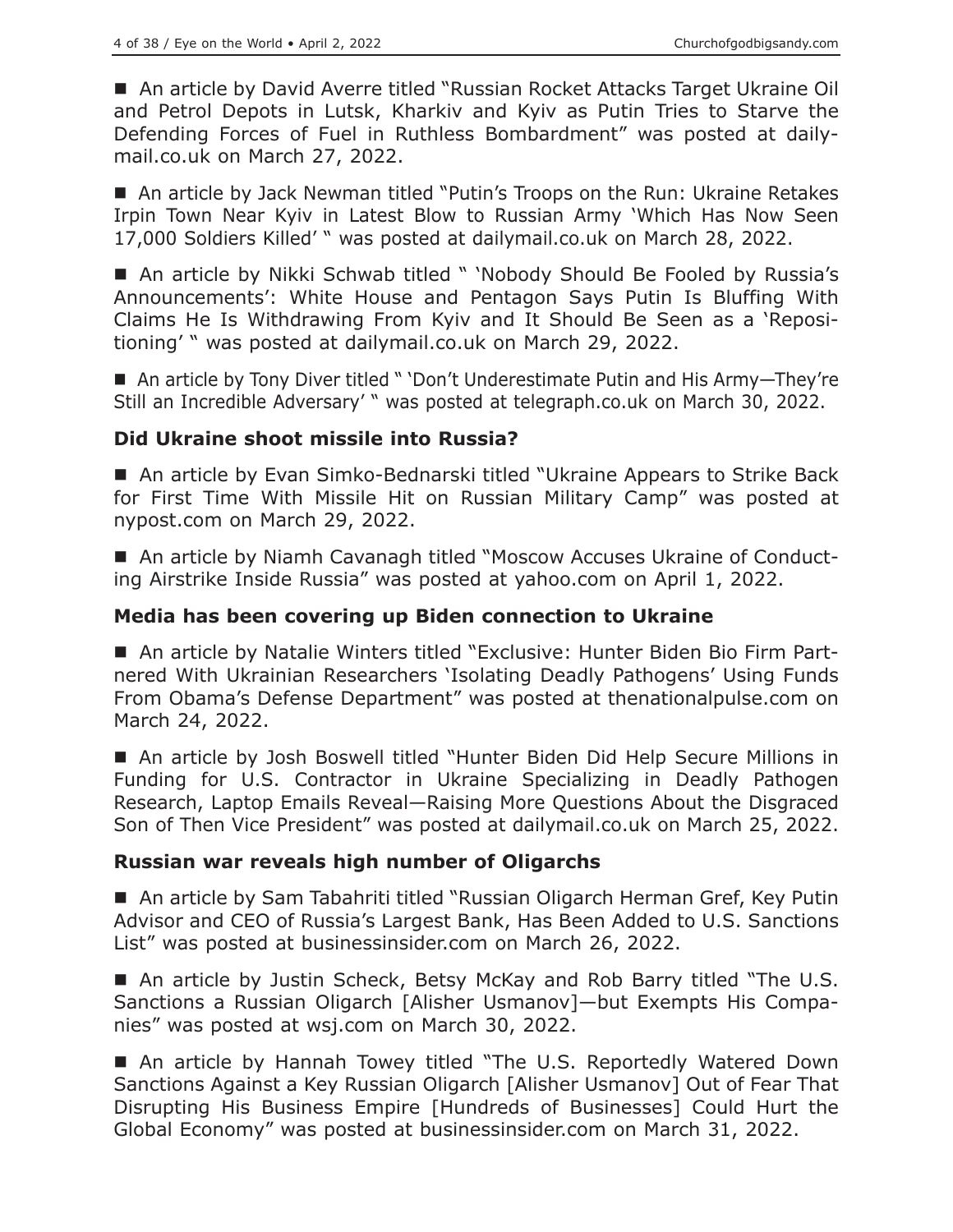## **Comments about NATO**

 An article by Justin Spike titled "Hungary's [Prime Minister Viktor] Orban Criticized for 'Neutrality' in Ukraine War" was posted at apnews.com on March 26, 2022.

■ An article by Rachael Bunyan titled " 'Is NATO Being Run by Russia?' Angry President Zelensky Calls on West to Have '1% of the Courage' of His Soldiers as He Begs for More Tanks, Planes and Missiles—and Accuses NATO Nations of Being 'Intimidated' by Moscow" was posted at dailymail.co.uk on March 27, 2022.

■ An article by Breitbart London titled "Russia Feels 'Duped' and 'Cornered' by Expanding NATO, Says Sympathetic China" was posted at breitbart.com on March 28, 2022.

■ An article by Elliot Smith titled "Poland's Economy Is Standing Strong for Now, but the Ukraine War Casts a 'Dark Cloud' " was posted at cnbc.com on March 28, 2022.

■ An article by Laurence Dollimore titled "Two Russian Fighter Jets That Violated Swedish Airspace Earlier This Month 'Were Equipped With Nukes With the Aim of Scaring Stockholm' After Putin Had Threatened Military Action If Sweden or Finland Joined NATO" was posted at dailymail.co.uk on March 30, 2022.

# **Negotiations—real or propaganda?**

 An article by Yaroslav Trofimov and Max Colchester titled "Roman Abramovich and Ukraine Peace Negotiators Suffer Suspected Poisoning" was posted at wsj.com on March 28, 2022.

■ An article by David Averre titled " 'Positive Signals Don't Silence Russian Bombs': Zelensky Says Moscow Needs to Match Words With Actions as Missiles Continue to Target Ukraine Despite Talk of Putin Withdrawing Troops" was posted at dailymail.co.uk on March 29, 2022.

## **Comments about Ukraine**

■ An article by Ben Gilbert titled "Ukraine Is Using Facial Recognition Tech to Identify Dead Russian Soldiers and Inform Their Families" was posted at businessinsider.com on March 24, 2022.

■ An article titled "Zelensky Calls on Energy-Rich Countries to Increase Output" was posted at thehill.com on March 26, 2022.

■ An article by Thomas D. Williams titled "Ukrainian Archbishop [Sviatoslav] Shevchuk]: Vladimir Putin Replicates the Crimes of Joseph Stalin" was posted at breitbart.com on March 29, 2022.

## **Comments about Russia**

 An article by Ravi Buddhavarapu titled "An Indian Rupee-Ruble Trade Arrangement With Russia May Be Ready in a Week" was posted at cnbc.com on March 23, 2022.

 An article titled "Koch Industries [Guardian Industries Has Two Glass Factories That Employ 600 People in Russia] Defends Decision to Continue Business in Russia" was posted at thehill.com on March 24, 2022.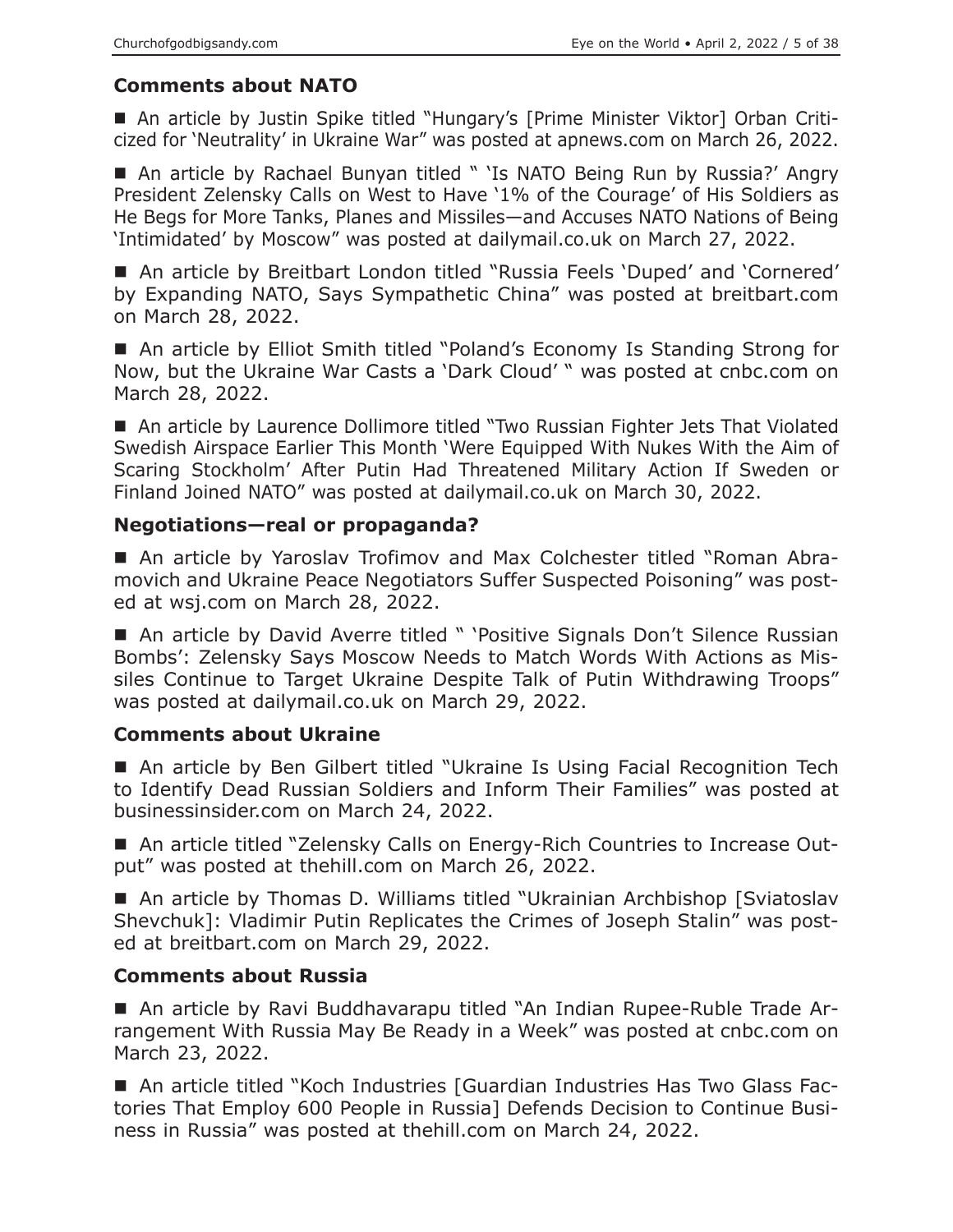■ An article by Ana Campoy and Amanda Shendruk titled "Sanctioning Russia Created a Financial World War" was posted at qz.com on March 28, 2022.

■ An article by Deborah Netburn titled "A Spiritual Defense of the War in Ukraine? Putin's Patriarch [Kirill] Is Trying" was posted at latimes.com on March 29, 2022.

■ An article by Huileng Tan titled "Emirates Say It Will Continue Flying to Russia as Long as the Dubai Government Tells It To, Weeks After Major Airlines Suspended Operations to the Country" was posted at businessinsider. com on March 30, 2022.

■ An article by Lauren Lewis titled "Putin Threatens to Turn Off Europe's Gas Supplies Tomorrow If Countries Refuse to Pay in Roubles, Saying 'We Get Nothing Free of Charge and We Are Not Going to Engage in Charity Either' " was posted at dailymail.co.uk on March 31, 2022.

#### **Comments about China**

 An article titled "Ukrainians Take on 'Wall of Propaganda' on Chinese Social Media" was posted at scmp.com (South China Morning Post) on March 27, 2022.

■ An article by Ryan General titled "China Continues Militarization of Artificial Islands in South China Sea as World Focuses on Russia" was posted at nextshark.com on March 28, 2022.

■ An article by Staff titled "Unwise, Irresponsible for Biden to Take Personal Grievances Toward Putin to National Level" was posted at globaltimes.cn on March 28, 2022.

■ An article by Cui Fandi titled "NBA Games Return to China's State Broadcaster After 17 Months' Absence" was posted at globaltimes.cn on March 30, 2022.

#### **Comments about Israel**

■ A Reuters article by Humeyra Pamuk titled "Israel-Arab Summit Convenes [With Arab Diplomats From Bahrain, Morocco and United Arab Emirates], Blinken Seeks to Reassure Allies on Iran" on reuters.com on March 27, 2022.

■ An article by Patrick Goodenough titled "Israeli PM, After Third Deadly Terror Attack in a Week: 'They Will Not Break Us' " was posted at cnsnews. com on March 29, 2022.

 An article by Anna Ahronheim and Tovah Lazaroff titled "Israel on High Security, Military Alert After Week of Terror Attacks" was posted at jpost.com on March 30, 2022.

■ An article by Herb Keinon titled "Jews Dreading Ramadan Amid Surge of Violence" was posted at jpost.com on March 30, 2022.

#### **Comments about Iran**

■ An article by Simon Watkins titled "Saudi-Kuwait Plans to Develop Huge Gas Field Challenged by Iran [Saying It Partly Owns the Field]" was posted at fxempire.com on March 29, 2022.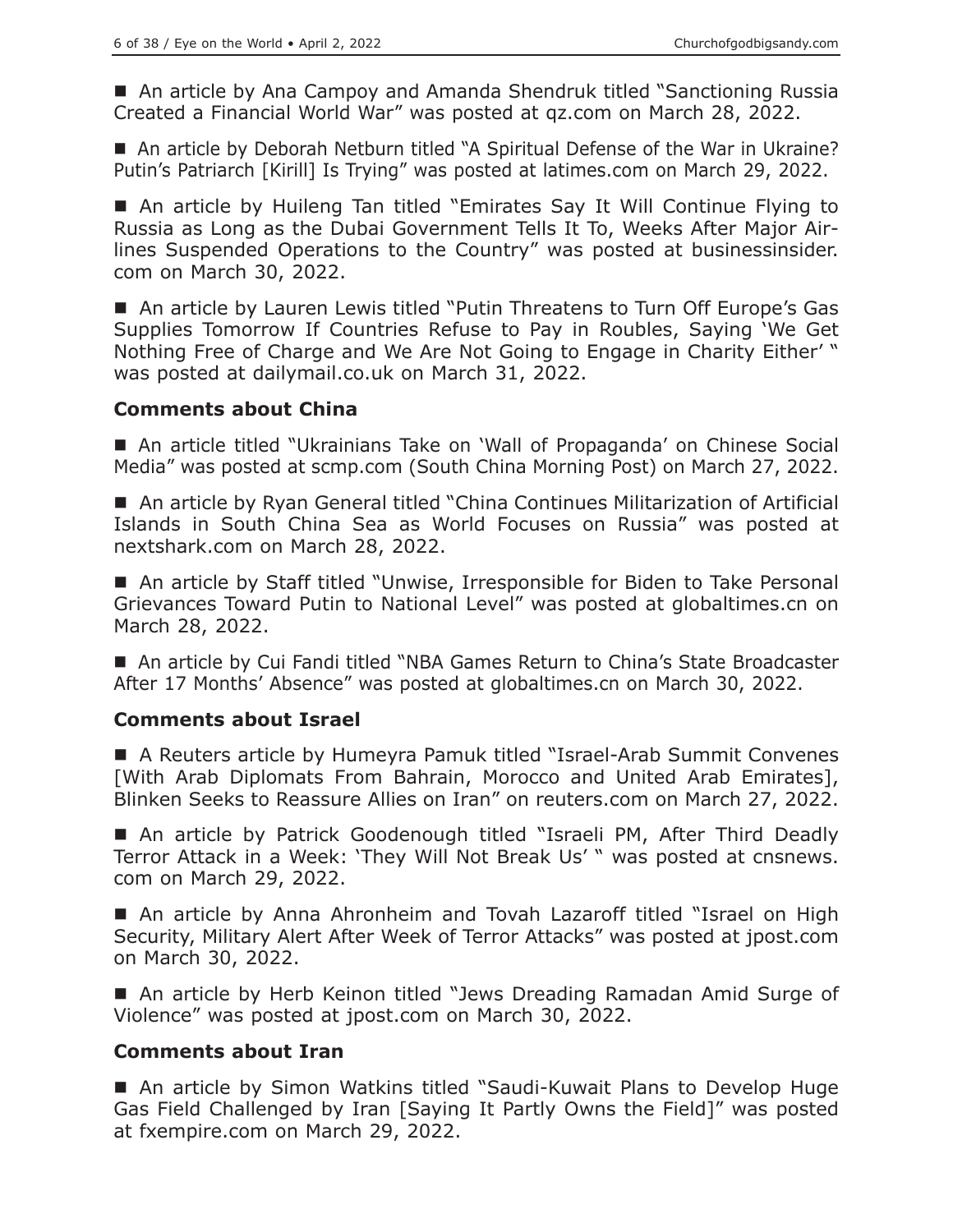# **Comments about Saudi Arabia**

■ An article by Samantha Subramanian titled "Why It Matters If Saudi Arabia Sells Oil in Chinese Yuan Instead of U.S. Dollars" was posted at qz.com on March 17, 2022.

■ An article by Jon Gambrell titled "Saudi's Unilateral Yemen Cease-Fire Offer Rejected by Rebels" was posted at apnews.com on March 29, 2022.

■ An article by Sharon Cho titled "Saudis May Hike Oil Price to Record as War Reroutes Flows" was posted at bloomberg.com on March 29, 2022.

## **Monarchs of the world gather**

■ An article by Stephanie Linning titled "World's Royal Families Turn Out in Force to Remember Prince Philip: King Felipe and Queen Letizia of Spain Joined Monarchs From Belgium, Netherlands and Greece—Before Heading to Receptions in London" was posted at dailymail.co.uk on March 29, 2022.

# **International miscellaneous news**

■ An article by Harry J. Kazianis titled "North Korea Is Testing Missiles That Could Level Much of the U.S.—Yet Team Biden Has No Plan to Stop It" was posted at nypost.com on March 25, 2022.

■ An article by Katie Jerkovich titled "Whoopi Goldberg Calls on Royal Family to Apologize for Slavery" was posted at dailywire.com on March 25, 2022.

■ An article by Stephen Adams titled "WHO [World Health Organization] Demands End to All Time Limits on Abortions: Agency Says Laws Preventing Termination at Any Point Risk Violating Rights of 'Women, Girls or Other Pregnant Persons' " was posted at dailymail.co.uk on March 26, 2022.

 A Reuters article by Neil Jerome Morales titled "Philippines Evacuates Residents as Small Volcano Spews Mile-High Plume" was posted at reuters. com on March 26, 2022.

■ An article by Chris Tomlinson titled "Canadian Freedom Convoy Organizers Hit With Additional Charges by Courts" was posted at breitbart.com on March 27, 2022.

 An article by Ivana Saric titled "Germany Could Prosecute Those Who Display Pro-Russian 'Z' Symbol" was posted at axios.com on March 28, 2022.

■ An article by Jane Nam titled "Japan to Change Age of Adulthood [From 20 to 18] for the First Time Since the Meijii Era of the Late 1800s" was posted at nextshark.com on March 29, 2022.

■ An article by Breitbart Jerusalem titled "France, Germany and Luxembourg Seize Assets of Lebanon Central Bank Chief" was posted at breitbart.com on March 29, 2022.

■ An article by Joy Pullman titled "Finnish Court Rebukes State Prosecution of Christians for Saying God Made Men and Women Different" was posted at thefederalist.com on March 30, 2022.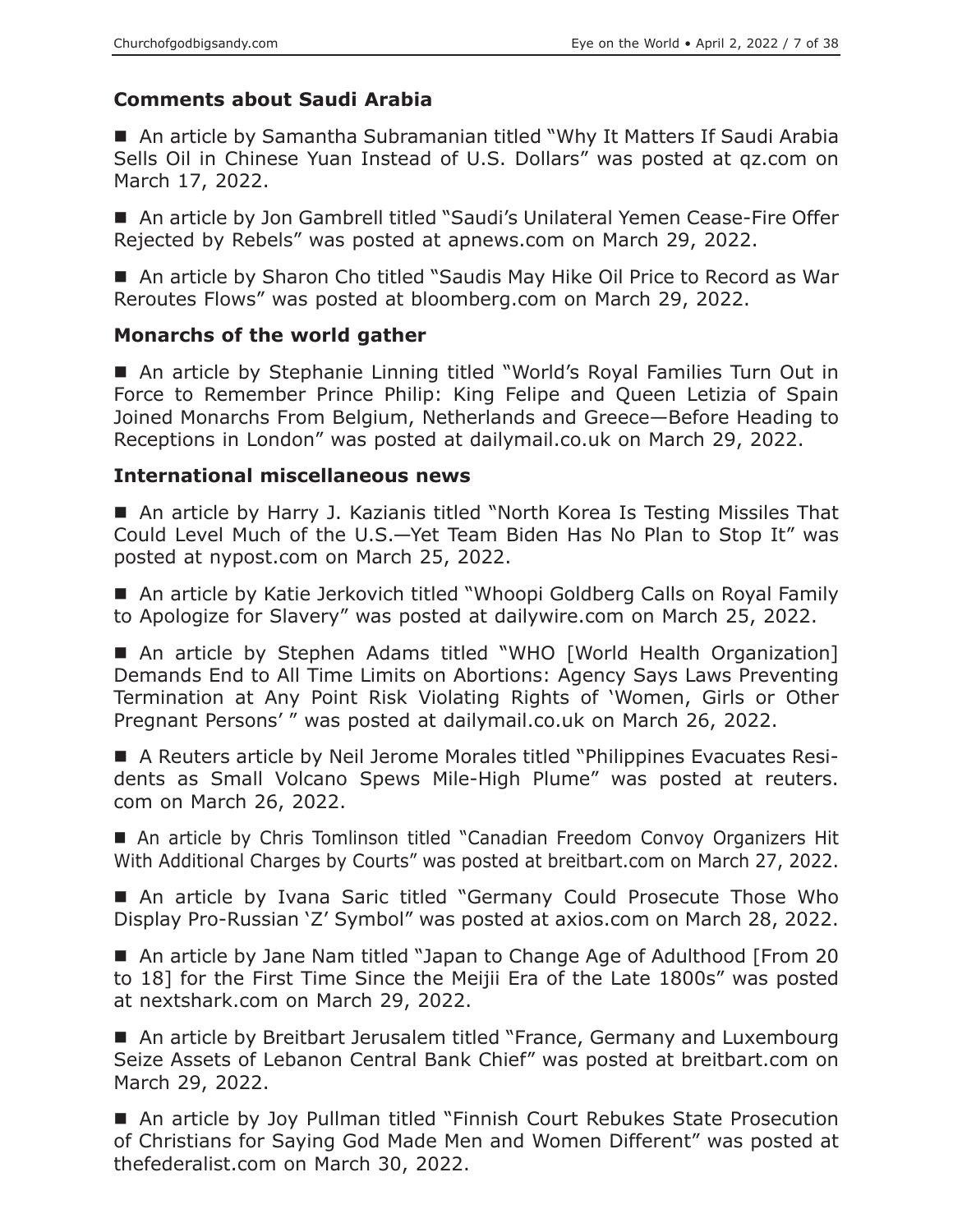#### ★★★★★

An article by Norbert Neumann titled "Securing the Rare Earth Supply Chain Is Crucial for Defense" was posted at army-technology.com on March 23, 2022. Following is the article.

What do an F-35, a radio battery and a man-portable air-defense system (MAN-PAD) have in common? They all need rare earth elements (REE) to build them.

REEs are a group of metals that are critical ingredients for the evolution of modern technology. Out of the 17 REEs, neodymium and samarium can be used to create resilient magnets that withstand high temperatures, making them perfect for mission-critical electronic and defense applications.

Based on data analyzed by the United States Geological Survey, 37.9% of our planet's REE reserves can be found in China alongside the highest mine production activities. While the US has 1.5 million tons in reserves—that accounts for about 1.3% of the world's REE reserves—and the second-largest mine production, China was responsible for 80% of its rare earth imports in 2019.

But what if China decided to close the tap or reduce the amount of REEs it exports as it did during the 2019 US-China trade wars? While China is unlikely to invade Taiwan based on the Russian aggression in Europe, it may still decide to supply President Vladimir Putin with weapons. That move would trigger economic isolation and another, potentially more serious, trade war between the US and China.

#### **The importance of REEs**

The US Department of the Interior released a list of 35 minerals it deems essential to the economic and national security in 2018 (updated in 2022), amongst them many REEs. The problem for the US is that the local production of these materials is hugely limited.

The extent of reliance on imports varies from mineral to mineral. Beryllium is mainly used to create lightweight material used in fighter jets, lithium is essential for modern battery production and tin is used in electronics, including soldier semiconductors, a sector that is projected to reach a value of \$17.5bn by 2030.

Whereas the US produces some of the minerals mentioned above, it entirely relies on China and other countries for many other supplies. Cerium is used in batteries and in most devices with a screen and magnets forged from neodymium and samarium are impervious to extreme temperatures that are used in fighter jet fin actuators, missile guidance, control systems, aircraft and tank motors, satellite communications and radar and sonar systems.

## **Supply chain**

Founder and advisor to the board at USA Rare Earth Pini Althaus tells *Global Defense Technology*: "That's an extremely precarious position for any country to be in. The only way to have a secure supply chain is to start developing projects in this country [the U.S.]."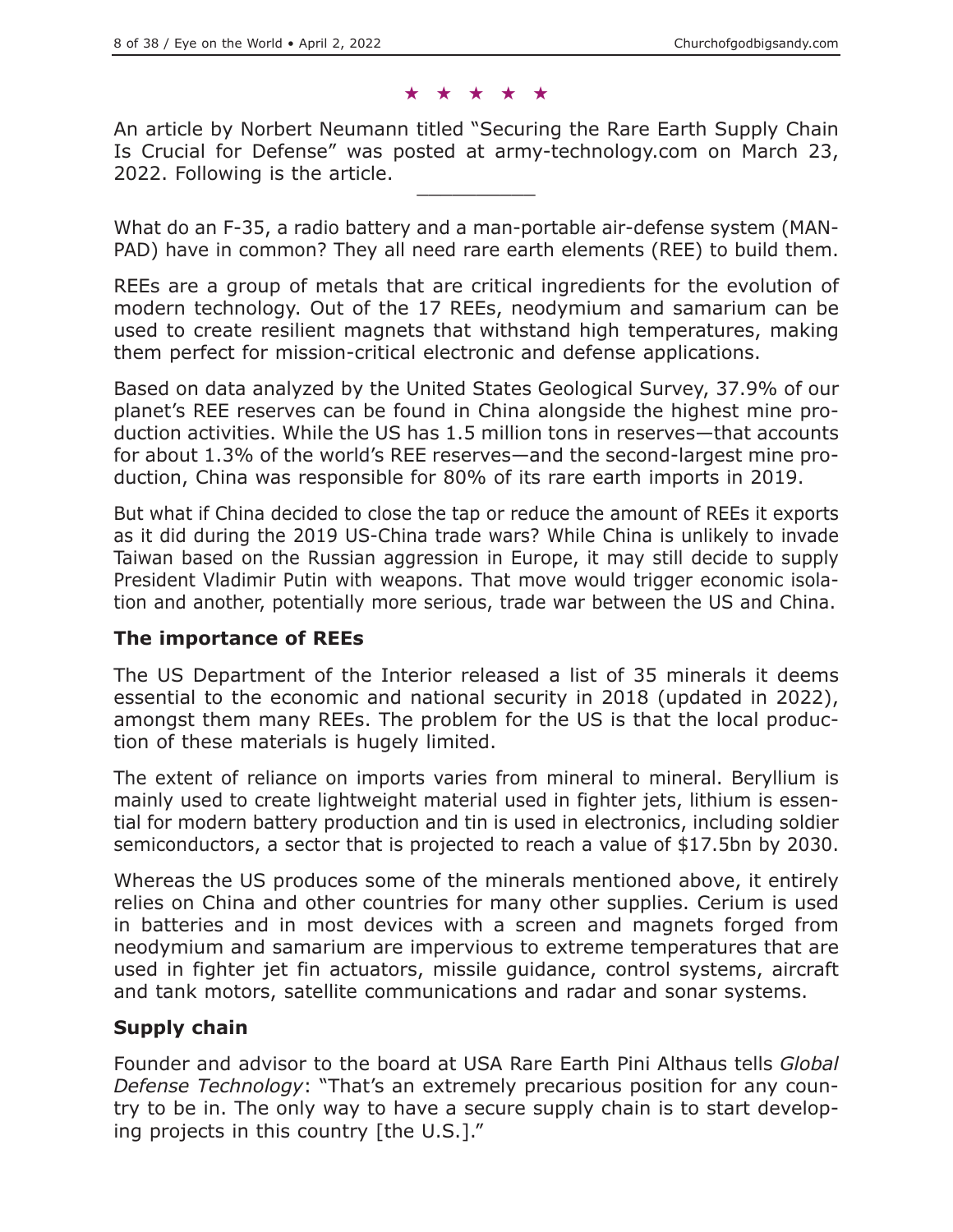Domestic efforts to extract rare earths have been underway in the past decades in states like Wyoming, Texas and California with varying degrees of success. Molycorp, for instance, reopened the longstanding Mountain Pass mine in California in the early 2000s only to go bankrupt in 2015.

Other solutions lawmakers and officials have been pushing for to weaken China's control over the rare earth sector are stockpiling critical minerals or developing substitutes. The latest attempt was in 2019.

Earth and natural resources intelligence company Terra Intel CEO Mike Hanley says: "Now the US has a six months' REE supply for defense applications and it is held in a protected cell for 30 months. It's very important for guidance systems, submarines, guided missile cruisers, but also for the MAN-PADS and other shoulder-fired rockets currently used in Ukraine, too."

The US began funding the construction of rare earths processing facilities a few years ago, but after the minerals are processed, they must be turned into magnets to be used in military hardware. None of that happens in the US today, while China and Japan are the largest specialized magnet producers.

## **REE extraction and the environment**

Other efforts were made by US President Joe Biden with his \$2 Trillion infrastructure legislation that seeks, amongst other things, to rebuild the country's semiconductor industry. That is on top of an executive order signed in February last year that is set to review gaps in the domestic supply chain for rare earths, and in March the same year, the Department of Energy announced a \$30 Million initiative that will aid the research and securing of US REE supply chain.

Between the 1960s and 1980s, before high domestic environmental pressures and cheaper foreign labour arrived, the US was the global leader in REE mining. So, rebuilding the entire supply chain is possible in practical terms, but business, environmental and political factors may make endeavors more complicated, especially over the short term.

Althaus thinks REE infrastructure could be built in a safe way and the problem that does not allow the break-away from Chinese dependence lies in the red tape. "It's so much bureaucracy around permissions, you've got NGOs and others that step in the way and make it very difficult for projects in certain parts of the country to actually be developed," he says.

"And we're not talking about going into a national forest and start to mine there. We're talking about places where you'd have a mine in Nevada or elsewhere, where there really no environmental concerns. But concerns are being either invented, fabricated or manufactured."

However, many REE are found within radioactive materials that can leach into water supplies. Extracting, processing and disposal of material can also cause environmental disruptions, and regulations in China are often much more lenient than in the US.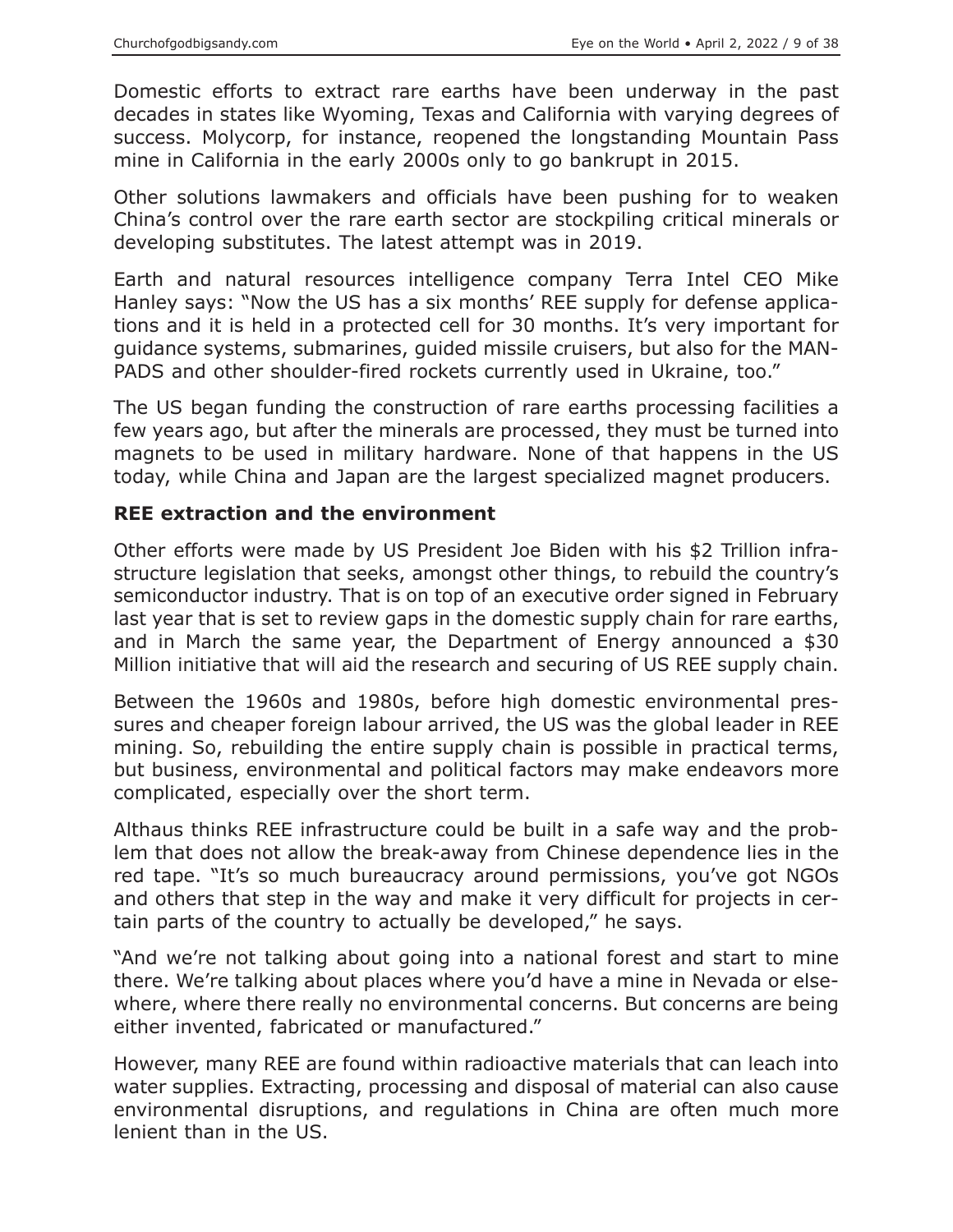Unless the US can find ways to navigate regulatory and infrastructure challenges to its domestic REE extraction efforts, breaking its reliance on China for these critical materials—in defense as well as other sectors—will prove difficult.

★★★★★

An article by Justin Haskins titled "Biden Is Planning a New Digital Currency; Here's Why You Should Be Very Worried" was posted at thehill.com on March 26, 2022. Following is the article.

 $\overline{\phantom{a}}$  , where  $\overline{\phantom{a}}$ 

Whenever the White House says it is working on a plan that would transform a vital part of the U.S. economy, and that the administration is doing so with the "highest urgency," it should go without saying that the press should pay close attention to what's going on.

Even more importantly, the press should eagerly and comprehensively inform the public of the potential risks associated with such a proposal.

Unfortunately, that's not happening today, and the effects of the media's negligence could reverberate for decades to come.

On March 9, the Biden administration released an executive order (EO) instructing a long list of federal agencies to study digital assets and to propose numerous reports about their use and proposals to regulate them. Much of the executive order is focused on cryptocurrencies such as bitcoin and ethereum, which run on blockchain technology and have become increasingly popular among many investors and consumers in recent years.

But there is an even more important part of the EO: President Biden has instructed the federal government and Federal Reserve to lay the groundwork for a potential new U.S. currency, a digital dollar.

If the United States were to adopt a digital currency like the one discussed in Biden's executive order, it would be one of the most dramatic expansions of federal power ever made, one that could put individuals and businesses in grave danger of losing their social and economic freedoms.

Among other important actions, the White House executive order directs several federal agencies, including the Treasury Department, to study the development of a new central bank digital currency (CBDC) and to produce a report within 180 days of the EO discussing the potential risks and benefits of a digital dollar.

The order further directs the Treasury Department, Office of the Attorney General and Federal Reserve to work together to produce a "legislative proposal" to create a digital currency within 210 days, about seven months.

A digital dollar would not merely be a digital version of the existing U.S. dollar, but rather an entirely new currency that would, at least at first, exist alongside today's currency. Similar to cash, the CBDC would be used to pay for goods and services and would likely be managed by the Federal Reserve, the central bank of the United States.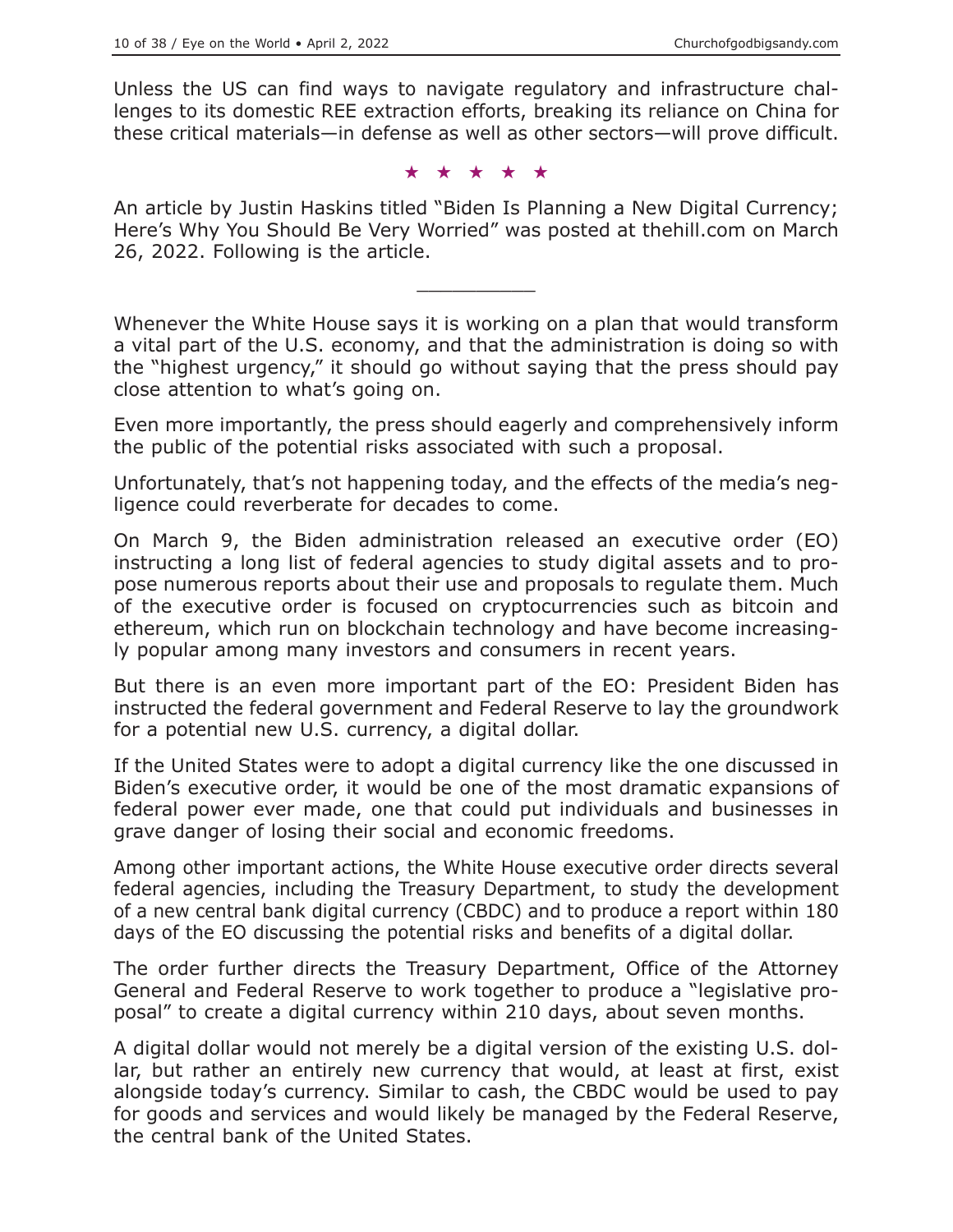Unlike the current dollar, though, a central bank digital currency would not exist in physical form, meaning you wouldn't be able to go to a bank or ATM and withdraw it.

It is important to understand that the digital dollar would *not* be similar to cryptocurrencies like bitcoin. Cryptocurrencies operate on blockchain technology, which is decentralized by design. No group or individual can truly control cryptocurrencies once they are launched.

Digital dollars, on the other hand, would be traceable and programmable. The Federal Reserve (or some other designated entity) would have the ability to create more digital dollars whenever it sees fit, and, depending on how the legislation is written setting up the currency, the dollars could be formulated to have various rules and restrictions built into their design.

For example, a digital dollar could be crafted to restrict fossil-fuel use, to give bonuses to people for spending at particular businesses, to enact de facto price controls by disallowing users from spending too much on particular products, or even to redistribute wealth.

In one report about the development of a central bank digital currency published by the Federal Reserve in January, the Fed outlined a few examples of possible "design choices" for a digital dollar, including that "a central bank might limit the amount of CBDC an end user could hold."

There are many reasons to believe Biden's plan for a digital dollar involves a design that will give the federal government and/or Federal Reserve control over much of society and the economy.

Biden's executive order states that the CBDC and other policies governing digital assets must mitigate "climate change and pollution" and promote "financial inclusion and equity."

In fact, "financial inclusion" is mentioned five times in Biden's order, and "equity" and "climate change" are mentioned four times each.

Further, in a background call with reporters about the executive order, a "senior administration official" (the name was curiously removed from the White House transcript) promised that in creating a new digital currency, the Biden administration will "continue to partner with all stakeholders—including industry, labor, consumer, and environmental groups, international allies and partners."

Why would labor unions, industry organizations and environmental groups be involved in the development of a new currency—unless, of course, there is a plan to program that currency to advance various causes special-interest groups care about?

Even more stunning, in a 2021 question-and-answer session about the development of a digital dollar, David Andolfatto, a senior vice president and economist in the St. Louis Fed's Research Division, was asked whether the Fed could "assure us [the public] that these digital currencies won't ever be used to tell us when, how or where our money can be spent?"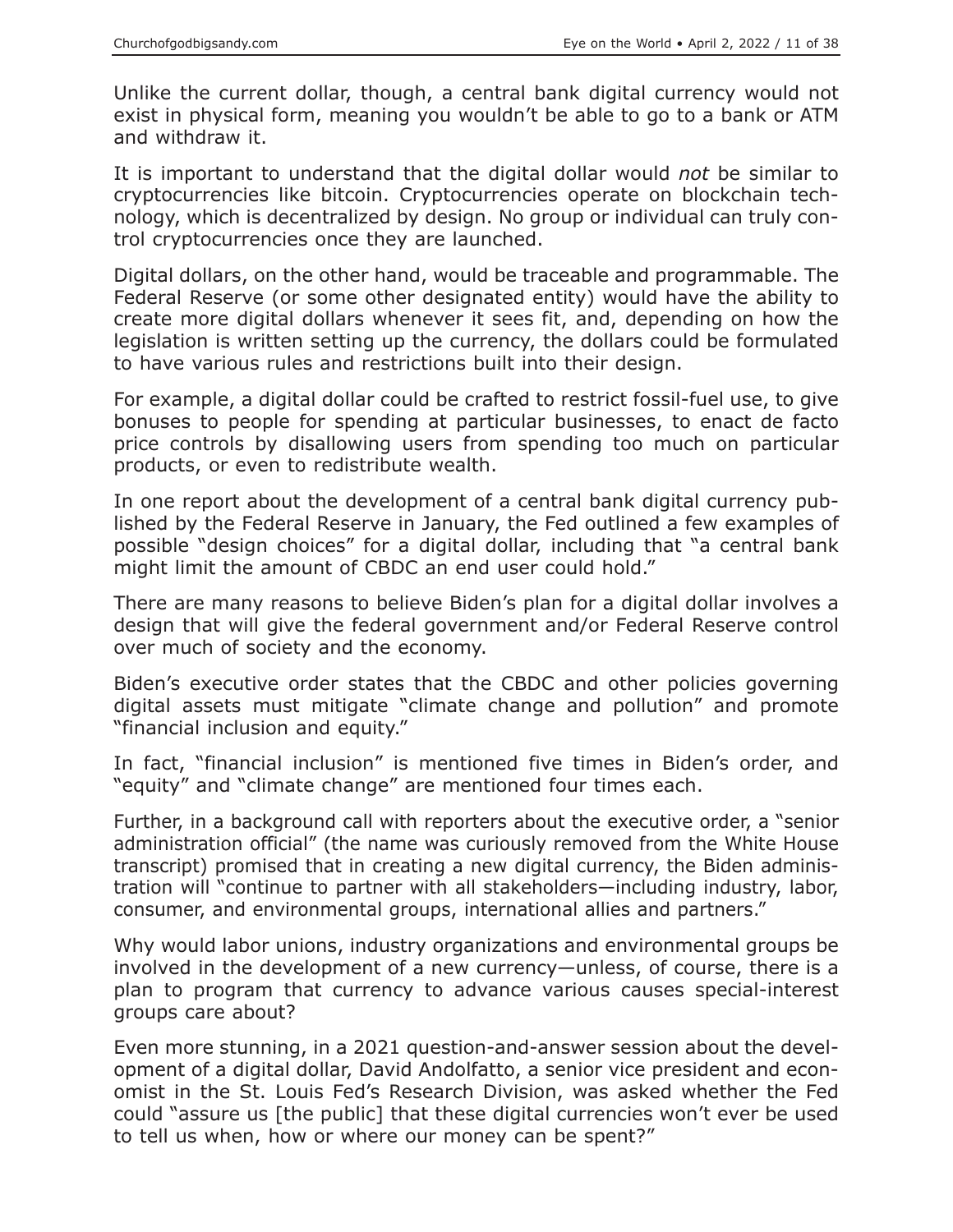"In life one can't give absolute assurances of anything," Andolfatto responded before suggesting that "the best we can hope for" is for Congress to "respond to the electorate's concerns" about privacy.

If the Fed has no plan to use a future central bank digital currency to control Americans' behavior, Andolfatto's response is incredibly bizarre, to say the least.

It's clear that the Biden administration and Fed are working together to create a controllable, traceable, programmable digital currency. And if they are successful, life in America might never be the same.

★★★★★

An article by Ken Blackwell titled "Stranger Danger: Protect Vulnerable Voters From Fraud" was posted at townhall.com on March 29, 2022. Following is the article.

 $\overline{\phantom{a}}$  , where  $\overline{\phantom{a}}$ 

"Stranger Danger." This phrase is used by parents to warn their children about predators. In this election year, it is also an appropriate warning for vulnerable citizens who could be targeted by activists who will try to suppress or steal their votes.

The danger is real. Anyone who has been paying attention to election security issues for the last couple of decades knows that election fraud fraud in nursing homes, group homes and other residential facilities has been an open secret.

In just the last few weeks the headlines have unveiled the corruption. In Macomb County Michigan an employee at the Father Murray Nursing Center was recently sentenced to jail for forging signatures on absentee ballot applications. Vote fraud is criminal but vote fraud against the mentally disabled is heinous.

In Wisconsin, the state assembly appointed a special counsel to investigate possible vote fraud in nursing homes after an investigation by the Racine Sheriff's Office uncovered evidence indicating vote fraud in a Racine nursing home. In a move that indicated the seriousness of the investigation, the legislators chose Michael Gableman, a former Wisconsin Supreme Court justice, as the special counsel.

The Office of Special Counsel's second interim report was released this month indicating, "rampant fraud and abuse occurred statewide at Wisconsin's nursing homes and other residential care facilities." After investigating more than 90 nursing homes in five counties the Special Counsel concluded that there was specific evidence of fraud including illegally assisting and marking ballots and possible forgery.

There were also improbably high voting rates in some nursing homes which could indicate widespread fraud. In three counties, 100% of nursing home residents voted. Since most nursing homes have a significant number of residents who suffer from dementia, the likelihood of every person being capable of requesting an absentee ballot and filling it out is almost zero.

None of this came as a surprise to the American Constitutional Rights Union (ACRU). Our Protect Vulnerable Voters project was fully operational in the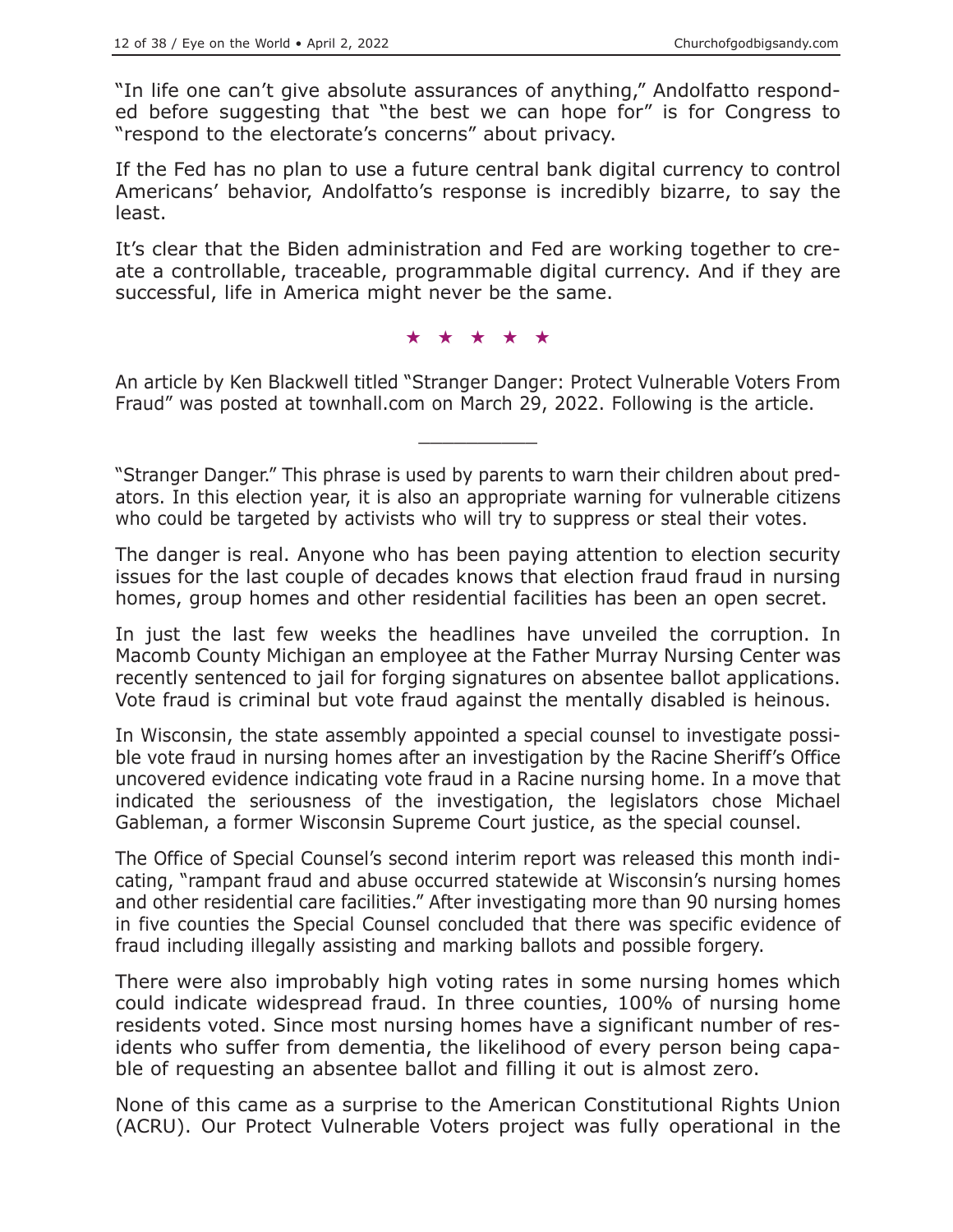2020 election season. The results of our extensive efforts led us to conclude that widespread vote fraud in residential facilities for elderly and disabled Americans is a national disgrace.

ACRU reached out to directors of residential facilities across the nation offering assistance in educating staff, residents, and family members on how to protect vulnerable residents from vote suppression, coercion, and outright theft. This included a Senior Citizen Voting Bill of Rights.

ACRU also reminded facility directors of the criminal penalties for election fraud, as well as high likelihood of a PR disaster if ACRU should receive credible complaints to our Vote Fraud Hotline.

This direct outreach was coupled with an extensive radio campaign promoting the ACRU Vote Fraud Hotline and warning senior citizens of the danger of allowing strangers to touch their ballots.

The ACRU hotline received tips that leftist activist organizations were taking completed ballots from nursing homes with a promise that they would make it to the election office. This completely insecure process was a prescription for fraud.

There were many allegations received through our hotline that nursing home workers were filling out ballots for residents who were mentally impaired. After the 2020 election, a Texas daughter who was the guardian of her mentally incapacitated mother, searched the state voter website to determine that her mother's voter registration address had been changed without authorization and she had "voted" while in the memory care wing of a nursing home. We assisted this family with sworn affidavits and a formal complaint to the Texas Attorney General's Office.

In 2020, a Texas social worker was indicted on 134 felony counts of vote fraud for registering mentally incapacitated citizens to vote without their consent. Registering people to vote or requesting mail-in ballots without their consent is illegal.

This is an area of election integrity in which citizens can play a big role in preventing fraud. If a loved one is in a residential facility, they can be protected by an engaged family member.

If a loved one is cognizant and able to vote, ask them if anyone has talked to them about voting. Find out if they have been coerced in any way or if someone has offered to help them fill out their ballot. Talk to the residential facility director about how they intend to protect your loved one's right to vote freely and securely if they are capable of voting.

Nursing home residents who are mentally incapacitated are at great risk of vote theft by dishonest activists who will request a mail-in ballot and fill it out for them. Family members should ask facility directors if they have trained their staff on proper protocols around voting and the criminal penalties for vote fraud. Directors should be asked how they plan to ensure that no one fills out a ballot for residents.

Each state has different laws governing mail-in ballots, assistance with ballots, and ballot harvesting (outsiders collecting ballots for others). Citizens can contact local election officials with specific questions. But generally speaking, "Stranger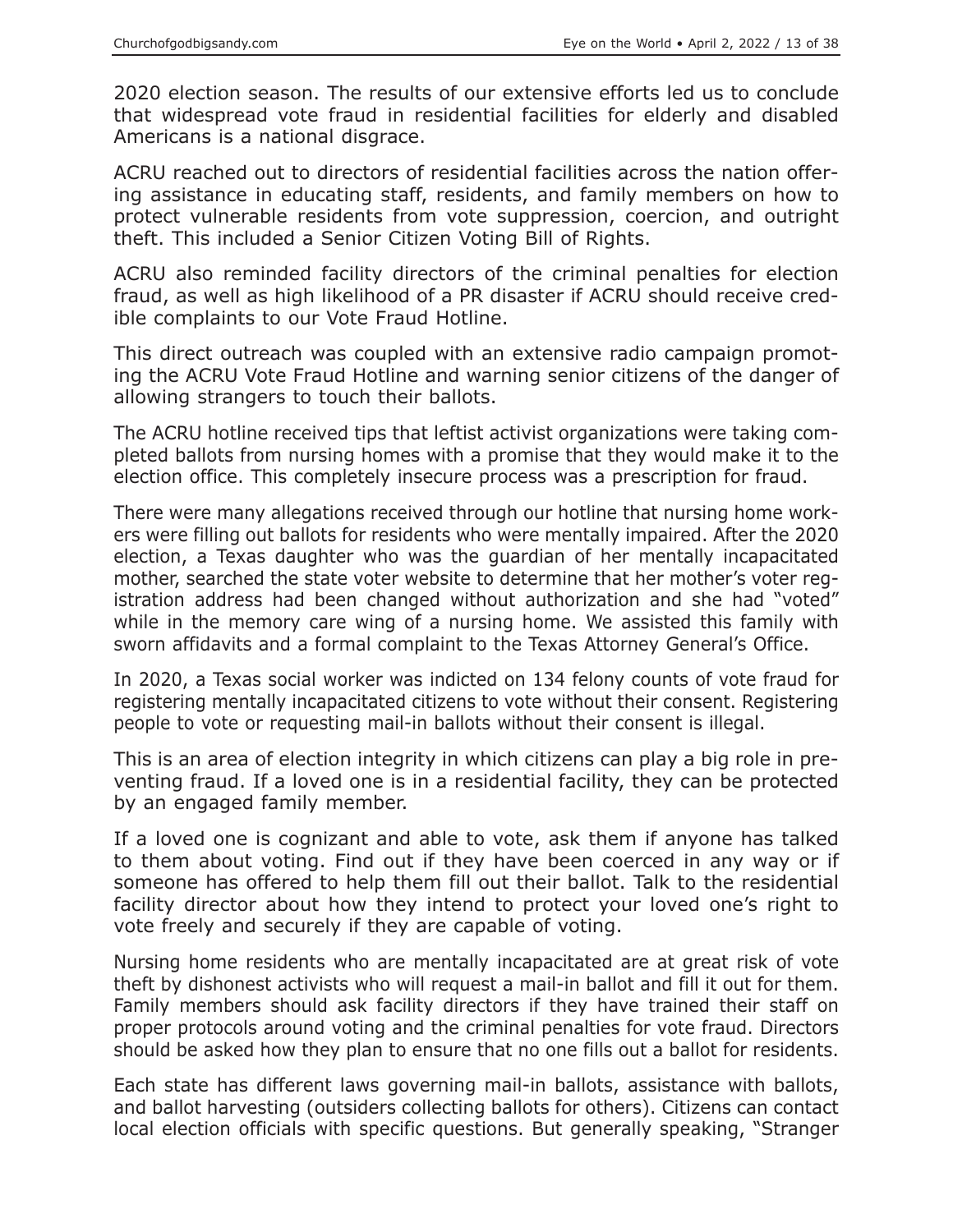Danger" is a simple way to remember how to protect ballots. In most instances, there is no reason why a stranger should transport or tamper with a ballot before it gets to the election office or a secure U.S. Postal Service mailbox.

Vote fraud committed against vulnerable voters is a despicable crime and should be punished to the fullest extent of the law. ACRU will leave no stone unturned in presenting such cases for prosecution.

★★★★★

An article by Star Parker titled "Democrats Spend Low-Income Americans Into Poverty" was posted at cnsnews.com on March 30, 2022. Following is the article.

 $\overline{\phantom{a}}$  , where  $\overline{\phantom{a}}$ 

I have been writing for years about how progressive policies championed by the Democratic Party and served up under the guise of caring about lowincome Americans wind up hurting these very communities.

The latest chapter in this saga is the newly unleashed round of inflation, the worst our country has seen in 40 years.

Two important points here are that first, we can lay responsibility for this inflation directly at the doorstep of the Biden Administration, and second, those being hurt most by this inflation are the very low-income Americans that this administration claims to care so much about.

A recent report from the Federal Reserve Bank of Minneapolis focuses on the disparate impact of inflation on different communities, causing the most damage to low-income Americans.

According to the report, although one number for inflation is reported nationally, different households do not equally take the brunt of this.

According to a Gallup survey from late 2021, 45.5% of all Americans reported experiencing "severe" or "moderate" hardship caused by inflation.

However, the story changes dramatically when broken down by income.

■ With incomes of less than \$40,000–70.7% are experiencing "severe" or "moderate" hardship.

■ With incomes from \$40,000 to \$99,999–46.5% are experiencing "severe" or "moderate" hardship.

■ With incomes \$100,000 or above-28.3% are experiencing "severe" or "moderate" hardship.

The report offers various explanations about why inflation hits lower-income households harder. These include the fact that lower-income households have a lower percentage of interest-bearing assets, meaning their world is mostly cash. And inflation takes its highest toll on cash.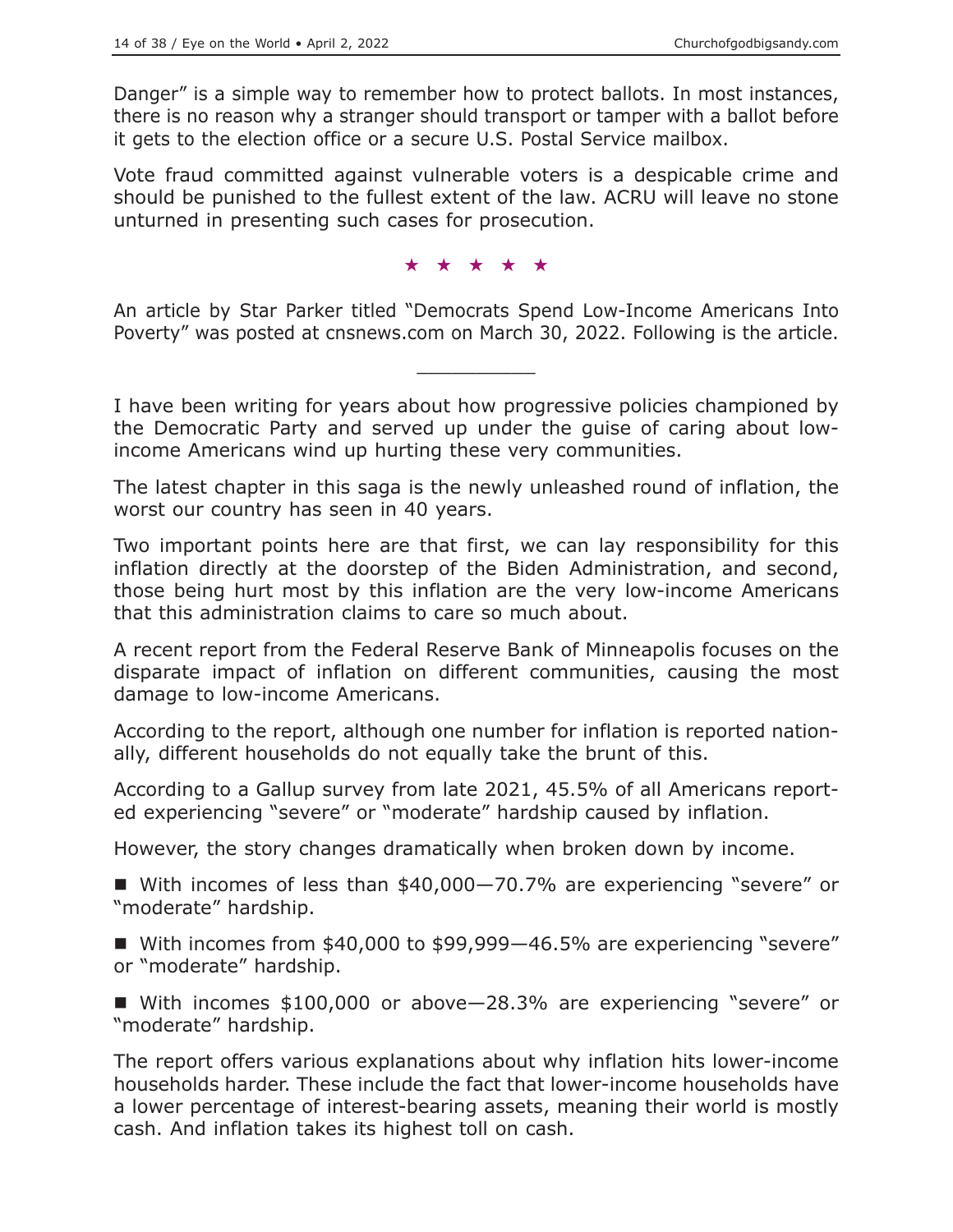Higher-income households have more flexibility in adjusting behavior than do lower-income households. And lower-income households tend to be renters rather than homeowners, and rent is more volatile in an inflationary environment.

The tragedy is that inflation is not a surprise attack. We know what causes inflation. Like many physical diseases, we know what their causes are, and those that become victims do so not out of lack of knowledge, but out of irresponsible behavior.

Despite the fact that we know the damage that smoking causes, or excessive drinking, or improper diet, people still do it.

We know that inflation is caused by pouring excessive money into the economy. If today an apple costs \$1, and tomorrow the government prints another dollar, without producing another apple, the price of an apple will jump to \$2.

Economists were widely reporting that the Biden Administration was spending too much money and that this profligate spending was being enabled by the Federal Reserve.

Harvard economist and former Treasury Secretary Lawrence Summers wrote in *The Washington Post* last May, almost a year ago, "The inflation risk is real," noting that the problem is "overheating, and not excessive slack."

This in the wake of the Biden Administration's \$1.9 trillion relief spending and the beginning of trying to pass the \$4 trillion Build Back Better program, stopped by the courageous renegade senator from West Virginia, Joe Manchin.

Meanwhile, the Federal Reserve, under the leadership of chairman Jerome Powell, in its statement at the end of last April, was still predicting 2% inflation and calling the current jump in prices "transitory."

In July of 2021, economists Steve Hanke of Johns Hopkins University and John Greenwood of Invesco predicted in *The Wall Street Journal* that, "By the end of the year, the year-over-year inflation rate will be at least 6% and possibly as high as 9%." It reached 7.9%.

Yet, in November, President Joe Biden renominated Powell to a second term as Federal Reserve chairman, despite his gross mismanagement that led to the inflation we are now experiencing. Biden, in his statement, praised Powell for his "decisive action" and "steady leadership."

Low-income Americans trying to stay above water in this new flood of inflation are probably less grateful to Biden and Powell for this so-called leadership.

★★★★★

An article by Grayson Quay titled "Daily Wire Announces \$100 Million for Kids Entertainment After Disney Comes Out Against 'Don't Say Gay' Bill" was posted at theweek.com on March 30, 2022. Following is the article.

 $\overline{\phantom{a}}$  , where  $\overline{\phantom{a}}$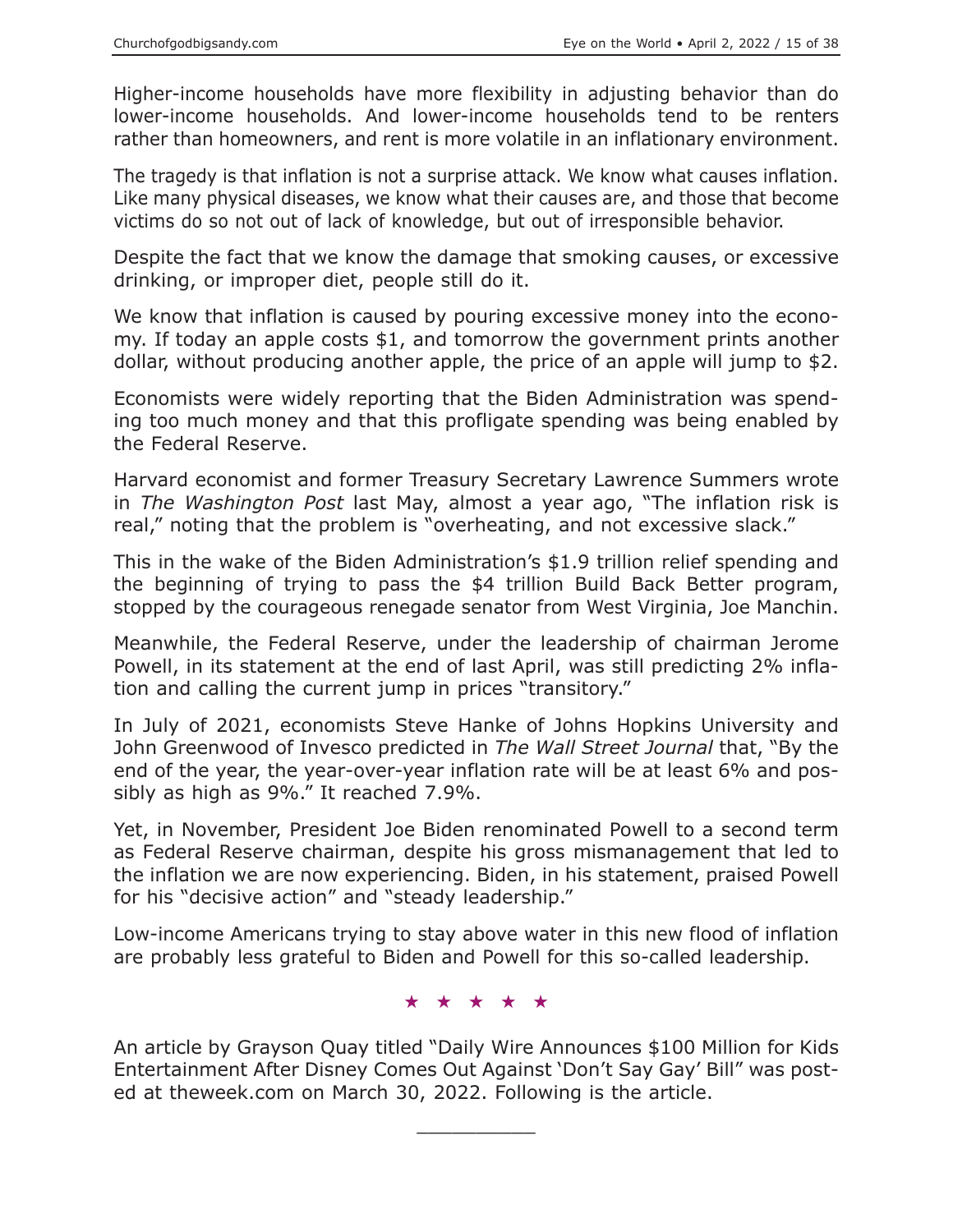Conservative media company *The Daily Wire* announced Wednesday that it will spend at least \$100 million over the next three years developing children's entertainment, *Axios* reports.

The company said the move into kids' programming has been in the works for months, but *Daily Wire* co-CEO Jeremy Boreing tied the decision to Disney's recent announcement that it will campaign for the repeal of Florida's so-called "Don't Say Gay" bill.

"Americans are tired of giving their money to woke corporations who hate them," Boreing asserted in a statement.

*The Daily Wire* publishes news, commentary, and investigative articles and hosts podcasts from popular conservative figures like Ben Shapiro, Matt Walsh, and Michael Knowles.

In recent years, the company's ambitions have grown. *The Daily Wire* has released three feature length films and has several more coming, including several starring Gina Carano, who was fired from Disney's *The Mandalorian* after expressing right-wing views on Twitter.

A new show starring former child actress Brett Cooper aims to capture a Gen Z audience on TikTok and YouTube.

Earlier this month, the *Wire* even launched its own razor company—called "Jeremy's Razors," after Boreing—to compete with Harry's Razors, which pulled its ads from *The Daily Wire* due to a "values misalignment."

#### ★★★★★

An article by Larry O'Connor titled "Judge Brown Jackson Tore Down One of the Progressive Left's Major Dogmas" was posted at townhall.com on March 23, 2022. Following is the article.

I think it's fair to say none of us saw this one coming—certainly not Judge Ketanji Brown Jackson.

 $\overline{\phantom{a}}$  , where  $\overline{\phantom{a}}$ 

Yesterday, during Jackson's first full day of Senate confirmation hearings, one of the progressive left's major dogmas related to transgender ideology and politics was torn asunder by none other than the good judge herself. Ironically, the destruction of this basic tenet of transgenderism (if it is an -ism) occurred as Jackson was attempting to be too clever and too politically correct by half when she was asked to perform the simple task of defining "woman."

Senator Marsha Blackburn (R-TN) asked the good judge to perform the simple task that most pre-schoolers can accomplish. The exchange reflects a level of intellectual stupidity that only can be attained at America's leading graduate schools—in this case, Harvard.

Blackburn asked, "Can you provide a definition for the word woman?" Jackson responded, "No. I can't . . . I'm not a biologist."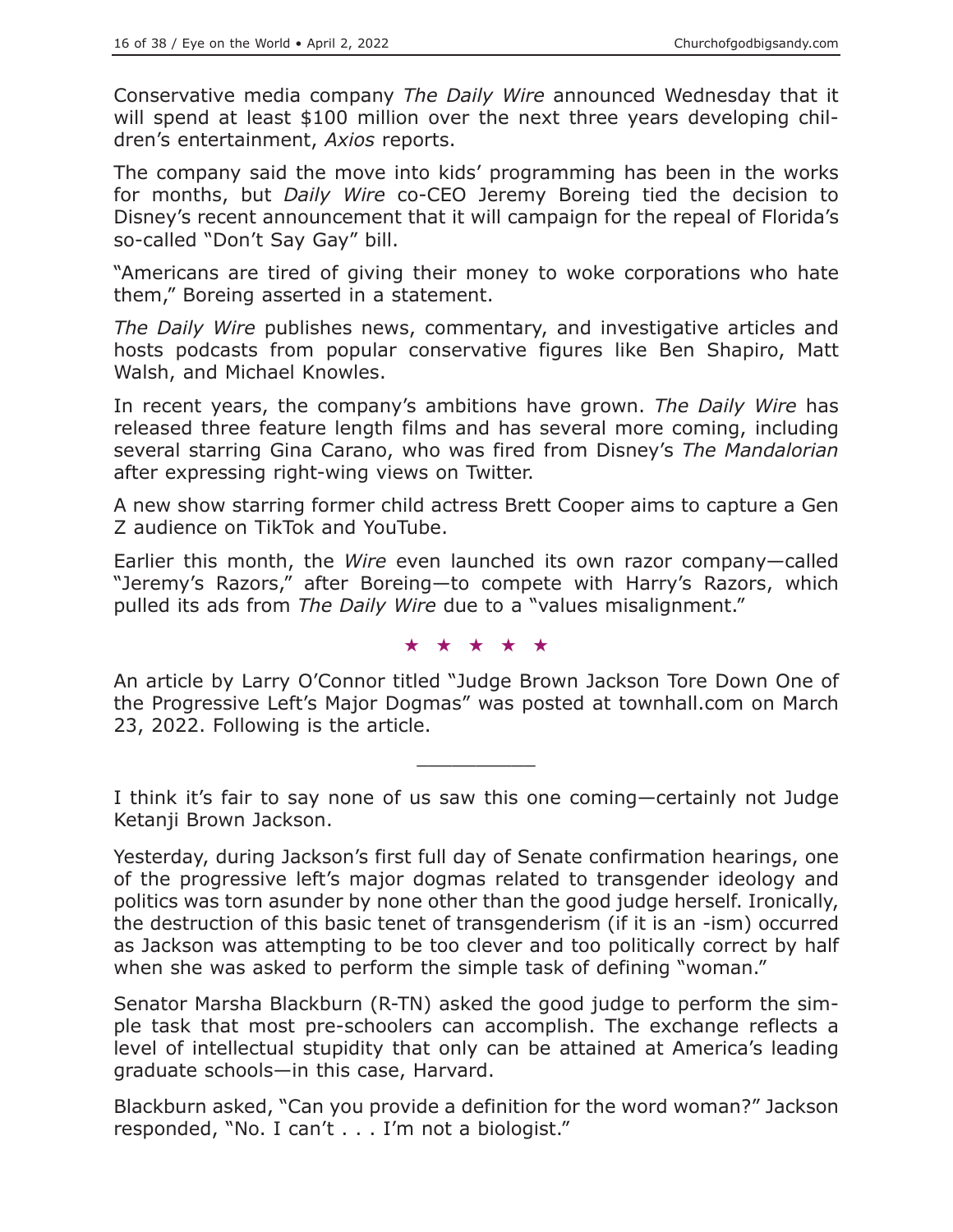That last addendum, "I'm not a biologist," was a gratuitous little insight into a nasty little attitude that Jackson holds for the likes of Blackburn, who would dare to presuppose that such a thing as defining a woman could be glibly achieved in such a vulgar setting as this.

"You need to be an expert to venture into such complicated areas as defining a woman, you hillbilly senator from the middle of nowhere," seemed to be the attitude from the DC-born, Harvard-educated, carefully crafted SCOTUS nominee.

It was a completely unnecessary rejoinder. She could have easily left it at "No, I can't," but she had to flex her intellectual heft and left-splain to the conservative Republican that it takes a trained scientist to handle such an impossible task.

And by trying to dunk on the good senator, Jackson has exposed the most vulnerable contradiction in the grand, transgender lie: That gender is a social construct.

We've been told for several years that there is no real biological definition of men and women because the idea, distinction, and identity of men and women is merely a social construct having to do with societal norms, traditions, and bigotry that is assigned at birth and must be reexamined if not totally reconstructed based on the internal feelings and instincts of any given individual regardless of their physical or genetic composition.

In other words, the transgenderists would have us all convinced that one's biology has little if nothing to do with the distinction between men and women.

So—if this highly educated, sophisticated person on the verge of a lifetime appointment to the Supreme Court of the United States needs a *biologist* to define what makes a woman, does it logically follow that this is a matter of biology?

Here's the biological answer to Senator Blackburn's question: Generally speaking, a person born with two "X" chromosomes, with internal organs like ovaries and a uterus, and is capable of conceiving and giving birth to offspring, is a female human and by adulthood will be a woman.

How is this relevant in a SCOTUS confirmation hearing?

Oh, I don't know—maybe it's possible that at some point in the not-too-distant future, the court will have to make a determination about Title IX protections for women's sports.

If women's sports are supposed to be carved out and protected for the participation of women, at some point, the definition of "woman" will be necessary.

I'll cut to the chase: Lia Thomas, biologically, is not a woman. Judge Jackson just confirmed that biology is integral to the definition of "woman." Lia Thomas should not be allowed to compete in women's sports.

Thanks, Judge.

#### ★★★★★

An article by Brittany Shammas titled "A 7-Hour Gap in Trump's Calls Evokes a Missing Spot on Nixon's Tapes" was posted at washingtonpost.com on March 30, 2022. Following is an excerpt from the article.

 $\overline{\phantom{a}}$  , where  $\overline{\phantom{a}}$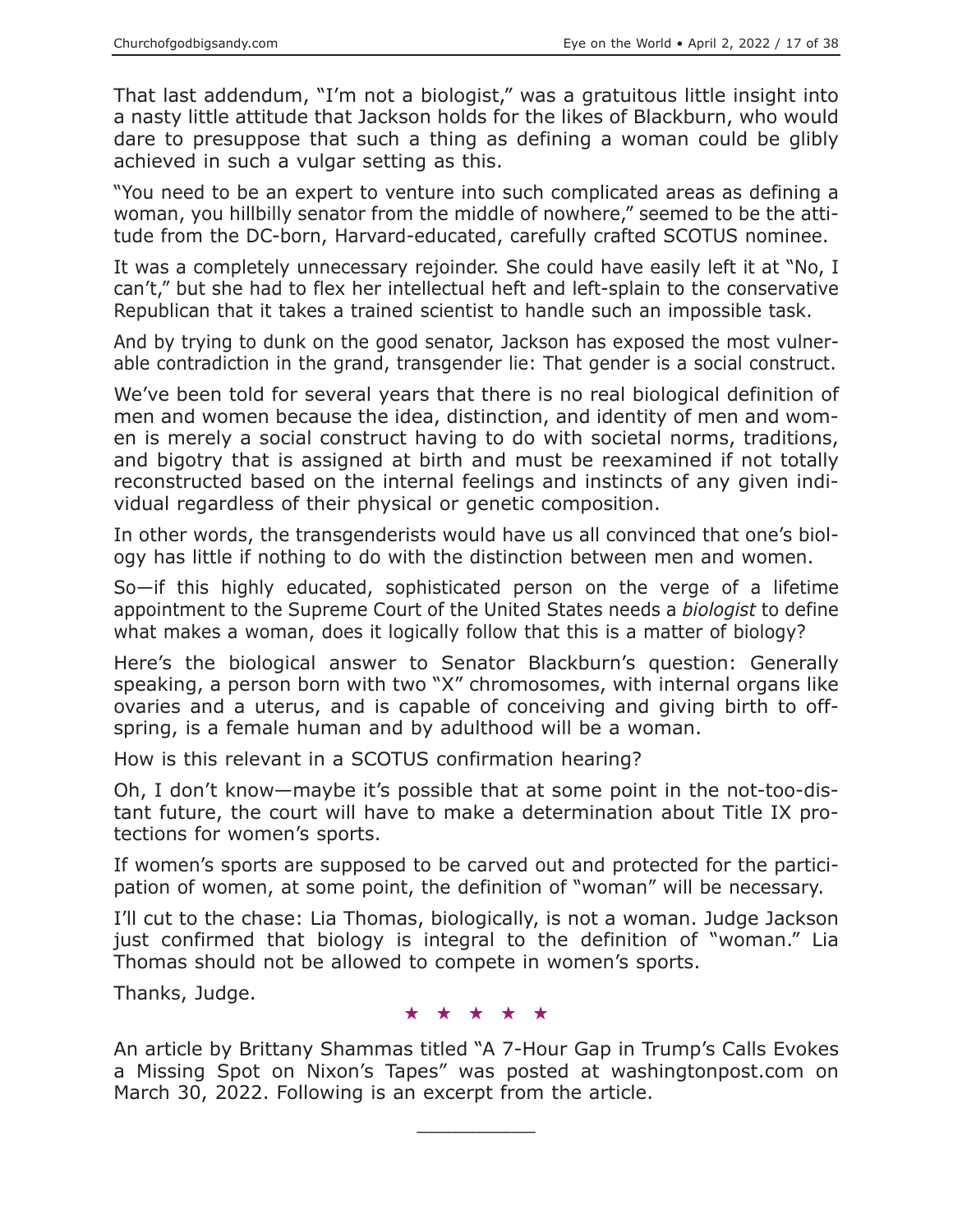[The article began with 2 paragraphs about an 18-minute gap in a recorded telephone conversation on June 20, 1972 between President Richard Nixon and Bob Haldeman—that proved a coverup in the Watergate scandal.]

Almost 50 years later, Washington is again abuzz over a hole in presidential conversations turned over to investigators—this time involving former president Donald Trump. Records provided to the House committee probing the Jan. 6, 2021, storming of the U.S. Capitol list no calls for more than seven hours, the Washington Post reported Tuesday [March 29]. The unexplained gap has raised the specter of a potential coverup.

[The article proceeded with 23 paragraphs to give further observations about the coverup by Richard Nixon.]

★★★★★

An article by Spencer Brown titled "CNN Debunks Conspiracies About Trump's Jan. 6 Call Log" was posted at townhall.com on April 1, 2022. Following is the article.

 $\overline{\phantom{a}}$  , where  $\overline{\phantom{a}}$ 

There was much mainstream media mayhem and Twitter conspiracy conjuring this week over what President Trump was doing on January 6th, 2021 during a reported 7-hour gap in the official White House switchboard call logs. Those records came to light after they were turned over to the House's select committee that is apparently insistent on dragging out their investigation of January 6th until the midterm elections.

The duo of Bob Woodward and Robert Costa magically obtained the records and ran a front page story in The Washington Post that sought to breathe life into a theory that the full record was being withheld or that Trump sought to obscure his calls on January 6th.

But it turns out all of that noise was over... nothing—according to CNN.

Their story Friday morning announced "Official review of Trump phone logs from January 6 finds record is complete." While mainstream pundits and Democrats (but I repeat myself) speculated that President Trump was using burner phones or engaged in a cover up, it turns out there was actually nothing out of the ordinary in the White House switchboard call log for January 6th.

CNN explains: "According to multiple sources familiar with Trump's phone behavior and the White House switchboard records, the January 6 log reflects Trump's typical phone habits. He mainly placed calls through the switchboard when he was in the residence but rarely used it when he was in the Oval Office. The fact the log does not show calls on January 6, 2021, from the Oval Office is not unusual, said the sources, because Trump typically had staff either place calls directly for him on landlines or cell phones. Those calls would not be noted on the switchboard log. The six pages of White House switchboard logs for January 6, 2021, are complete based on an official review of White House records, according to a source familiar with the matter. There are no missing pages and the seven-hour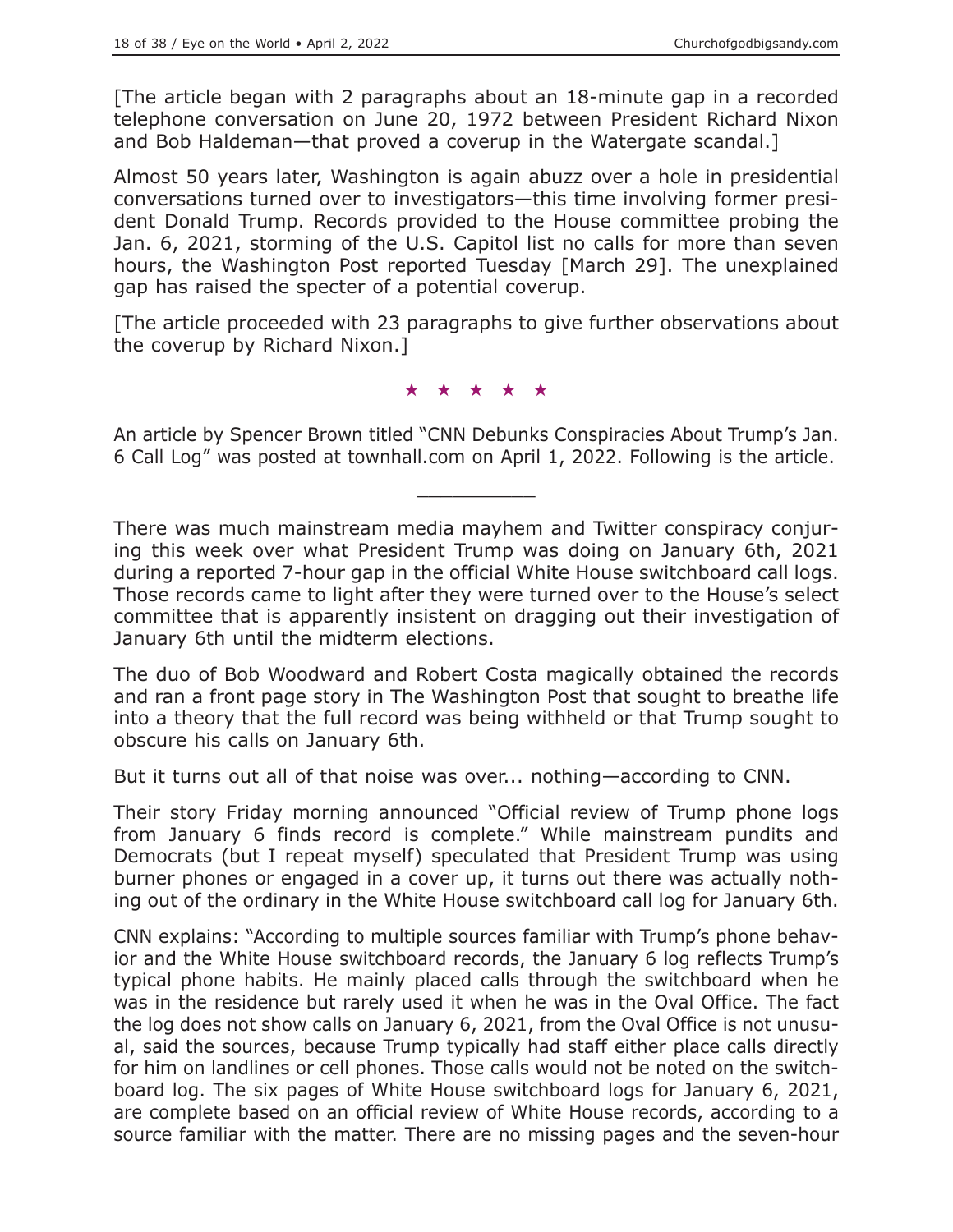gap is likely explained by use of White House landlines, White House cell phones and personal cell phones that do not go through the switchboard."

So yet another "smoking gun" used to assert wrongdoing turns out to be less than a water pistol. But the reality of what the call log turned over to the January 6th committee actually shows—and what it simply cannot show—didn't stop "#TrumpCoverUp" from trending on Twitter or liberal talking heads from saying the gap in the call log was some sort of damning revelation. It turns out it's just how the White House runs, and more an indictment of its outdated procedures that are unable to track modern presidential communications than of Trump.

As CNN also points out, the logs received by the committee make sense: During the time records show President Trump was in the residence, the switchboard log shows calls being placed. Once Trump was in the Oval Office, the switchboard was no longer handling the calls and therefore none show up on the log.

What's more, CNN explains that the practice of placing calls directly—either by the president or their aides—from the Oval Office is not some Trump-era practice designed to circumvent records, unless President Obama was attempting to cover up his communications too: "A former White House staffer who served in the Obama administration told CNN that if then-President Barrack Obama wanted to make a call to someone from the Oval Office, he would normally ask an aide seated nearby to dial the person. The aide would then call the number and hit transfer to connect the caller to the President. That call would not go through the White House switchboard and therefore would not be recorded on the White House switchboard log, the former staffer said."

There's little doubt the January 6th committee will continue to drag out their investigation and likely keep feeding what it believes to be damaging information to sympathetic media outlets. But in this case, there's no there, there when it comes to allegations the White House call log proved some attempt at a coverup was underway.

#### ★★★★★

Looking Back to February 2017, an article by Bill Gates titled "A New Kind of Terrorism Could Wipe Out 30 Million People in Less Than a Year—and We Are Not Prepared" was posted at businessinsider.com on Feb. 18, 2017. ("The following editorial was exclusively provided to Business Insider to coincide with a speech Bill Gates was giving for the Munich Security Conference. The following is an abridged version of his remarks.")

When I decided 20 years ago to make global health the focus of my philanthropic work, I didn't imagine that I'd be speaking at a conference on international security policy. But I'm speaking here at the Munich Security Conference because I believe our worlds are more tightly linked than most people realize.

 $\overline{\phantom{a}}$  , where  $\overline{\phantom{a}}$ 

War zones and other fragile state settings are the most difficult places to eliminate epidemics. They're also some of the most likely places for them to begin–as we've seen with Ebola in Sierra Leone and Liberia, and with cholera in the Congo Basin and the Horn of Africa.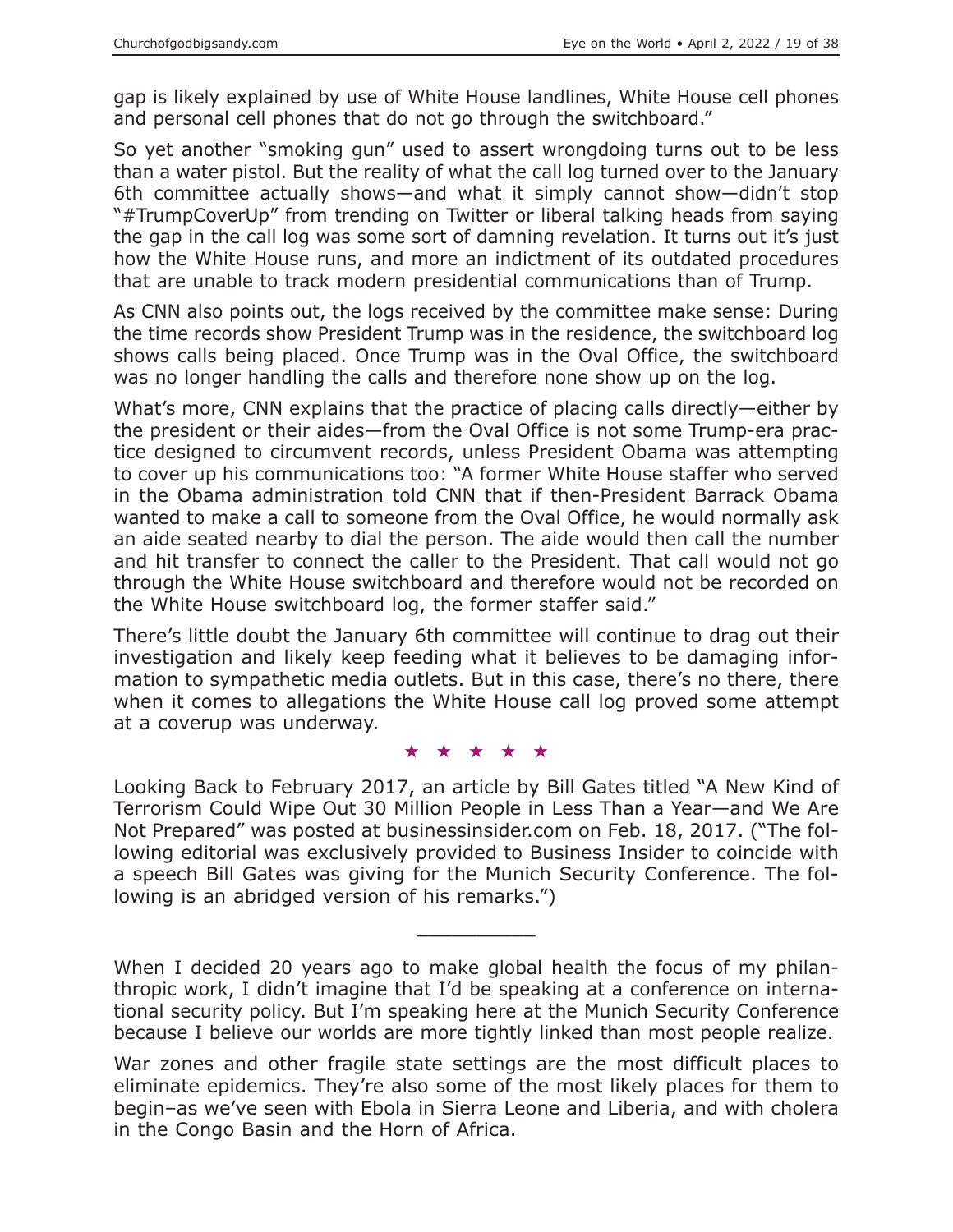It's also true that the next epidemic could originate on the computer screen of a terrorist intent on using genetic engineering to create a synthetic version of the smallpox virus . . . or a super contagious and deadly strain of the flu.

The point is, we ignore the link between health security and international security at our peril. Whether it occurs by a quirk of nature or at the hand of a terrorist, epidemiologists say a fast-moving airborne pathogen could kill more than 30 million people in less than a year. And they say there is a reasonable probability the world will experience such an outbreak in the next 10-15 years.

It's hard to get your mind around a catastrophe of that scale, but it happened not that long ago. In 1918, a particularly virulent and deadly strain of flu killed between 50 million and 100 million people.

You might be wondering how likely these doomsday scenarios really are. The fact that a deadly global pandemic has not occurred in recent history shouldn't be mistaken for evidence that a deadly pandemic will not occur in the future.

And even if the next pandemic isn't on the scale of the 1918 flu, we would be wise to consider the social and economic turmoil that might ensue if something like Ebola made its way into a lot of major urban centers.

The good news is that with advances in biotechnology, new vaccines and drugs can help prevent epidemics from spreading out of control. And, most of the things we need to do to protect against a naturally occurring pandemic are the same things we must prepare for an intentional biological attack.

## **We need to invest in vaccine innovation**

First and most importantly, we have to build an arsenal of new weapons–vaccines, drugs, and diagnostics.

Vaccines can be especially important in containing epidemics. But today, it typically takes up to 10 years to develop and license a new vaccine. To significantly curb deaths from a fast-moving airborne pathogen, we would have to get that down considerably–to 90 days or less.

We took an important step last month with the launch of a new public-private partnership called the Coalition for Epidemic Preparedness Innovations. The hope is that CEPI will enable the world to produce safe, effective vaccines as quickly as new threats emerge.

The really big breakthrough potential is in emerging technology platforms that leverage recent advances in genomics to dramatically reduce the time needed to develop vaccines. Basically, they create a delivery vehicle for synthetic genetic material that instructs your cells to make a vaccine inside your own body. And the great thing is that once you've built a vaccine platform for one pathogen, you can use it again for other pathogens–which means we could also apply it to other hard-to-treat diseases like HIV, malaria, and tuberculosis.

Of course, the preventive capacity of a vaccine won't help if a pathogen has already spread out of control. Because epidemics can quickly take root in the places least equipped to fight them, we also need to improve surveillance.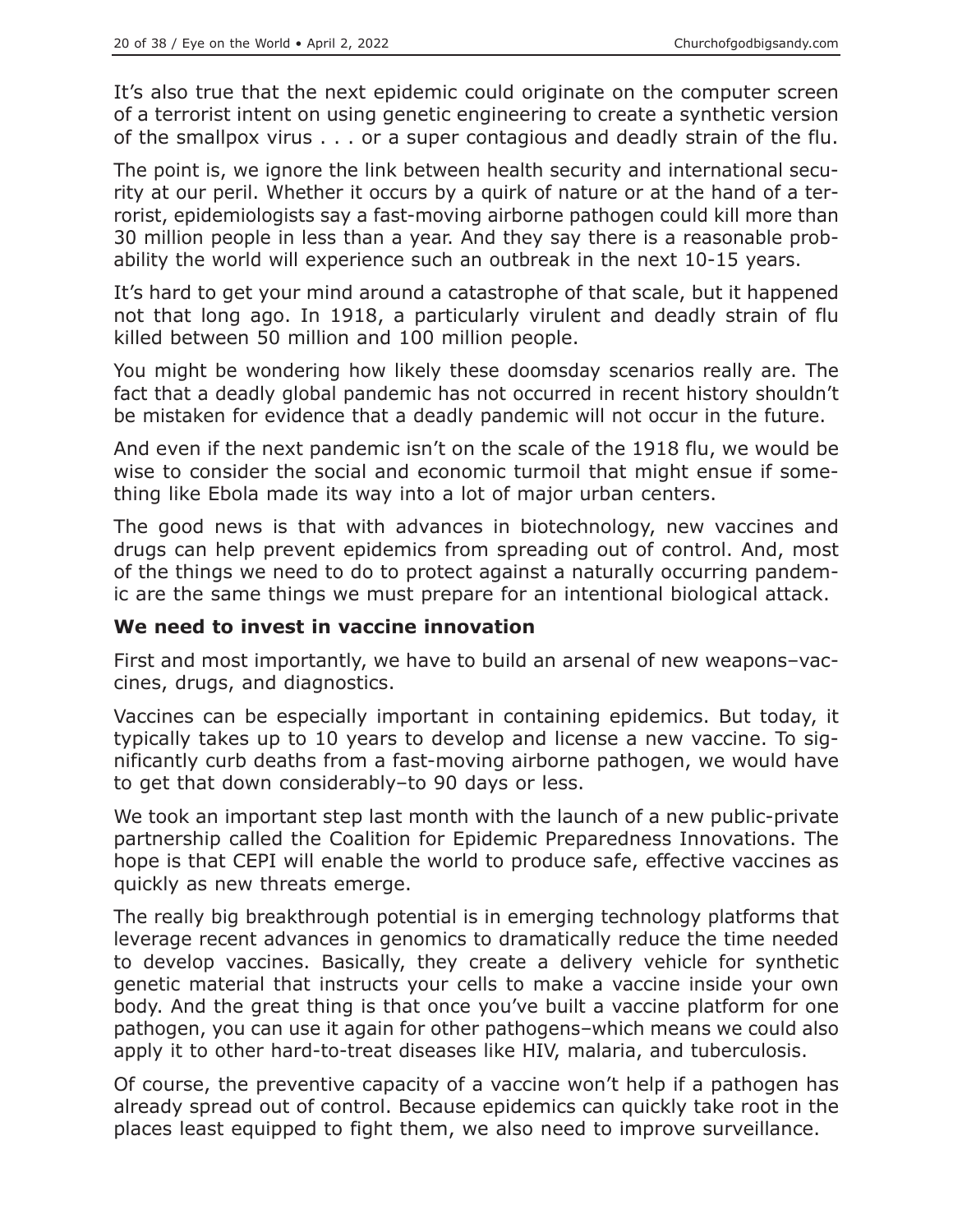That starts with strengthening basic public health systems in the most vulnerable countries. We also have to ensure that every country is conducting routine surveillance to gather and verify disease outbreak intelligence.

And we must ensure that countries share information in a timely way, and that there are adequate laboratory resources to identify and monitor suspect pathogens.

The third thing we need to do is prepare for epidemics the way the military prepares for war. This includes germ games and other preparedness exercises so we can better understand how diseases will spread, how people will respond in a panic, and how to deal with things like overloaded highways and communications systems.

We also need trained medical personnel ready to contain an epidemic quickly, and better coordination with the military to help with logistics and to secure areas.

It is encouraging that global alliances like the G7 and the G20 are beginning to focus on pandemic preparedness, and that leaders like Chancellor Merkel and Prime Minister Solberg are championing health security.

But there isn't enough money to help the poorest countries with epidemic preparation. The irony is that the cost of ensuring adequate pandemic preparedness worldwide is estimated at \$3.4 billion a year–yet the projected annual loss from a pandemic could run as high as \$570 billion.

# **The pandemic is one of the 3 biggest threats the world faces**

When I was a kid, there was really only one existential threat the world faced. The threat of a nuclear war. By the late 1990s, most reasonable people had come to accept that climate changed represented another major threat to humankind.

I view the threat of deadly pandemics right up there with nuclear war and climate change. Innovation, cooperation, and careful planning can dramatically mitigate the risks presented by each of these threats.

I'm optimistic that a decade from now, we can be much better prepared for a lethal epidemic–if we're willing to put a fraction of what we spend on defense budgets and new weapons systems into epidemic readiness.

When the next pandemic strikes, it could be another catastrophe in the annals of the human race. Or it could be something else altogether. An extraordinary triumph of human will. A moment when we prove yet again that, together, we are capable of taking on the world's biggest challenges to create a safer, healthier, more stable world.

★★★★★

"Eye on the World" comment: The following headlines are about articles that involve the United States. The articles were not posted, but the headlines give the essence of the story.

 $\overline{\phantom{a}}$  , where  $\overline{\phantom{a}}$ 

## **Comments about abortion**

 An article by Rebecca Downs titled "California May Very Likely Soon Legalize Infanticide" was posted at townhall.com on March 26, 2022.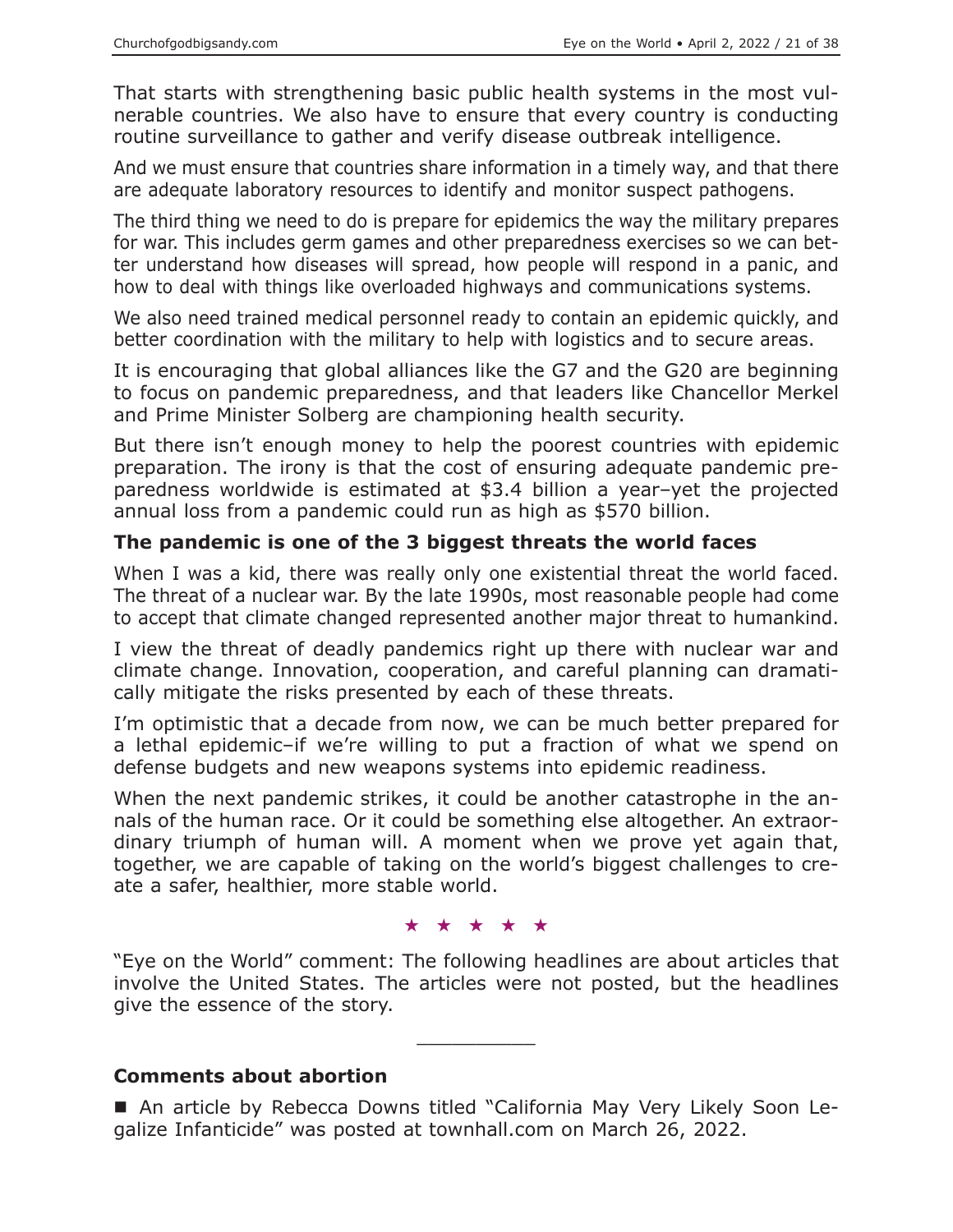■ An article by Landon Mion titled "University of Washington Is Allegedly Keeping Aborted Fetuses in Boxes, Paper Bags" was posted at townhall.com on March 27, 2022.

■ An article by Stephen M. Lepore titled "Arizona Gov. Doug Ducey Bans Abortion After 15 Weeks, Introduces Limits on Gender Reassignment Surgery and Bans Transgender Athletes From Participating in School Sports" was posted at dailymail.co.uk on March 30, 2022.

## **Politicians, media and big-tech lied about Hunter Biden**

■ Looking back to October 2020, an article by Natasha Bertrand titled "Hunter Biden Story Is Russian Disinformation, Dozens of Former Intel Officials Say" was posted at politico.com on Oct. 19, 2020.

■ Looking back to October 2021, an article by Staff titled "One Year Later, The Post's Hunter Biden Reporting Is Vindicated—but Still Buried" was posted at nypost.com on Oct. 12, 2021.

■ An article by Kyle Smith titled "How Dem Officials, the Media and Big Tech Worked in Concert to Bury the Hunter Biden Story" was posted at nypost.com on March 18, 2022.

 An article by Josh Boswell titled "Hunter Biden Did Help Secure Millions in Funding for U.S. Contractor in Ukraine Specializing in Deadly Pathogen Research, Laptop Emails Reveal—Raising More Questions About the Disgraced Son of Then Vice President" was posted at dailymail.co.uk on March 25, 2022.

■ An article by Trent Baker titled "[Wisconsin Republican] Ron Johnson on Media's Coverage of Hunter Biden Laptop: 'We Were Right, They Were Wrong' " was posted at breitbart.com on March 29, 2022.

■ An article by Brian Flood titled "ABC, CBS, NBC Ignore Hunter Biden Scandals, Haven't Mentioned His Name in 259 Days; Study Says" was posted at foxnews.com on March 28, 2022.

■ An article by Scott Whitlock titled "261 Days Later: NBC Finally Mentions Hunter Biden's Name" was posted at newsbusters.org on March 30, 2022.

■ An article by Josh Boswell titled "Now Washington Post Reverses Course! Paper Joins NYT in Finally Admitting Hunter Biden's Laptop Is Real—Nine Months After It First Received and Dismissed—a Copy of the Hard Drive and One Year After Dailymail Authenticated It" was posted at dailymail.co.uk on March 30, 2022.

 An article by Jordan Boyd titled "Washington Post, New York Times Deserve No Credit for Grudgingly Admitting What We All Knew About Hunter Biden in 2020" was posted at thefederalist.com on March 30, 2022.

■ An article by Wendell Husebo titled "CNN Admits Hunter Biden's Laptop Is Authentic 532 Days After Initial Reporting" was posted at breitbart.com on March 30, 2022.

■ An article by Brian Flood titled "CNN's John Harwood Roasted for Claiming There Is 'Zero Evidence' Tying Biden to His Son's Wrongdoings" was posted at foxnews.com on March 30, 2022.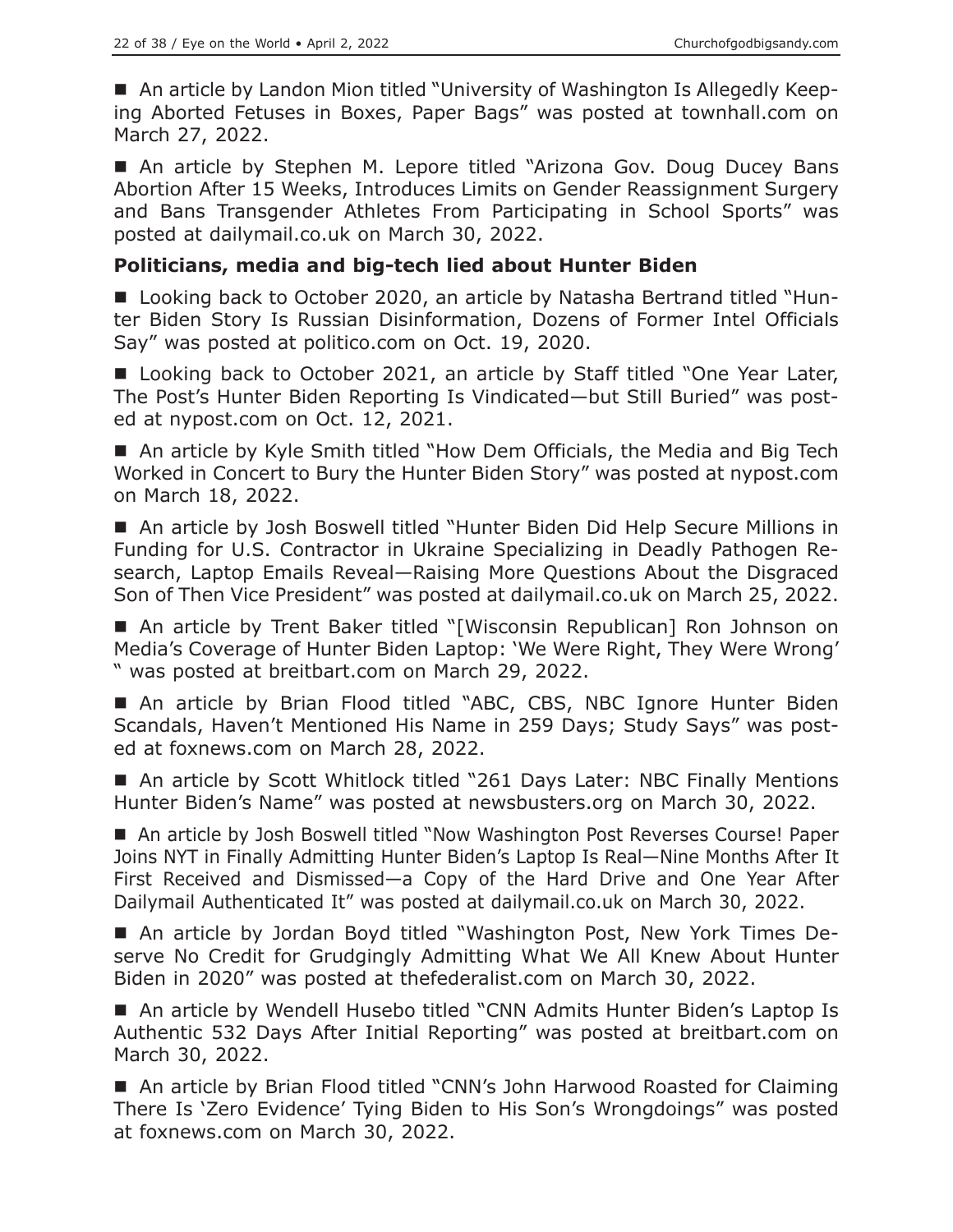■ An article by Jordan Boyd titled "The Biden Racket Is Everything Leftists Fabricated About the Trumps, and Media Are Crickets" was posted at thefederalist.com on April 1, 2022.

## **Comments about Hunter Biden**

 An article titled "Prosecutors Gathering Evidence About Hunter Biden's Foreign Income: Report" was posted at thehill.com on March 28, 2022.

■ An article by Elizabeth Elkind titled "Embarrassing Moment FBI Cyber Chief Admits to Not Knowing What the Agency Has Done With Hunter Biden's Seized Laptop—as Florida Republican Matt Gaetz Whips Out a Copy of the Hard Drive and Has It Admitted Into Congress as Evidence" was posted at dailymail.co.uk on March 29, 2022.

■ An article by Jordan Boyd titled "Senators Release Receipts Showing Direct Payments From Foreign Oligarchs to Hunter Biden" was posted at thefederalist. com on March 29, 2022.

 An article by Evan Perez and Katelyn Polantz titled "Federal Investigation of Hunter Biden Heats Up" was posted at cnn.com on March 30, 2022.

■ An article by Wendell Husebo titled "WaPo Admits Hunter [Biden] Profited \$4.8 Million From Chinese Energy Deal" was posted at breitbart.com on March 31, 2022.

# **Comments about Hillary Clinton**

■ An article by Wendell Husebo titled "Hillary Clinton Campaign, DNC Fined \$113,000 for Falsifying 'Steele Dossier' Expense" was posted at breitbart.com on March 31, 2022.

## **Judge Jackson—gender identity and sexual content**

■ An article by Penny Starr titled "School Board Trustee Judge Ketanji Brown Jackson Is Required to Support LGBT Agenda for Fourth Graders" was posted at breitbart.com on March 25, 2022.

■ An article by Joel B. Pollak titled "Trump on KBJ: 'If She Can't Say What a Woman Is . . . How Can She Say What the Constitution Is?' " was posted at breitbart.com on March 26, 2022.

## **Comments about government and corporate censorship**

■ An article by Craig Bannister titled "Rep. Jim Jordan [Ohio Republican] Blasts Biden-Big Tech Censorship: 'If You Can't Talk, What Do the Rest of Your Rights Mean'?" was posted at cnsnews.com on March 25, 2022.

■ An article by Douglas Blair titled "Could Georgia Bill Be the Antidote to Big Tech Censorship?" was posted at cnsnews.com on March 29, 2022.

## **Comments about climate warriors**

 An article by Katie Pavlich titled "Biden Budget Packed With Cash for Extreme Climate Agenda" was posted at townhall.com on March 28, 2022.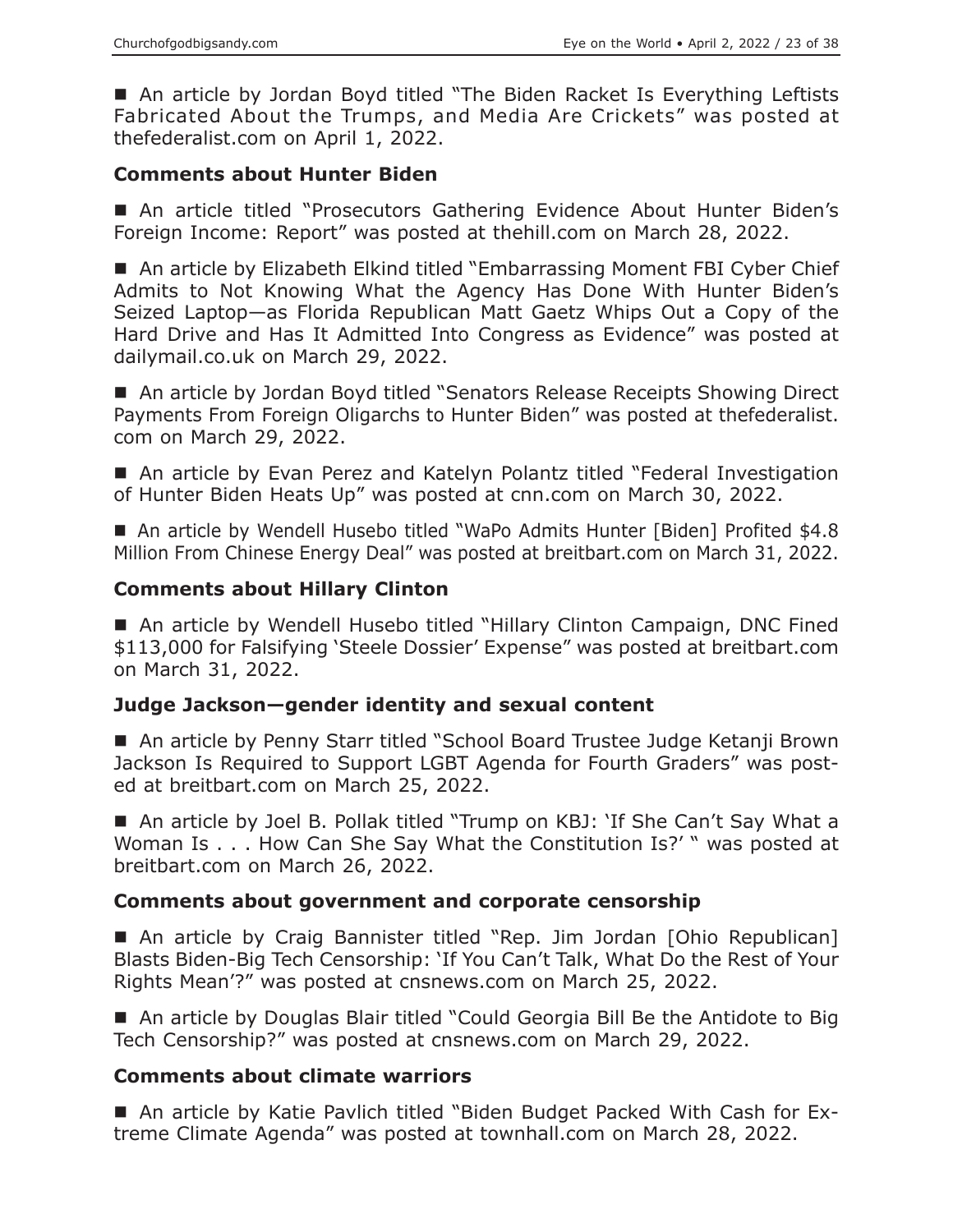■ An article by Gabe Kaminsky titled "White House Budget Earmarks Billions to Defeat 'Climate Crisis' Abroad as Gas Prices Soar" was posted at dailywire. com on March 29, 2022.

■ An article by Thomas Catenacci titled "Biden Close to Invoking Cold War Powers to Bolster Green Agenda: Report" was posted at dailycaller.com on March 30, 2022.

# **Bill Gates—only synthetic beef for rich nations**

■ An article by Jack Davis titled "Bill Gates Wants First-World Nations to Offer Only Synthetic Beef: 'You Can Get Used to the Taste Difference' " was posted at westernjournal.com on March 27, 2022.

# **Bill Gates—only synthetic beef is not a new idea**

■ Looking back to January 2020, an article by Shannon Quinn titled "How Bill Gates Is Using Cryptocurrency Ripple to Fight Global Poverty" was posted at moneywise.com on Jan. 27, 2020.

■ Looking back to February 2021, an article by James Temple titled "Bill Gates: Rich Nations Should Shift Entirely to Synthetic Beef" was posted at technologyreview.com on Feb. 14, 2021.

■ Looking back to March 2021, an article by Stephen McBride titled "Bill Gates Wants Rich Countries to Move to 100% Synthetic Beef, But Here's the Opportunity Behind This Trend [Investing Money and Prospering Financially Like Bill Gates Does]" was posted at forbes.com on March 22, 2021.

■ Looking back to March 2021, an article by Jonathan Shieber titled "Bill Gates Wants Western Countries to Eat 'Synthetic Meat'; Meatable [Company] Has Raised \$47 Million to Make It" was posted at techcrunch.com on March 23, 2021.

■ Looking back to March 2021, an article titled "Bill Gates and Richard Branson Invest in Lab-Grown Meat Startup" was posted at futurism.com on March 23, 2021.

■ Looking back to September 2021, an article by Frankie Davies titled "Bill Gates Says He Will Force You to Eat Fake Meat" was posted at newsconcerns. com on Sept. 25, 2021.

## **Bill Gates—top farmland owner**

■ Looking back to January 2021, an article by Eric O'Keefe titled "Bill Gates: America's Top Farmland Owner" was posted at landreport.com on Jan. 11, 2021.

■ Looking back to May 2021, an article by Dr. Joseph Mercola titled "The Real Reason Bill Gates, Jeff Bezos and Google Want You to Eat Lab-Grown 'Meat' " was posted at childrenshealthdefense.org on May 12, 2021. (An editor's note says: "Bill Gates wants you to think eating synthetic beef is a required climate strategy, but he, along with Amazon founder Jeff Bezos, Google and others have a big financial interest in getting you to switch to a diet of 100% synthetic beef.")

# **Fossil fuel—Biden's plan from day 1**

■ An article by Staff titled "[Journalist Dan] Bongino: Destruction of U.S. Fossil Fuel Has Been Biden Administration's 'Energy Suicide Plan' Since Day 1" was posted at foxnews.com on March 12, 2022.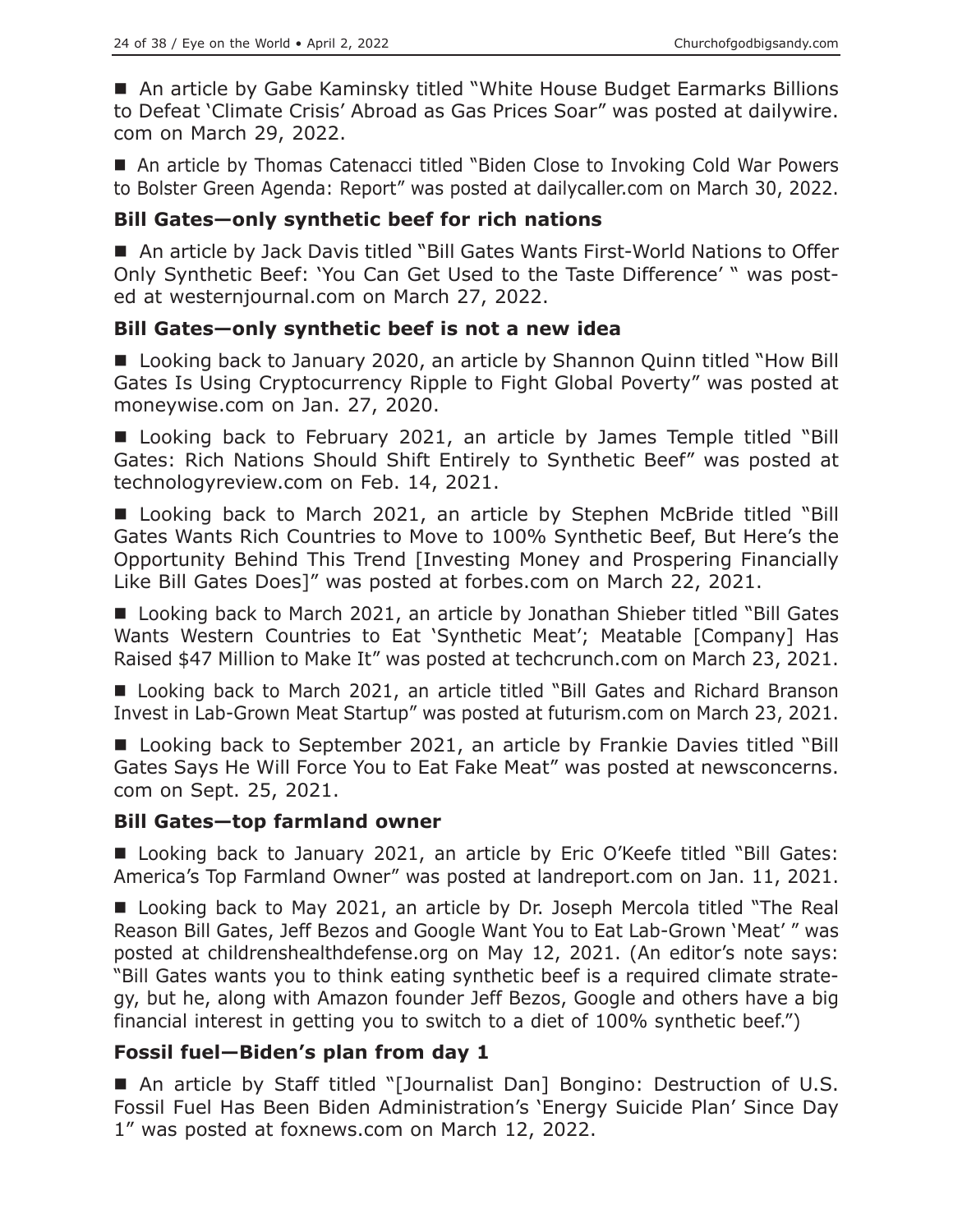An article by Thomas Phippen titled "Biden Keeping His Promise to 'End Fossil Fuel' Increased Gas Prices, RSC [Republican Study Committee] Memo Shows" was posted at foxbusiness.com on March 28, 2022.

## **Fossil fuel—government gas cards**

■ An article titled "Chicago to Offer Gas, Public Transit Cards to Combat City's Gas Burden; Lightfoot Announces" was posted at nbcchicago.com on March 31, 2022.

## **Fossil fuel—tapping oil reserves**

■ A Reuters article by Jarrett Renshaw, Steve Holland and Lucy Craymer titled "U.S. Weighs Largest Ever Draw From Emergency Oil Reserve [180 Million Barrels" was posted at reuters.com on March 31, 2022.

■ An article by Penny Starr titled "Biden Nixes Offshore Oil Leases Through 2023 While Tapping Strategic Oil Reserve" was posted at breitbart.com on March 31, 2022.

# **Fossil fuel—world's largest natural-gas exporter**

 An article by Shalini Nagarajan titled "The U.S. Will Emerge as the World's Largest Natural-Gas Exporter This Year, a Top Energy Market Historian Says" was posted at businessinsider.com on March 28, 2022.

■ An article by Tim Pearce titled "Biden to Rely on Foreign Energy Companies to Fulfill His Commitment to Supply Europe With LNG [Liquified Natural Gas]" was posted at dailywire.com on March 28, 2022.

## **Fossil fuel—Biden wants to get more gas to Europe**

■ An article by Charlie Spiering titled "Drill, Baby, Drill: Joe Biden Urges Oil Companies to Produce More Oil and 'Double Down' on Clean Energy" was posted at breitbart.com on March 31, 2022.

## **Comments about electric vehicles**

 An article by MacKenzie Sigalos titled "Exxon Is Mining Bitcoin in North Dakota as Part of Its Plan to Slash Emissions" was posted at cnbc.com on March 26, 2022.

■ An article by Minyvonne Burke titled "Washington State Plans to Ban Most Non-Electric Vehicles by 2030" was posted at nbcnews.com on March 26, 2022.

■ An article by Hannah Bleau titled "Ron DeSantis Blasts Biden: Most Americans Don't Have the 'Luxury of Spending \$50,000+ on An Electric Car' " was posted at breitbart.com on March 28, 2022.

 An article by Charlie Spiering titled "Joe Biden to Americans: Buy an Electric Car and Save Up to \$80 a Month on Gas" was posted at breitbart.com on March 31, 2022.

■ Looking back to October 2021, an article by Charlie Spiering titled "House Build Back Better Bill Offers \$12,500 Tax Rebate for Electric Vehicles Costing Up to \$74,000" was posted at breitbart.com on Oct. 28, 2021.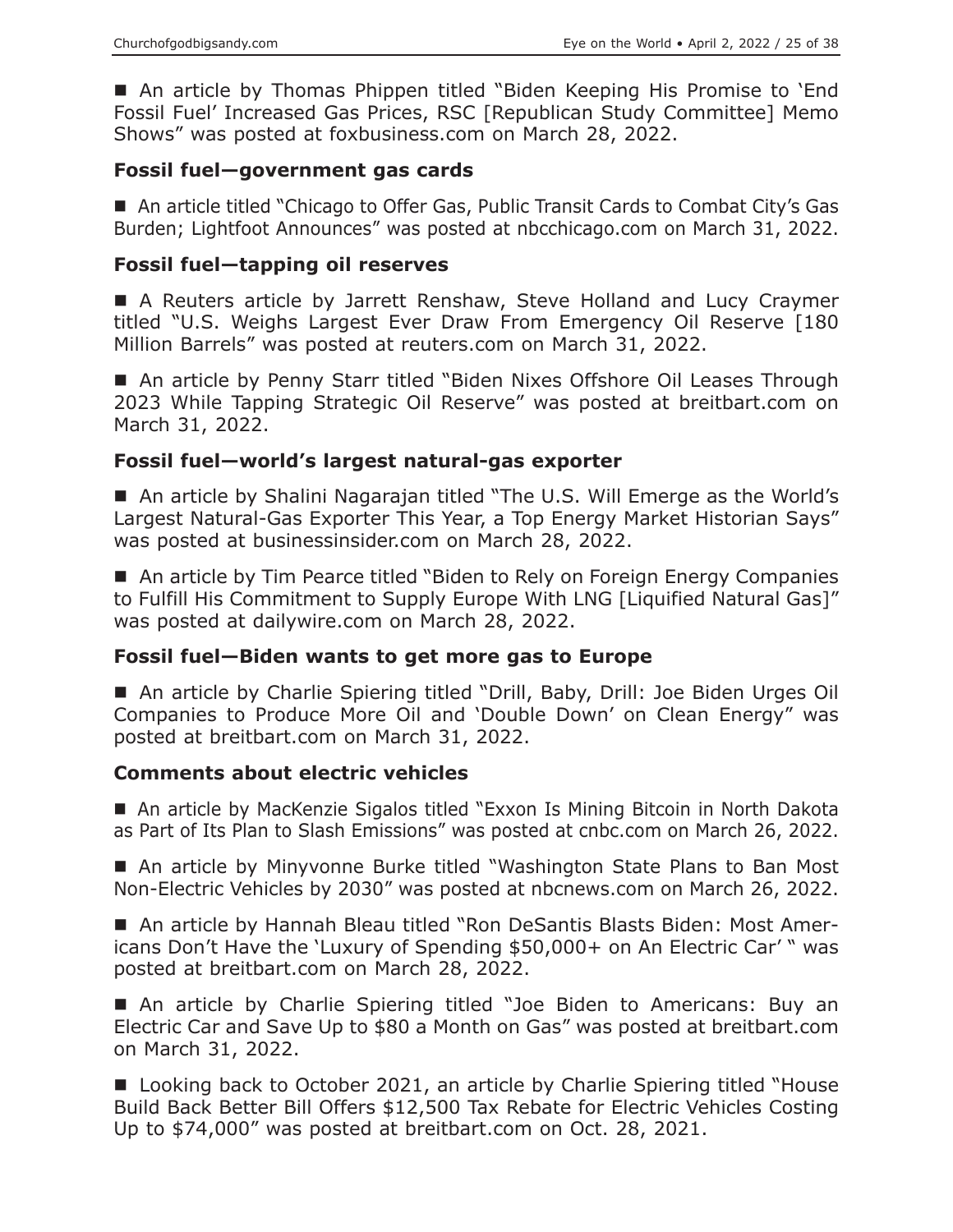# **Inflation**

■ An article by Brian Sozzi titled "With Inflation Running Hot, Google Searches for Food Stamps Remain Elevated" was posted at yahoo.com on March 30, 2022.

 An article by Wendell Husebo titled "Joe Biden's Inflation Will Cost Americans an Extra \$5,200 [or \$433 Per Month] in 2022" was posted at breitbart. com on March 31, 2022.

## **Congress—Omnibus spending bill**

■ An article by Nathan Worchester titled "Climate Requests Big Winners in Biden's \$1.5 Trillion Budget Omnibus Bill" was posted at theepochtimes.com on March 24, 2022.

 An article by Davis Winkie and Jen Judson titled "Biden Budget Would Mean Smallest Army Since WW-II" was posted at defensenews.com on March 28, 2022.

■ An article by John Rigolizzo titled "Biden Says 'Fiscal Responsibility' Is One of the Values of His Enormous \$5.8 Trillion Budget Proposal" was posted at dailywire.com on March 28, 2022.

■ An article by Joseph Simonson titled "Biden's 'Equity' Budget Mentions Term Over 100 Times" was posted at freebeacon.com on March 30, 2022.

■ An article by Terence P. Jeffrey titled "Biden's Budget Lies" was posted at creators.com on March 30, 2022.

## **Covid relief abuse**

■ An article by Ken Dilanian and Laura Strickler titled " 'Biggest Fraud in a Generation': The Looting of the Covid Relief Plan Known as PPP" was posted at nbcnews.com on March 28, 2022.

## **Government taxation**

■ An article by Terence P. Jeffrey titled "\$4,638,000,000,000: Biden's Budget Calls for Record Taxes in 2023" was posted at cnsnews.com on March 28, 2022.

■ An article by Morgan Phillips titled "The Reality of Biden's Billionaire Tax and Hike on Corporate Rates: Experts Say President's Plan to Target Rich Is 'Bait and Switch' and 'Gaslighting'—and Will Hit Middle Class Americans Making Less Than \$400,000, Married Couples and Consumers" was posted at dailymail.co.uk on March 29, 2022.

# **Drop in U.S. population**

■ An article by Ryan Deto titled "Pittsburgh Metro Area Loses Population, Leads Nation in Natural Population Decline" was posted at triblive.com (Pittsburgh Tribune-Review) on March 25, 2022.

■ An article titled "Manhattan Lost 6.9% of Its Population in 2021, the Most of Any Major U.S. County [With the Combination of New York, Newark and Jersey City Lost 385,000 People, Almost Double That of the Los Angeles, Long Beach and Anaheim Region]" was posted at nbcnewyork.com on March 25, 2022.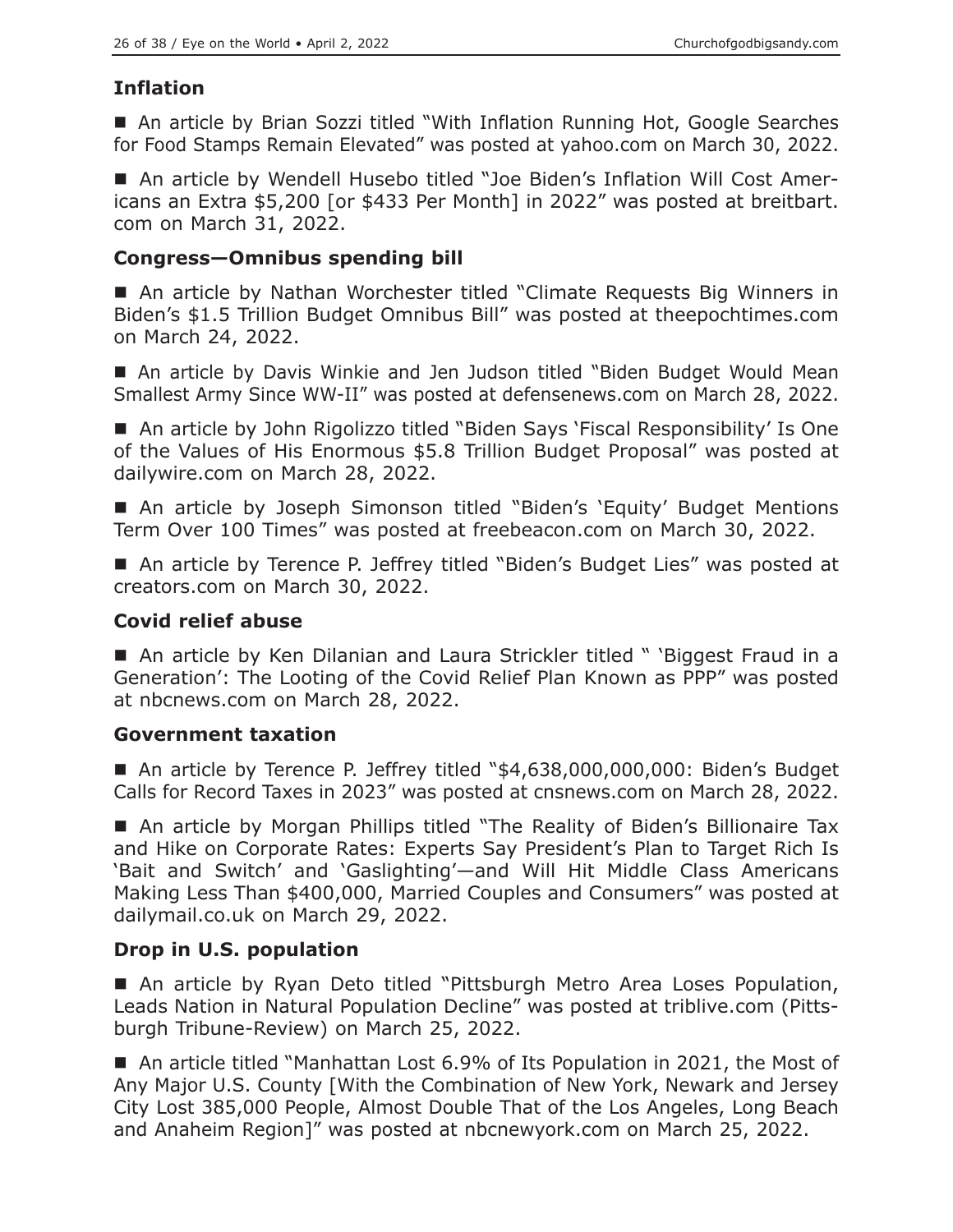# **Finances**

■ An article titled "More Private Jets Take to the Skies, Creating Gridlock on the Ground" was posted at dnyuz.com on March 29, 2022.

 An article by Tim Meads titled "11.2 Million Job Openings Remain, Economists Expect Change as Covid-19 Benefits Run Out: Report" was posted at dailywire.com on March 29, 2022.

# **Illegal immigration**

■ An article by Ian Hanchett titled "Arizona Sheriff [Mark Lamb]: Biden Comparing Border to Ukraine Is Admission He Knows There's a Problem and He's Doing Nothing" was posted at breitbart.com on March 29, 2022.

■ An article by John Binder titled "Joe Biden Seeks Twice as Much Funding for Ukraine's Border Than U.S. Border" was posted at breitbart.com on March 28, 2022.

■ An article by John Hayward titled "Iraq Builds Wall Along Syrian Border to Block Islamic State Jihadis" was posted at breitbart.com on March 28, 2022.

 An article by Julio Rosas titled "Obama's DHS Secretary [Jeh Johnson] Sounds the Alarm of the Biden Border Crisis Being 'Unsustainable' " was posted at townhall.com on March 30, 2022.

■ An article by Monica Showalter titled "Just in Time for Midterms, Joe Biden Sets Off the Mother of Migrant Surges" was posted at americanthinker.com on March 31, 2022.

# **Truth about immigration and voting**

■ Looking back to July 2021, an article by Julio Rosas titled "There It Is: NYT Op-Ed [by Alossa Araxia Abrahamian] Gives the Game Away by Wanting to Let Non-Citizens to Vote in U.S. Elections" was posted at townhall.com on July 29, 2021.

■ Looking back to July 2021, an article by Rebecca Downs titled "NYT Guest Essay Opinion Piece [Alossa Araxia Abrahamian] Claims 'There Is No Good Reason You Should Have to Be a Citizen to Vote' " was posted at townhall.com on July 31, 2021.

## **Comments about election news**

 An article titled "North Carolina: Tens of Thousands of Deceased and Duplicative Voter Registrations Found After 2020 Election" was posted at publicinterestlegal.org on March 29, 2022.

# **Afghan refugees**

 An article by John Binder titled "Biden Budget Imports Afghans to U.S. for a Decade Despite Vetting Failures" was posted at breitbart.com on March 29, 2022.

# **Comments about defunding the police**

■ Looking back to December 2021, an article by Valerie Richardson titled "From Defund to Refund: Liberal Mayors Reverse Course on Police as Crime Surges" was posted at washingtontimes.com on Dec. 17, 2021.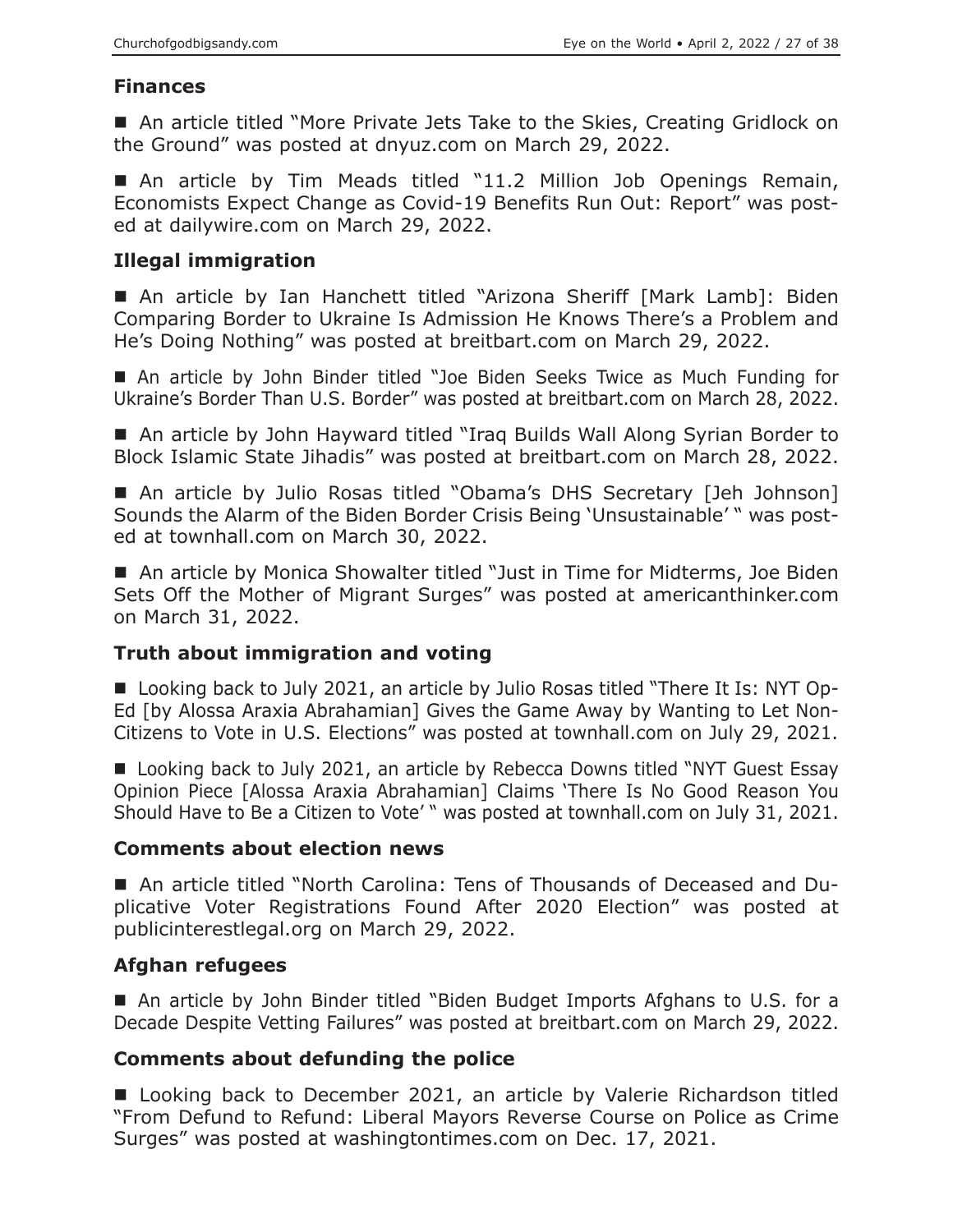■ An article by Katelyn Caralle titled "Biden Will Ask Congress for \$32 Billion to Fund the Police to Combat Surging Crime in His \$5.8 Trillion 2023 Budget— Including a Billionaire's Tax and a Raise From 21% to 28% in the Corporate Tax Rate" was posted at dailymail.co.uk on March 28, 2022.

■ An article by Alex Hammer titled "Woke Chicago Mayor Lori Lightfoot Has Secret Unit of 70 Cops Protecting Her in Addition to Her 20-Officer Bodyguard Detail: 660 Cops Retired in 2021 Under the One-Time Defund the Police Advocate" was posted at dailymail.co.uk on March 28, 2022.

■ An article by Rick Moran titled "Biden Tries to Distance Himself From 'Defund the Police' With Proposed \$32 Billion for Law Enforcement" was posted at pjmedia.com on March 29, 2022.

# **Comments about excessive violent crime**

■ Looking back to January 2022, an article by Andy Grimm and Tom Schuba titled "Chicago's Most Violent Neighborhoods Were More Dangerous Than Ever in 2021" was posted at chicago.suntimes.com on Jan. 3, 2022.

■ An article by Audrey Conklin titled "Naomi Irion Disappearance: Suspect in Custody, but 18-Year-Old Nowhere to Be Found" was posted at foxnews.com on March 25, 2022.

■ An article by James Gordon titled "Father-of-Two Police Officer, 41, Is Killed After Being Shot in the Head and Run Over by Suspect in Mini Cooper Outside a Starbucks in Suburban Seattle: Captured After Two Mile Chase" was posted at dailymail.co.uk on March 25, 2022.

■ An article by Ronny Reyes titled "Pizzeria Owner, 38, and His 68-Year-Old Father Are Stabbed 10 Times as They Saved a Woman, 61, Being Robbed Outside Their Queens Restaurant: Heroes Suffer Punctured Lungs But Are Recovering" was posted at dailymail.co.uk on March 29, 2022.

## **Comments about investigation by John Durham**

■ Looking back to February 2022, an article by Jonathan Turley titled "Durham Probe Proves Some Media Would Rather Ignore a Major Story Than Expose Their Role in Covering It Up" was posted at foxnews.com on Feb. 16, 2022.

## **Canceling student debt**

■ An article by Brad Polumbo titled "Holy Cringe: No, Elizabeth Warren, Student Debt Is Not a 'Gender Justice' Issue" was posted at based-politics. com on March 24, 2022.

■ An article by Matt Palumbo titled "AOC, Who Earns \$174,000 Per Year, Wants American Taxpayers to Pay Off Her \$17,000 Student Loans" was posted at bongino.com on March 28, 2022.

## **Comments about educating our youth**

■ An article by James Gordon titled " 'Remember, Parents Are Not Entitled to Know Their Kids' Identities': Woke Wisconsin School District Orders Teachers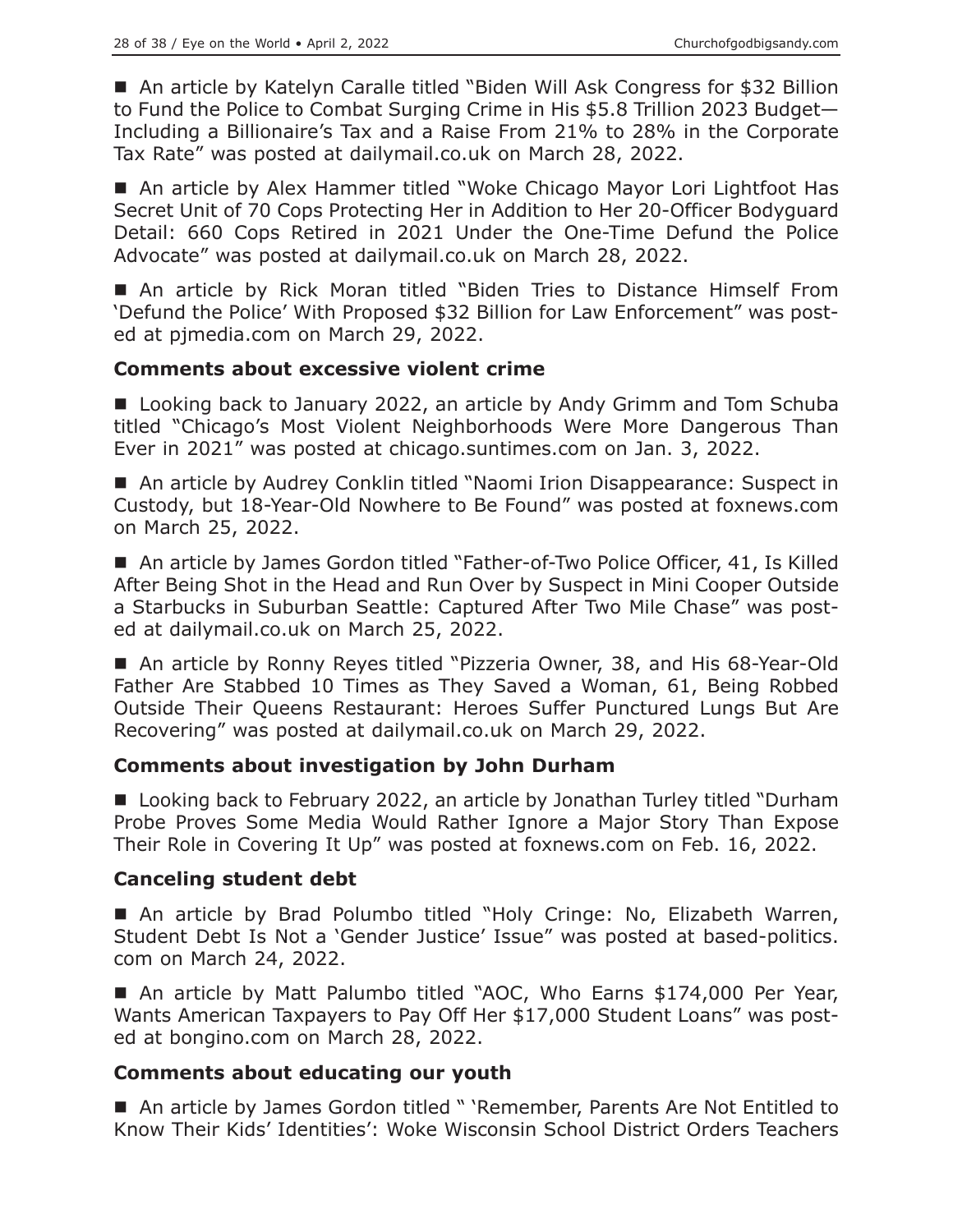Not to Share Their Pupil's Gender Identities With Their Parents" was posted at dailymail.co.uk on March 30, 2022.

## **Comments about transgenders**

■ An article by Tim Meads titled "[Needham] Massachusetts High School Biology Class Pushes Radical Gender Ideology as Fact" was posted at dailywire. com on March 28, 2022.

■ An article by Michael W. Chapman titled "Rev. [Franklin] Graham on Transgender Politics: 'Men and Women Are Made Differently—That's a Fact' " was posted at cnsnews.com on March 29, 2022.

# **"Grooming" youth about gender and orientation**

■ An article by DeClan Leary titled "Florida's Anti-Grooming Bill [Grooming Is Building an Emotional Relationship of Trust With a Child to Manipulate or Exploit Them]" was posted at theamericanconservative.com on March 12, 2022.

■ An article by Breccan F. Thies titled "Ron DeSantis Signs Parental Rights Bill Into Law" was posted at breitbart.com on March 28, 2022.

■ An article by Virginia Kruta titled "Pelosi Wastes No Time in Condemning Florida Law Over Something That Isn't in It" was posted at dailywire.com on March 28, 2022.

■ An article by Hannah Bleau titled "Ron DeSantis Slams Leftists Lying About the Parental Rights Bill: 'They Support Sexualizing Kids in Kindergarten' " was posted at breitbart.com on March 29, 2022.

■ An article by Amber Athey titled "Poll: Americans Support the Text of 'Don't Say Gay' Bill" was posted at spectatorworld.com on March 31, 2022.

## **Keeping information from parents**

■ An article by Patrick Hauf titled "Without Notifying Parents, New Jersey Middle School Forces Students to Learn About Trangender Hormone Therapy" was posted at freebeacon.com on March 28, 2022.

■ An article by Megan Fox titled "Florida Teacher Says She'll Break the Law to Keep Secrets About Sexuality From Parents" was posted at pjmedia.com on March 29, 2022.

## **Disney resists Florida anti-grooming bill**

 A video and an article by Warner Todd Huston titled "Watch: ESPN [Which Is 80% Owned by Disney] Takes Moment of Silence to Protest Florida's Don't-Groom-Kids Bill" were posted at breitbart.com on March 18, 2022.

 An article by Warner Todd Huston titled "ESPN [Which Is 80% Owned by Disney] Launches Another Protest of Anti-Grooming Laws" was posted at breitbart.com on March 22, 2022.

■ An article by Tim Graham titled "Disney's Sex Ed for Kindergartners Crusade" was posted at cnsnews.com on March 25, 2022.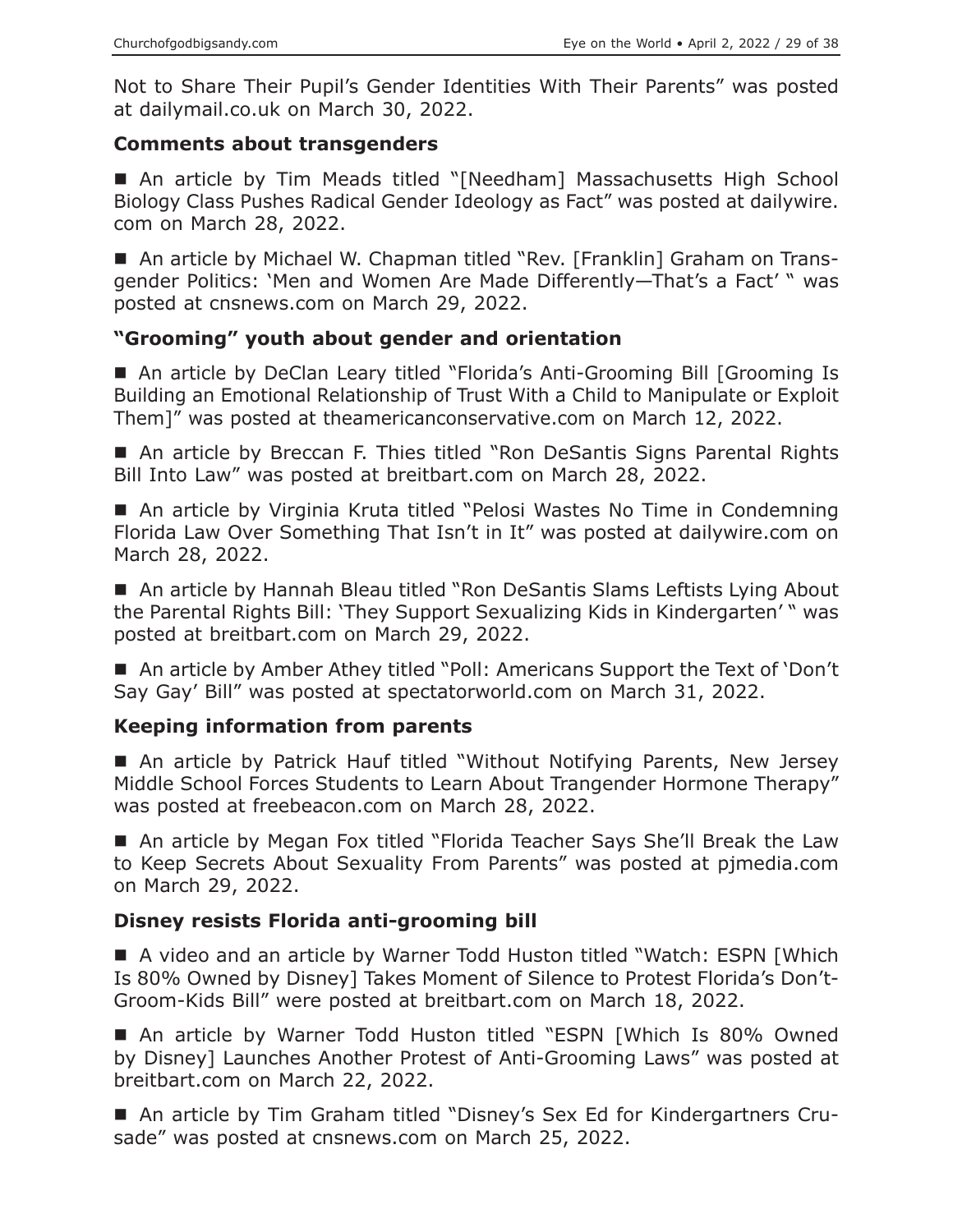■ An article by Kira Davis titled "Disney Is Bending the Knee to Its Whiny Woke Workforce Throwing a Hissy Fit Over Florida's So-Called 'Don't Say Gay' Bill; the Rest of America Will Suffer for This Corporate Cowardice" was posted at dailymail.co.uk on March 25, 2022.

■ An article by Kyle Smith titled "Disney Should Take a Cue From Netflix on How to Handle Woke Activists [When Netflix Stood Behind Dave Chappelle When the Activists Didn't Like His Gender Comments]" was posted at nypost.com on March 26, 2022.

 An article by Houston Keene titled "Disney Has Been Outspoken on De-Santis' Parental Rights Bill, but Silent on Uyghur Genocide" was posted at foxbusiness.com on March 27, 2022.

 An article by John F. Trent titled "Disney Promises to Get Florida's Anti-Grooming Bill Repealed or Struck Down by the Courts" was posted at boundingintocomics.com on March 28, 2022.

■ An article by Tom Tradup titled "I'm Glad Walt Disney Didn't Live to See This" was posted at townhall.com on March 28, 2022.

■ An article by Janon Fisher titled "Disney Executive Who Is the Mother of a Transgender and a Pansexual Child [Karey Burke] Says She Wants at Least Half of All Future Characters to Be LGBTQIA or Racial Minorities: Theme Parks Are Now Banned From Saying 'Hello Boys and Girls' " was posted at dailymail.co.uk on March 29, 2022.

 A video and an article by Paul Bois titled "Watch: Disney Executive Producer [Latoya Raveneau] Says Company 'Welcoming' of Her 'Secret Gay Agenda' " was posted at breitbart.com on March 29, 2022.

■ An article by Elle Reynolds titled "Disney Executives Admit: Of Course We're Grooming Your Children" was posted at thefederalist.com on March 30, 2022.

 An article by Jarryd Jaeger titled " 'Daily Wire' [News Outlet] Launches Kids Programming to Rival Disney" was posted at thepostmillennial.com on March 30, 2022.

## **Comments about racism and white supremacy**

■ An article by The Miscellany News [Campus Newspaper at Vassar University] titled "Apology From the Editors" [stating the reason for the retraction of the Feb. 17 article was because 'the majority of our quotations came from white students' and reflected 'systemic racism'] was posted at miscellanynews. org on March 23, 2022.

 An article by Ashe Schow titled "A Professor [Ana Maria Candela at Binghamton University in New York State] Publicly Noted She Would Call on White Males Last; Students, Professors Support Her" was posted at dailywire.com on March 26, 2022.

■ An article by Dylan Gwinn titled "NFL Requires Teams to Hire 'Diverse Person' to Offensive Coaching Staff" was posted at breitbart.com on March 28, 2022.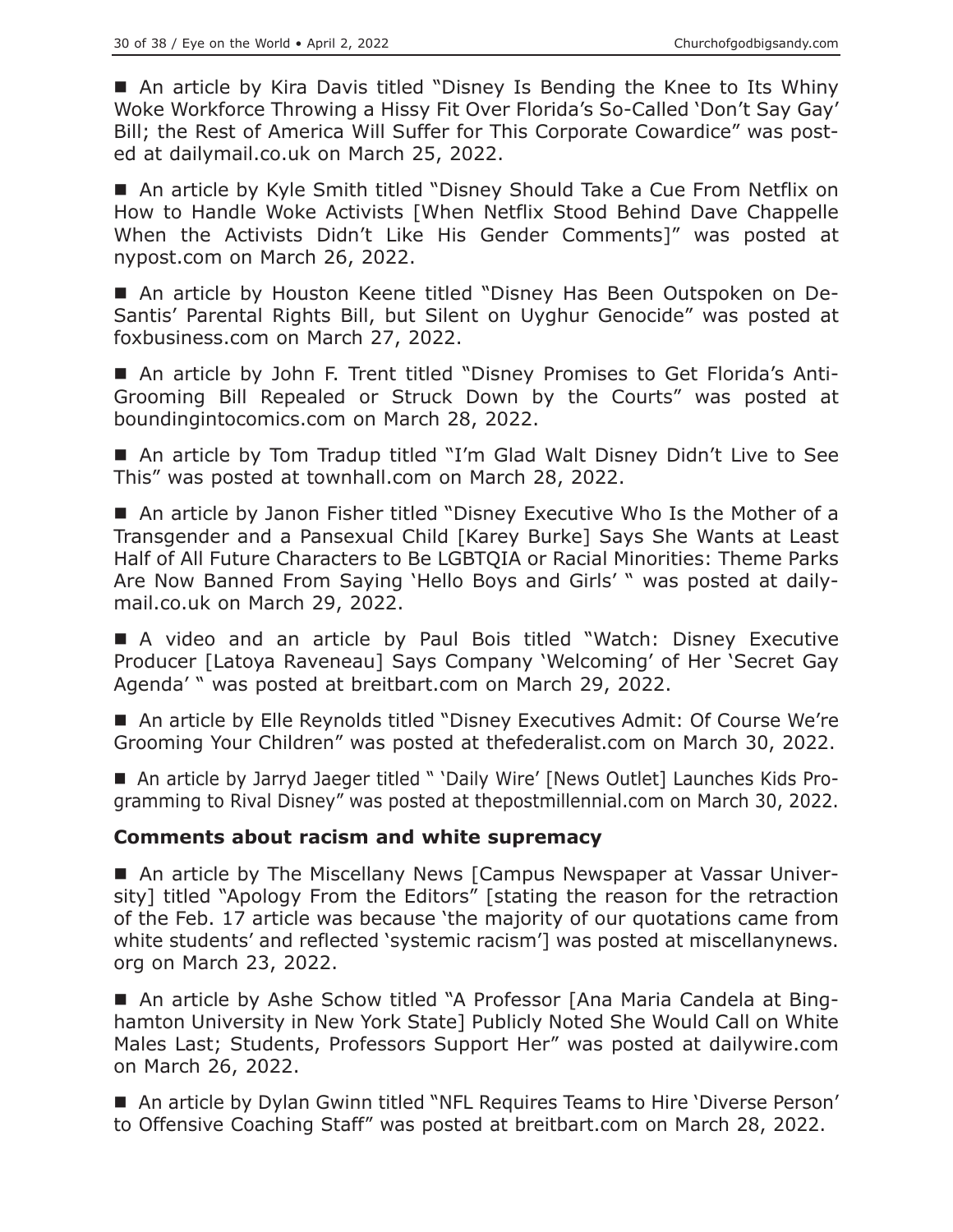An article by Alex Raskin titled "Two Unidentified Coaches Are Set to Join Brian Flores's Discrimination Lawsuit Against the NFL and Implicate a Pair of Team Owners: League Will Require Teams to Hire at Least One Minority or Woman as Offensive Assistant" was posted at dailymail.co.uk on March 29, 2022.

■ An article by Eric Utter titled "Physical Fitness Is White Supremacy, MSNBC Columnist [Cynthia Miller-Idriss] Says" was posted at americanthinker.com on March 29, 2022.

 An article by Joel B. Pollak titled "Statistics Used by California to Justify Ethnic Studies Requirement Exposed as Flawed" was posted at breitbart.com on March 29, 2022.

■ An article by Alyssa Guzman titled "Black Texas Woman Wins \$90,000 Settlement From Former High School Teacher After Claiming She Was Harassed Over Her Refusal to Stand for the Pledge of Allegiance When She Branded It Racist" was posted at dailymail.co.uk on March 30, 2022.

#### **Comments about Marxist BLM corporation**

■ An article by Matt McNulty titled "Jury Awards \$14 Million to Black Lives Matter Protesters in Denver After Finding Police Used Excessive Force When They Fired Rubber Bullets, Tear Gas and Beanbag Rounds—Leaving at Least One Demonstrator in Intensive Care" was posted at dailymail.co.uk on March 25, 2022.

■ An article by Andrew Kerr titled "BLM's Charity Status at Risk Over Solicitation of Funds to Elect Democrats, Watchdog Says" was posted at washingtonexaminer.com on March 25, 2022.

■ Looking back to December 2021, an article by Nathaniel Charles titled "BLM-Boosting Lewis Hamilton Accepts Knighthood From the Very Establishment BLM 'Boycotts' " was posted at breitbart.com on Dec. 16, 2021.

■ An article by Nathaniel Charles titled "BLM-Backing [Formula 1 Star Driver] Lewis Hamilton Confirms He Will Race in Saudi Despite [Recent] Mass Beheading" was posted at breitbart.com on March 27, 2022.

## **Comments about district attorney misconduct**

■ An article by Hannah Nightingale titled "Antifa Member Accused of Carrying Pipe Bomb Near Conservative Florida Rally Sentenced to Probation, \$450 Fine" was posted at thepostmillennial.com on March 27, 2022.

#### **Comments about reparations**

■ Looking back to February 2021, an article by John L. Dorman titled " 'Slavery Ended Over 130 Years Ago': Former NFL Player Herschel Walker Says Black Americans Shouldn't Get Reparations" was posted at businessinsider. com on Feb. 21, 2021.

 An article by Natasha Anderson titled "California's First-in-the-Nation Reparations Panel Votes to Limit Compensation to Just Descendants of Slaves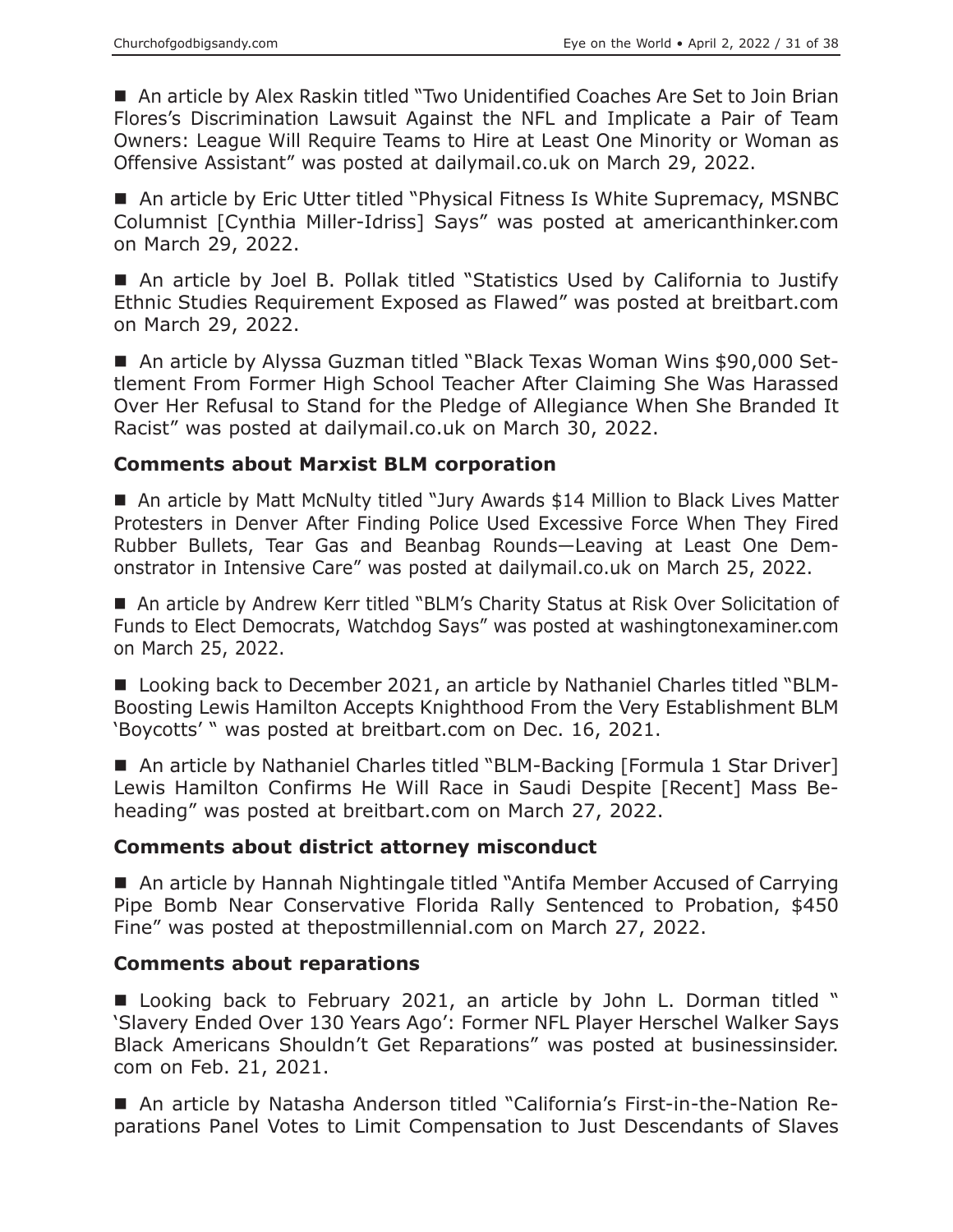After Being at Loggerheads Over Payments to All Black People" was posted at dailymail.co.uk on March 29, 2022.

■ An article by Janie Har titled "California Group Votes to Limit Reparations to Slave Descendants" was posted at apnews.com on March 30, 2022.

#### **New variant**

■ An article by Erin Prater titled "Black Americans Were Hospitalized at 4 Times the Rate of White Ones During Omicron's Peak; Why Stealth Omicron Could Be Even More Devastating" was posted at fortune.com on March 26, 2022.

## **Lockdowns had negative consequences**

■ An article by Brad Polumbo titled "Covid Lockdowns Led to Huge Spike in Human Trafficking, Survivor [Eliza Bleu] Says" was posted at based-politics. com on March 27, 2022.

■ A video and an article by Heather Hamilton titled "Watch: Fauci Says Not 'Going to Be Able to Determine' If Lockdowns Were Worth It" were posted at washingtonexaminer.com on March 30, 2022.

## **Helpful treatments**

■ An article by Jason Tidd titled "Ivermectin, Hydroxychloroquine Off-Label Prescription Bill Passes Kansas Senate in Late-Night Vote" was posted at capital-journal.com (Topeka, Kansas) on March 24, 2022.

#### **Vaccines—follow the money**

 An article by Natalie Winters titled "Fauci's Covid-Origins Allies, the Eco-Health Alliance, Boosted Investment Income by 350% Since Pre-Pandemic" was posted at thenationalpulse.com on March 28, 2022.

## **Comments about 'people's convoy'**

■ An article by Gabe Stern titled "Protesting Covid Mandates, 'People's Convoy' Heading Back to California" was posted at abcnews.com on March 29, 2022.

#### **Comments about vaccine mandates**

■ An article by James Gordon titled "SCOTUS Allows Navy to Refuse to Send [Navy] SEALs on Deployment If They Are Not Vaccinated—After 35 Sued Over Pentagon's Vaccine Mandate" was posted at dailymail.co.uk on March 25, 2022.

■ An article by Hannah Bleau titled "NYC Mayor Eric Adams Has No Plans to Rehire [Over 1,000] Unvaccinated City Workers Who Lost Their Jobs" was posted at breitbart.com on March 25, 2022.

 An article by Alejandro Avila titled "[Unvaccinated NBA Player] Kyrie Irving: The Unvaccinated Need to 'Stand Together' " was posted at outkick. com on March 27, 2022.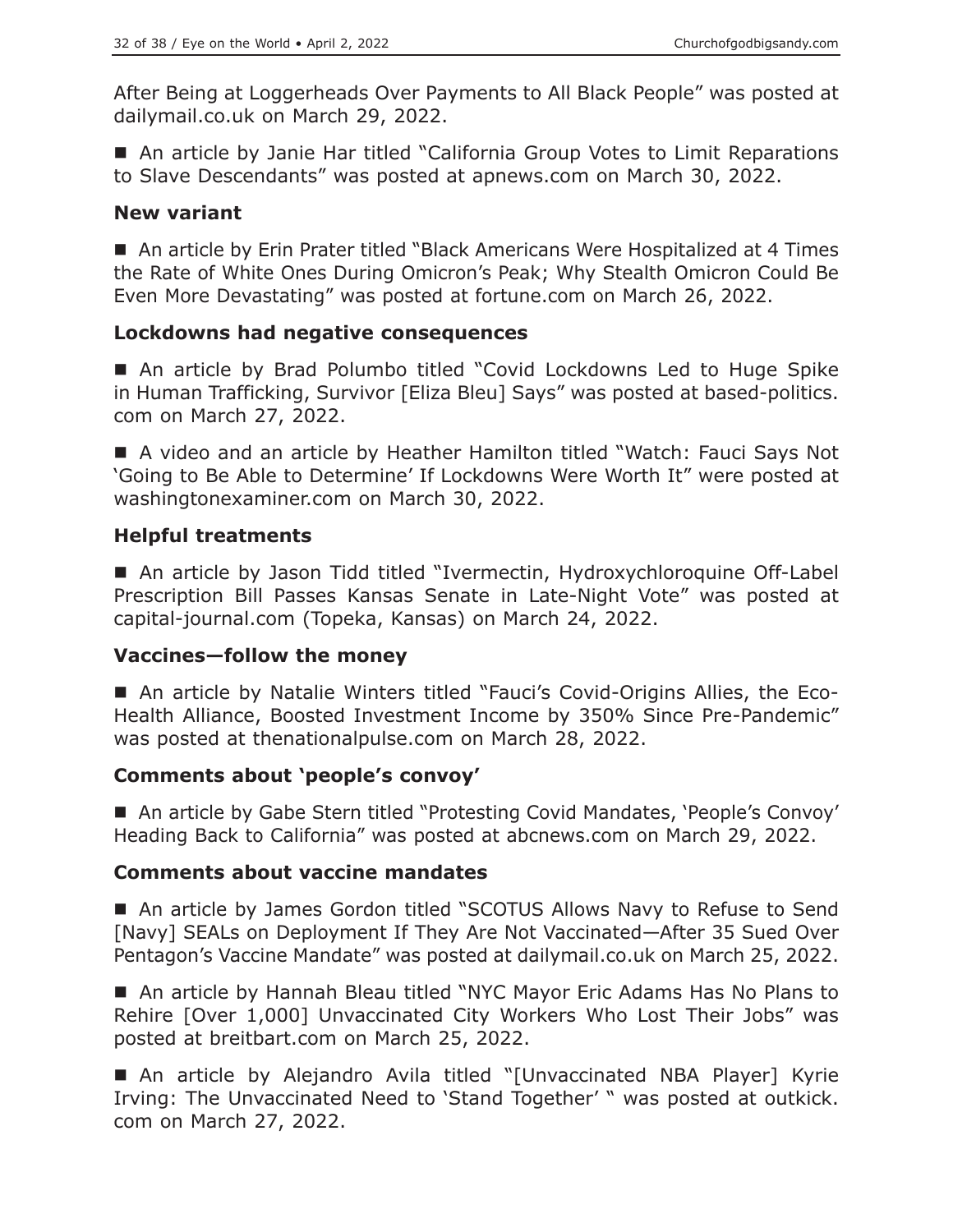# **Comments about vaccines**

 An article by Erika Edwards titled "WHO Is Examining Potential Hearing Problems Linked to Covid Vaccines" was posted at nbcnews.com on March 28, 2022.

■ An article by David Gortler titled "FDA, CDC Guilty of Clinical Malpractice and Scientific Fraud by Inaction and Omission on mRNA Vaccine Safety Warnings" was posted at americanthinker.com on March 29, 2022.

■ An article by Lena H. Sun titled "CDC: If You Got Johnson and Johnson's Vaccine and Booster, Consider an mRNA Shot Now" was posted at washingtonpost.com on March 29, 2022.

■ An article by Dr. Joseph Mercola titled "Boosters Stop Boosting After Only 4 Months" was posted at March 29, 2022.

#### **Comments about masks in schools**

■ An article by Craig Bannister titled "Four in Ten Parents Say School Mask Mandates Hurt Their Kids in a Variety of Ways; Politico-Harvard Study Reveals" was posted at cnsnews.com on March 25, 2022.

■ An article by Alyssa Guzman titled "Judge Fires Five Democrat Members of Pennsylvania School Board After They Defied Its Code and Voted to Make Face Masks Mandatory for Students" was posted at dailymail.co.uk on March 31, 2022.

## **Comments about masks for on planes**

 An article by Julia Johnson titled "Florida and 20 Other States Sue Biden Administration Over Transportation Mask Mandate" was posted at washingtonexaminer. com on March 29, 2022.

■ An article by Hannah Bleau titled "Ron DeSantis Announces Lawsuit Against Federal [Transportation] Mask Mandate: Not 'Grounded in Any Science' " was posted at breitbart.com on March 29, 2022.

## **Comments about the Razzie awards**

■ An article by Alana Mastrangelo titled "LeBron James Wins Worst Actor at 2022 Razzie Awards [the Tongue-in-Cheek Golden Raspberry Awards Known as the Razzie Awards]" was posted at breitbart.com on March 27, 2022.

## **Comments about the Oscars—prior to the event**

■ Looking back to February 2020, an article by Kate Cohen titled "Don't Watch the Oscars for the Movies; Watch for the politics" was posted at washingtonpost.com on Feb. 8, 2020.

■ Looking back to April 2021, an article by Peter Suderman titled "Did Politics Ruin the Oscars?" was posted at reason.com on April 23, 2021.

■ An article by Tom Leonard titled "Oscars Night Is Now So Suffocatingly Smug, Preachy and Tedious—It's Time to Roll Up the Red Carpet for Good" was posted at dailymail.co.uk on March 25, 2022.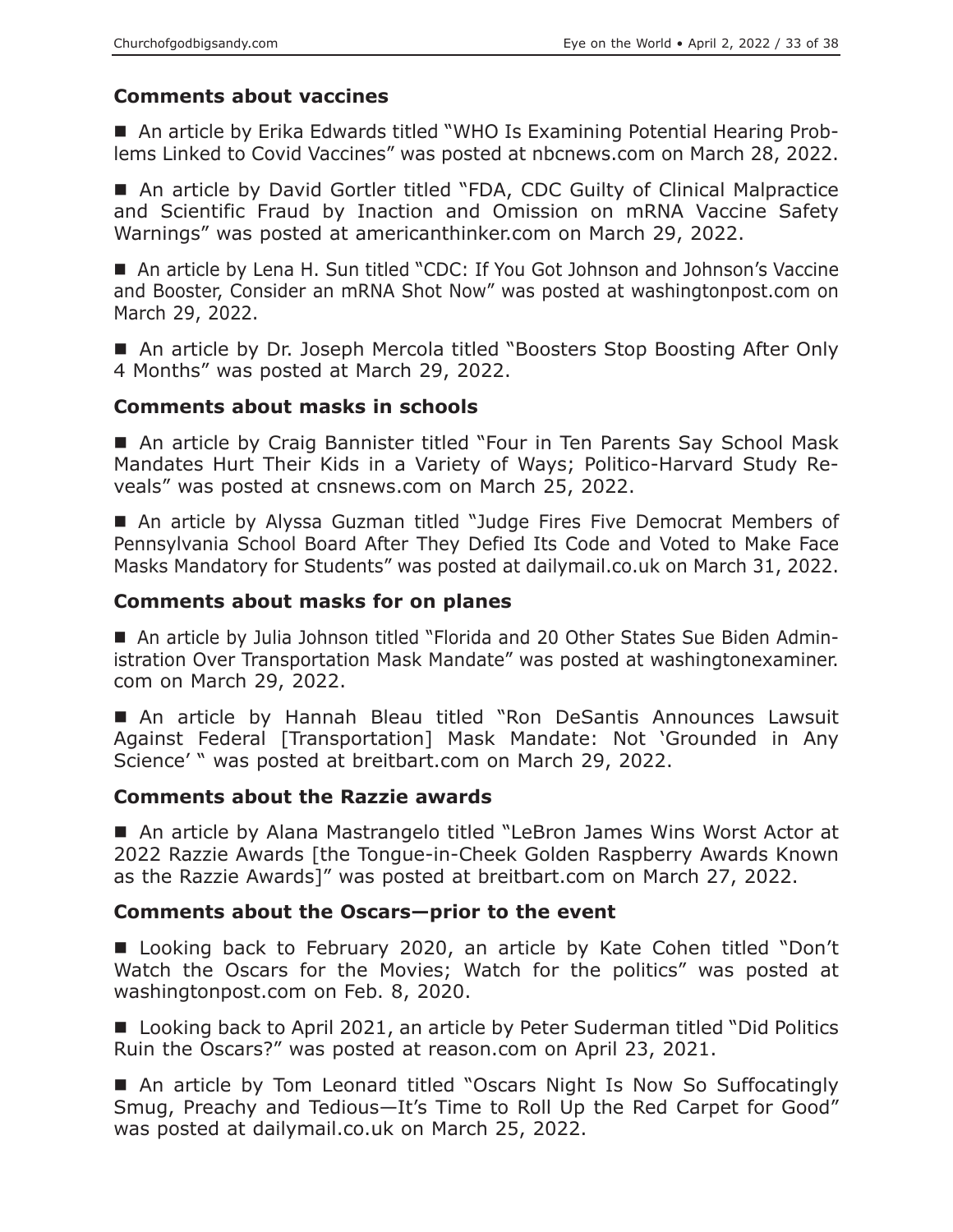■ An article by Ronny Reyes titled "Oscars Cancels Films That Aren't Woke Enough: Academy to Disqualify Movies That Don't Have Enough Black, Gay and Disabled Actors by 2024—Move Would Have Removed From Contention Last Year's Winner Nomadland and Key 2022 Nominees" was posted at dailymail.co.uk on March 25, 2022.

■ An article by Nina Metz titled "Column: Movies No Longer Have the Same Cultural Cachet; Of Course Fewer People Care About the Oscars" was posted at chicagotribune.com on March 25, 2022.

## **Comments about this year's Oscars**

■ An article by Keith Griffith titled "Oscar Ceremony Is Slammed for Holding a 'Moment of Silence' for Ukraine, but Barely Mentioning the Invasion— Despite Launching Into Multiple Woke Attacks on Republicans in Its First Ten Minutes" was posted at dailymail.co.uk on March 27, 2022.

■ An article by David Ng titled "Oscars Host Wanda Sykes Slams Florida's Don't Groom Kids Bill: 'We're Going to Have a Gay Night, Gay Gay Gay Gay Gay" was posted at breitbart.com on March 27, 2022.

■ An article by Hunter Patterson titled "Devout Christian Denzel Washington Had Wise Words for Will Smith at the Oscars" was posted at themix.net on March 28, 2022.

 An article by John Binder titled "Will Smith Blew Up 30 Years of Goodwill in 30 Seconds" was posted at breitbart.com on March 29, 2022.

 An article by Alana Mastrangelo titled "Jada Pinkett Smith Four Days Before the Oscars [on a TikTok Video With Over 6 Million Views]: 'I Don't Give Two Craps What People Feel of This Bald Head of Mine, I Love It' " was posted at breitbart.com on March 29, 2022.

■ An article by Joanna Crawley and Chris Jewers titled " 'We Don't Condone Anyone Hitting Anyone Else': Venus and Serena Williams' Dad Richard (Who Will Smith Played in His Oscar-Winning Role) Slams the Actor Over Chris Rock Slap—as Half-Sister Sabrina Calls for Him to Be Stripped of the Award" was posted at dailymail.co.uk on March 29, 2022.

■ An article by Pam Key titled "[Actor] Jim Carrey on Oscars' Will Smith-Standing Ovation: 'Hollywood Is Spineless'—'Not the Cool Club Anymore' " was posted at breitbart.com on March 29, 2022.

■ An article by Savannah Walsh titled "[Actor] Jim Carrey Shames 'Spineless' Hollywood for Applauding Will Smith at the Oscars" was posted at vanityfair. com on March 29, 2022.

 An article by Jacob Smith titled " 'Woke' Activists Blame Will Smith Slapping Chris Rock on 'White Supremacy' " was posted at boundingintocomics. com on March 29, 2022.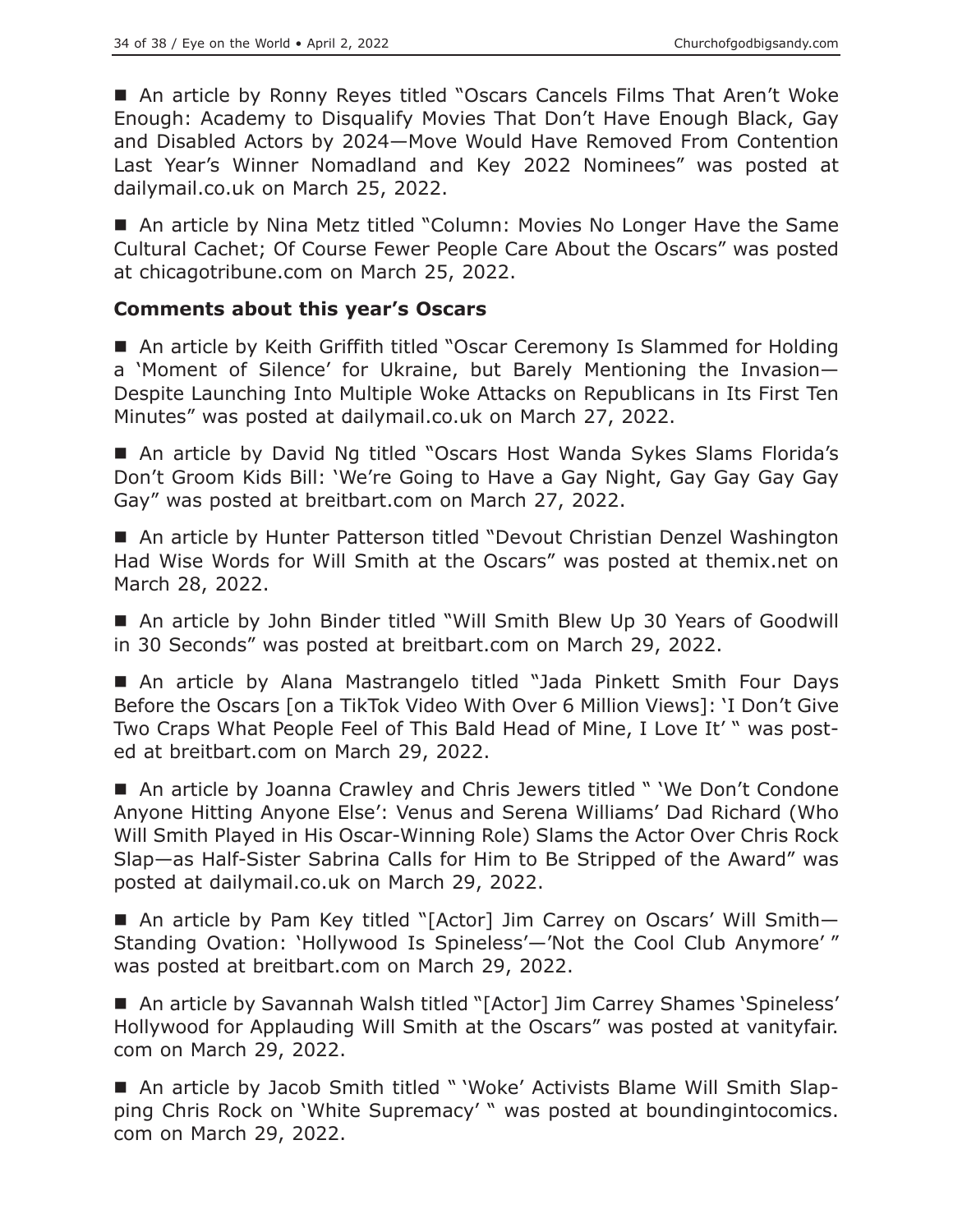# **Comments about the media**

■ An article by Stephen Battaglio titled "Shad Khan's Black News Channel [Based in Tallahassee, Florida] Is Shutting Down" was posted at latimes.com on March 25, 2022.

■ An article by Andrea Blanco titled " 'Chris Wallace Was the Only Anchor at Fox Not to Helm a Number One Show': Fox Insiders Rage at Former Host for Claiming He Left the Network Because He 'No Longer Felt Comfortable' With Coverage of 2020 Results" was posted at dailymail.co.uk on March 27, 2022.

■ An article by Rebecca Downs titled "WaPo Has Truly Been the Worst With These KBJ [Judge Ketanji Brown Jackson] Hearings" was posted at townhall. com on March 27, 2022.

■ An article by Jack Hellner titled "President Biden Proposes a Punitive Wealth Tax, and the AP Dutifully Publishes a Puff Piece Saying How Great Biden's Economic Policies Are" was posted at americanthinker.com on March 29, 2022.

■ A BBC article titled "Endometriosis: 'There's a Fire Inside My Uterus' [Mentioned That the Condition Affects One in 10 People 'Who Are Assigned Female at Birth' to Accommodate Trangender Ideologies]" was posted at bbc.com on March 26, 2022.

■ An article by Jack Montgomery titled "BBC Corrects Article Calling Women 'Assigned Female at Birth' Instead of 'Women' " was posted at breitbart.com on breitbart.com on March 29, 2022.

■ An article by Brandon Gillespie titled "MSNBC Host [Stephanie Ruhle] Baffled That Biden's 'Big Wins' Aren't Translating Into Higher Approval Ratings" was posted at foxnews.com on March 29, 2022.

■ An article by Michael Goodwin titled "Apologist Press Is 'Raving' Mad for Bidenbut Americans Say Otherwise" was posted at nypost.com on March 29, 2022.

■ An article by Ronny Reyes titled "CNN Refuses to Deny Report That There Will Be Job Cuts as Soon as May at CNN+ Due to Low Subscriptions Just a Day After the Streaming Service Launched" was posted at dailymail.co.uk on March 30, 2022.

■ An article by Pam Key titled "ABC's [Sunny] Hostin: Biden Should Govern Via Executive Order—'You Can't Build Consensus With Crazy People' " was posted at breitbart.com on March 30, 2022.

# **Democrats worried about Kamala Harris**

 An article by Eugene Daniels and Rachael Bade titled "Politico Playbook: Friction Between Harris and Biden Camps Revealed in New Book [by NYT's Jonathan Martin and Alex Burns]" was posted at politico.com on March 22, 2022.

■ An article by Katelyn Caralle titled " 'Harris' Repeated Rhetorical Gaffes Don't Just Make Her Look Bad—They Undermine American Diplomacy': Pompeo's Ex-Speechwriter [David Wilezol] Criticizes Kamala After Another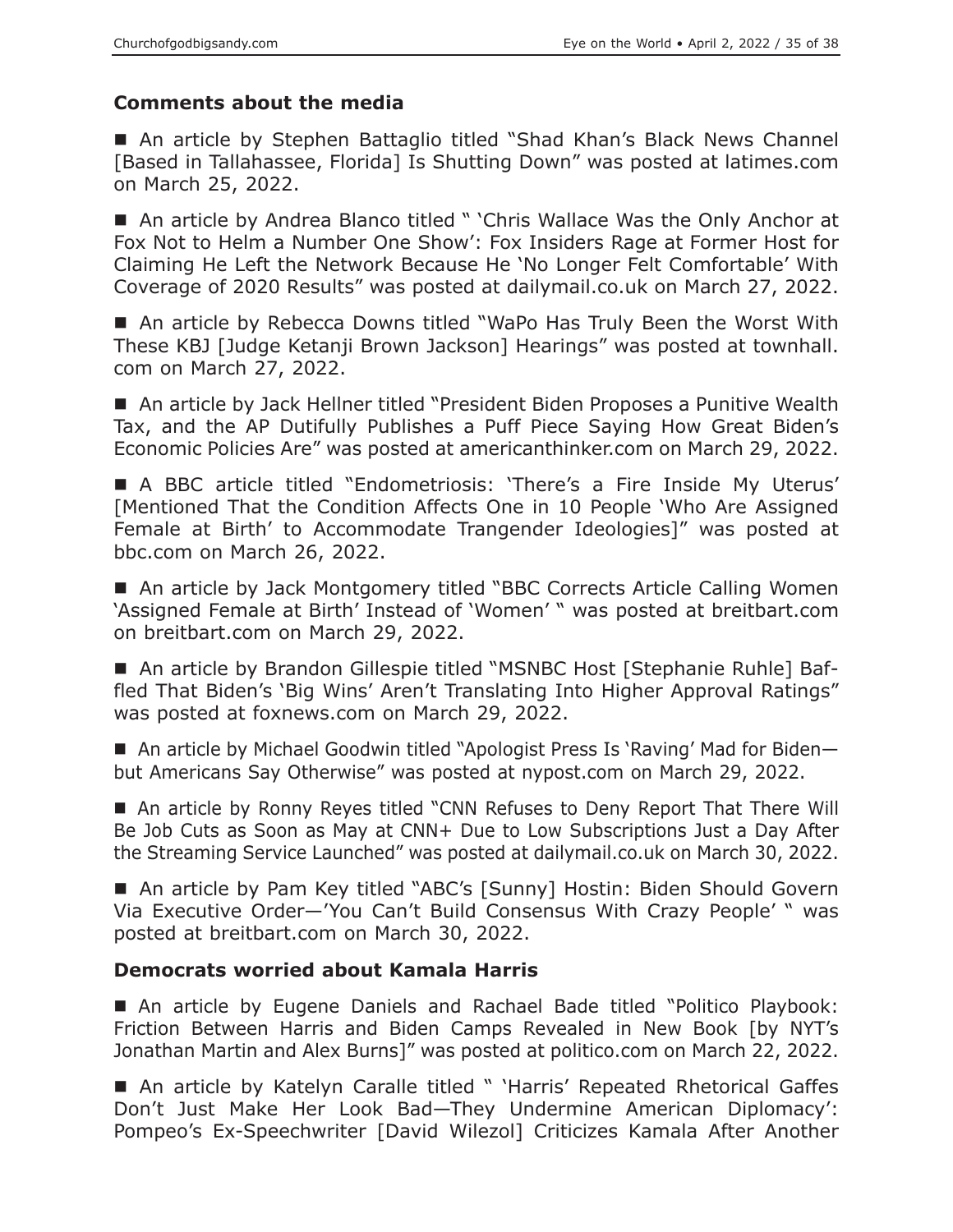Bizarre Speech on the Covid Response in Jamaica" was posted at dailymail. co.uk on March 31, 2022.

 An article by Jordan Boyd titled "Biden Can Barely Utter a Coherent Sentence, but He's Still More Eloquent Than Kamala Harris" was posted at thefederalist.com on March 31, 2022.

## **"Let's Go, Brandon"**

■ Looking back to October 2021, an article by Jorge Fitz-Gibbon titled "NASCAR Crowd Chants 'F\*\*k Joe Biden' at Talladega; NBC Reporter [Kelli Stavast] Hears Something Else [Claiming 'Let's Go Brandon']" was posted at nypost.com on Oct. 3, 2021.

■ An article by Cork Gaines titled "Anti-Biden 'Let's Go Brandon' Flags Have Become as Conspicuous as Confederate Flags Once Were at NASCAR Races" was posted at businessinsider.com on March 28, 2022.

# **Biden's mental capacity**

■ An article by Harriet Alexander titled "Biden, 79, Uses 'Cheat Sheets' to Answer Press Questions on His 'Unscripted' Call for Putin to Be Ousted in Russia: Rand Paul Claims Need for Cue Cards Shows 'Somebody Who's in Cognitive Decline' " was posted at dailymail.co.uk on March 28, 2022.

■ An article by Geoff Earle titled "Ron DeSantis Criticizes 'Doddering' and 'Quasi-Senile' Biden for Forcing His Press Team to 'Clean Up' His Comments and Calls Him 'Brandon' Several Times—While He Speaks 'Directly' and Florida Leads From the Front" was posted at dailymail.co.uk on March 30, 2022.

■ An article by Craig Bannister titled "Rep. Comer: Biden's Constant Gaffes Put Americans at Risk and 'Embolden the Deep State' to Make Decisions Without Him" was posted at cnsnews.com on March 30, 2022.

## **Biden and Harris supporters and detractors**

■ An article by David Faris titled "Democrats Could Still Win in November; No, Really" was posted at theweek.com on March 29, 2022.

■ An article by Matt Vespa titled "Inside the Progressive Left's Secretive and Massive Social Media Army for the 2022 Elections" was posted at townhall. com on March 30, 2022.

■ An article by E. Jeffrey Ludwig titled "Obama's Third Term [Via Joe Biden] and the Destruction of the American Polity" was posted at americanthinker .com on March 23, 2022.

■ An article by Emma Colton titled "Putin Banked on Obama's Appeasement to Continue Under Biden, Sparking Russo-Ukrainian War: Expert [James Carafano]" was posted at foxnews.com on March 25, 2022.

■ An article by Alyssa Guzman titled "Beau Biden Foundation Raked in Nearly \$4 Million in 2020 but Only Used \$550,000 on the Charity's Mission of Pre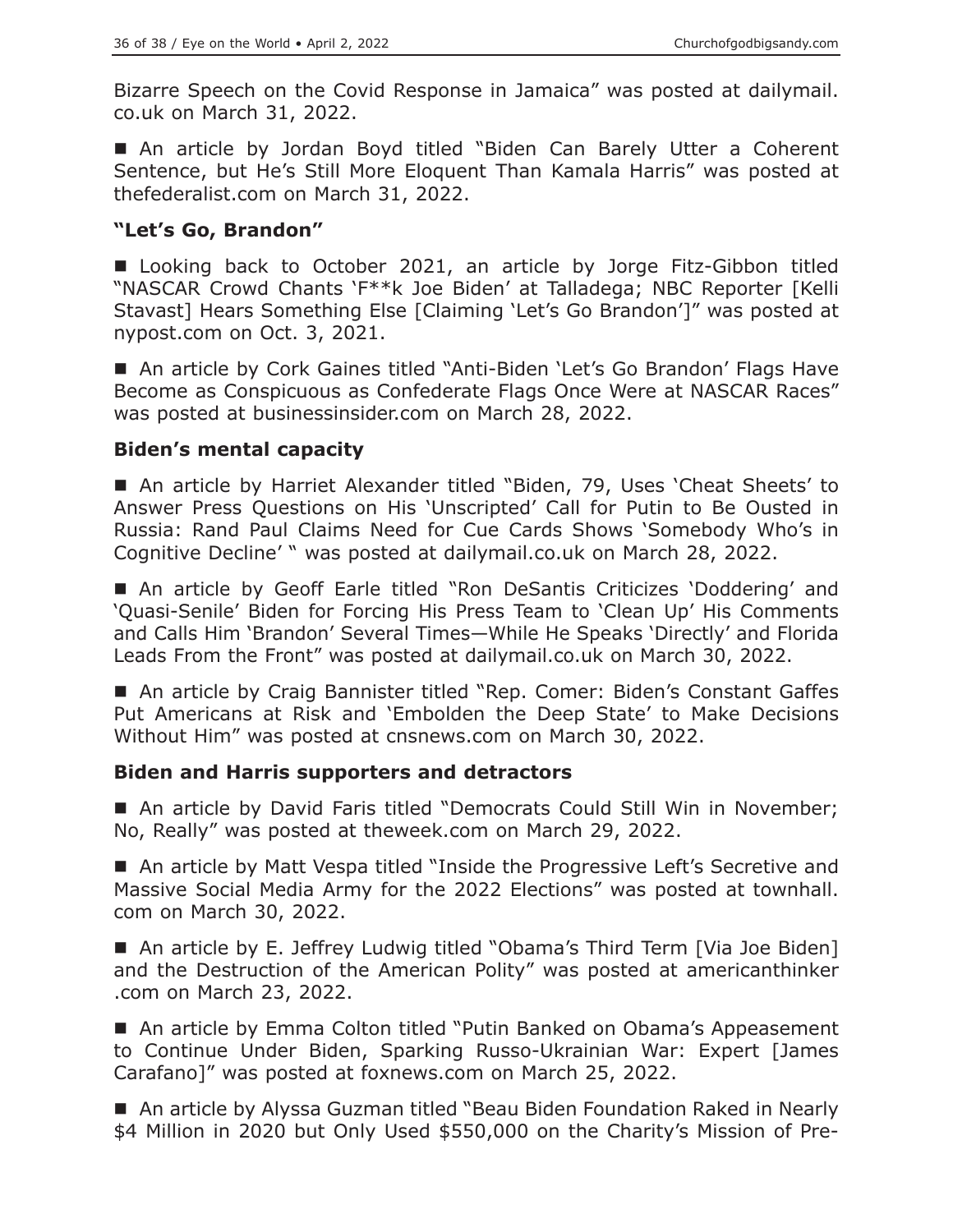venting Child Abuse: Spent More Money on Six-Figure Salaries, Tax Filings Show" was posted at dailymail.co.uk on March 26, 2022.

■ An article by Staff titled "Biden's Call for Putin's Ouster Is the Latest Sign That None of His Words Mean a [Darn] Thing" was posted at nypost.com on March 27, 2022.

■ An article by Mairead Elordi titled "New York Mayor Says City Will Dismantle Homeless Encampments Within Two Weeks" was posted at dailywire.com on March 28, 2022.

■ An article by Robert Barnes titled "Supreme Court to Consider California Rules Regarding Treatment of Pigs" was posted at washingtonpost.com on March 28, 2022.

■ An article by Jordan Dixon-Hamilton titled "Biden Says He Didn't 'See Any' of [Nominee] Jackson's Confirmation; White House Claims He 'Watched Portions' " was posted at breitbart.com on March 28, 2022.

■ An article by Daniel David titled "Only Congress Can Declare War on Russia—Not Joe Biden" was posted at 19fortyfive.com on March 29, 2022.

#### **Comments about conservatives**

 An article by Paul Bedard titled "Criticism of Ginni Thomas [Wife of Clarence Thomas] Seen as Backdoor Racist Squeeze on Justice Thomas" was posted at washingtonexaminer.com on March 25, 2022.

■ An article by Alana Mastrangelo titled "Sally Field: If I See Ron DeSantis or Greg Abbott, 'I Cannot Be Responsible for What I Would Do' " was posted at breitbart.com on March 26, 2022.

■ An article by Nicholas J. Kaster titled "Eric Metaxes Makes the Case for God" was posted at americanthinker.com on March 27, 2022.

 An article by Charlie Spiering titled "Joe Biden Signs Anti-Lynching Legislation: 'Racial Hate a Persistent Problem' " was posted at breitbart.com on March 29, 2022.

■ An article by Michael Brown titled "New York City Mayor Eric Adams Fires One of His Appointees [Black Female Pastor] Because of Her Biblical Beliefs [Against Homosexuality]" was posted at townhall.com on March 29, 2022.

#### **Trump supporters and detractors**

 An article by Joel B. Pollak titled "When Trump, in Warsaw, Warned the World About Russia [on July 6, 2017], Media Called Him Racist" was posted at breitbart.com on March 28, 2022.

■ Looking back to July 2017, an article by Joel B. Pollak titled "Leftist 'Intellectuals': It's Racist for Trump to Defend the West" was posted at breitbart.com on July 7, 2017.